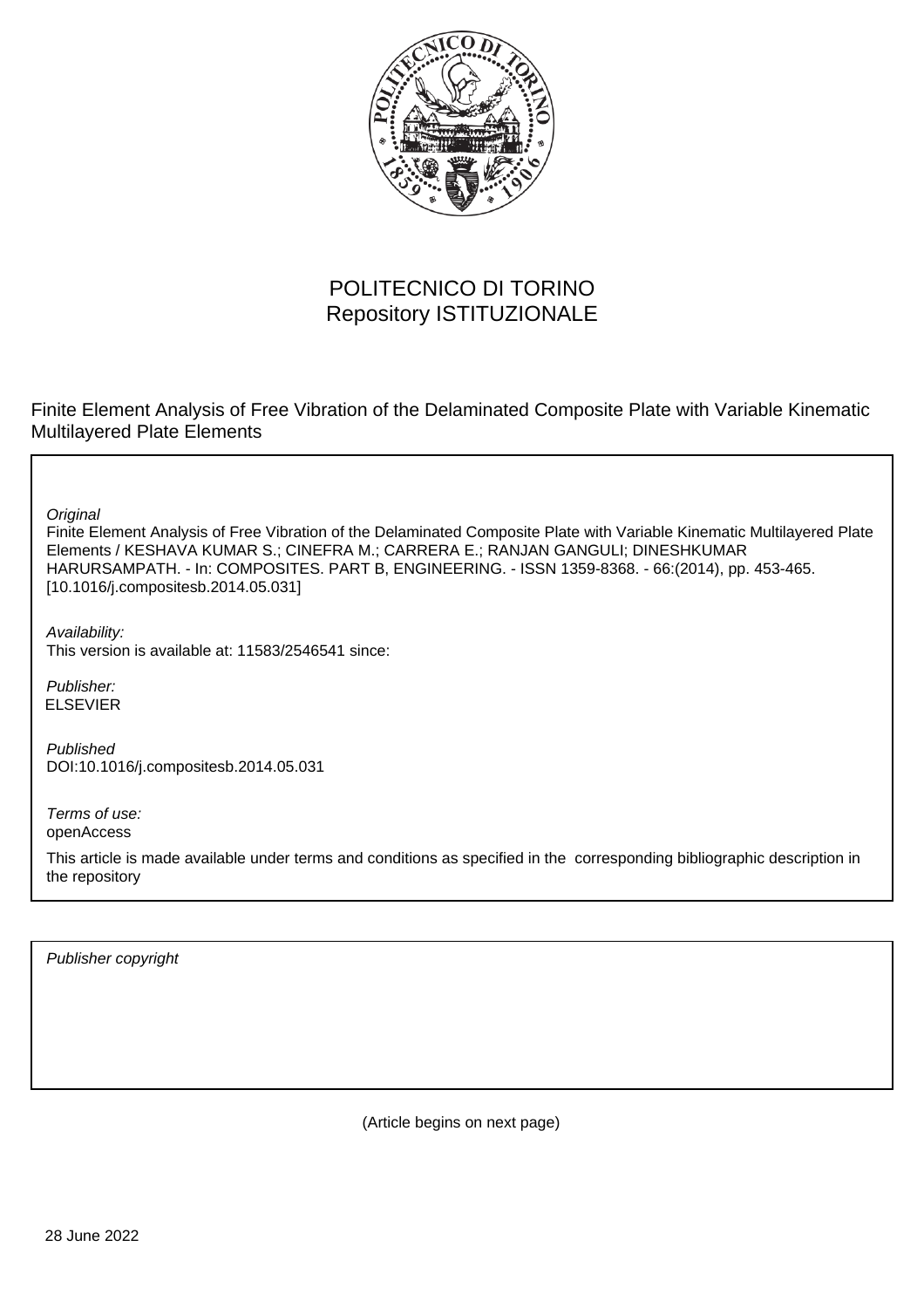# Finite Element Analysis of Free Vibration of the Delaminated Composite Plate with Variable Kinematic Multilayered Plate Elements

Keshava Kumar S.<sup>a,b,1</sup>, M. Cinefra<sup>b,2,\*</sup>, E. Carrera<sup>b,c,3</sup>, Ranjan Ganguli<sup>a,4</sup>, Dineshkumar Harursampath<sup>a,5</sup>

<sup>a</sup>Department of Aerospace Engineering, Indian Institute of Science, Bangalore, India. <sup>b</sup> Department of Aeronautics and Space Engineering, Politecnico di Torino, Torino, Italy.  $c$ SAMME, RMIT University, Melbourne, Australia

### Submitted to Composites PART B

<sup>4</sup>Professor

<sup>∗</sup>Corresponding author

<sup>1</sup>PhD student

<sup>2</sup>Research Assistant

<sup>3</sup>Professor of Aerospace Structures and Computational Aeroelasticity

<sup>5</sup>Assistant Professor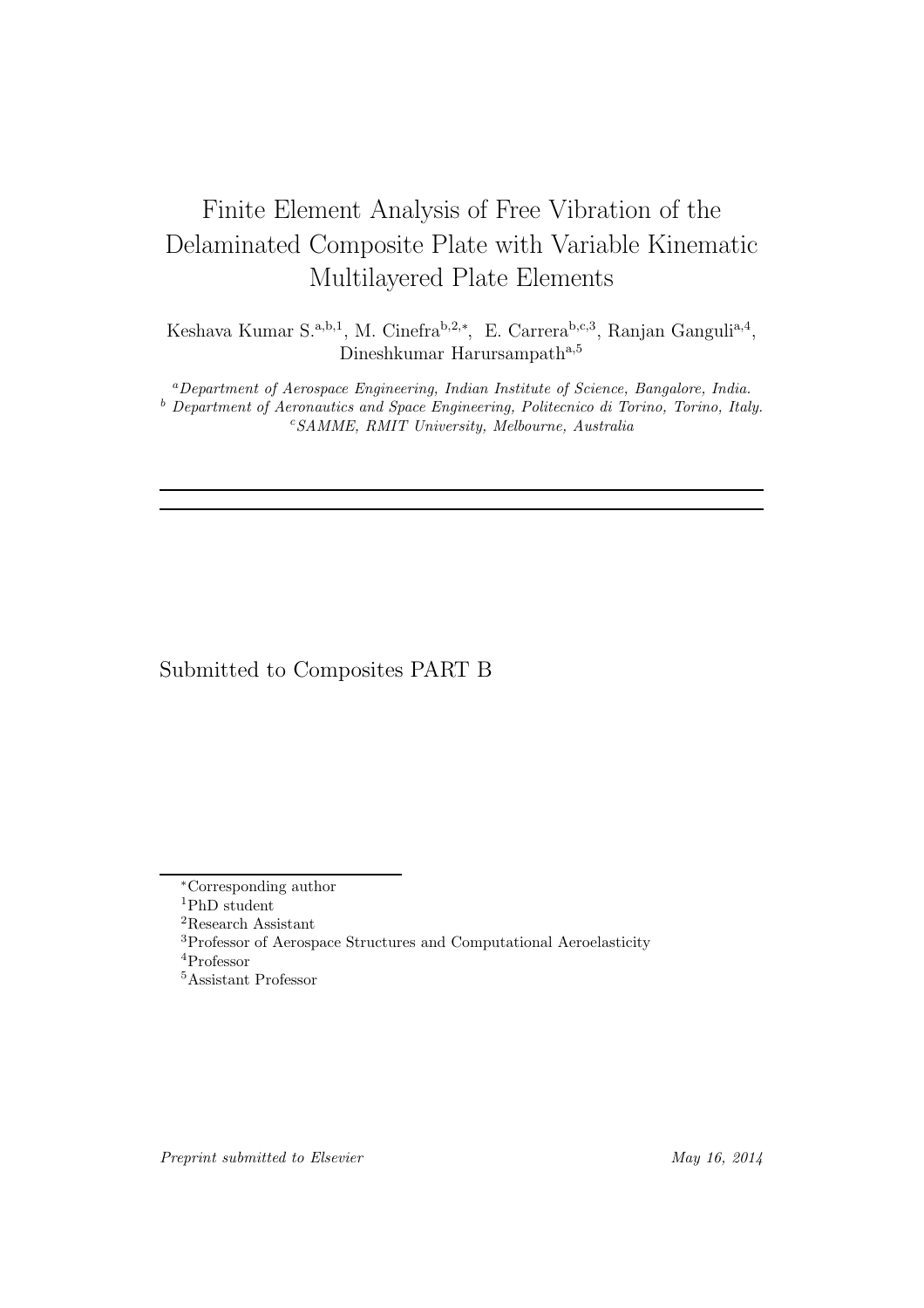*Author for correspondence:M. Cinefra*

,

Department of Aeronautics and Space Engineering ,

Politecnico di Torino,

Torino,

Italy

,

,

e-mail: maria.cinefra@polito.it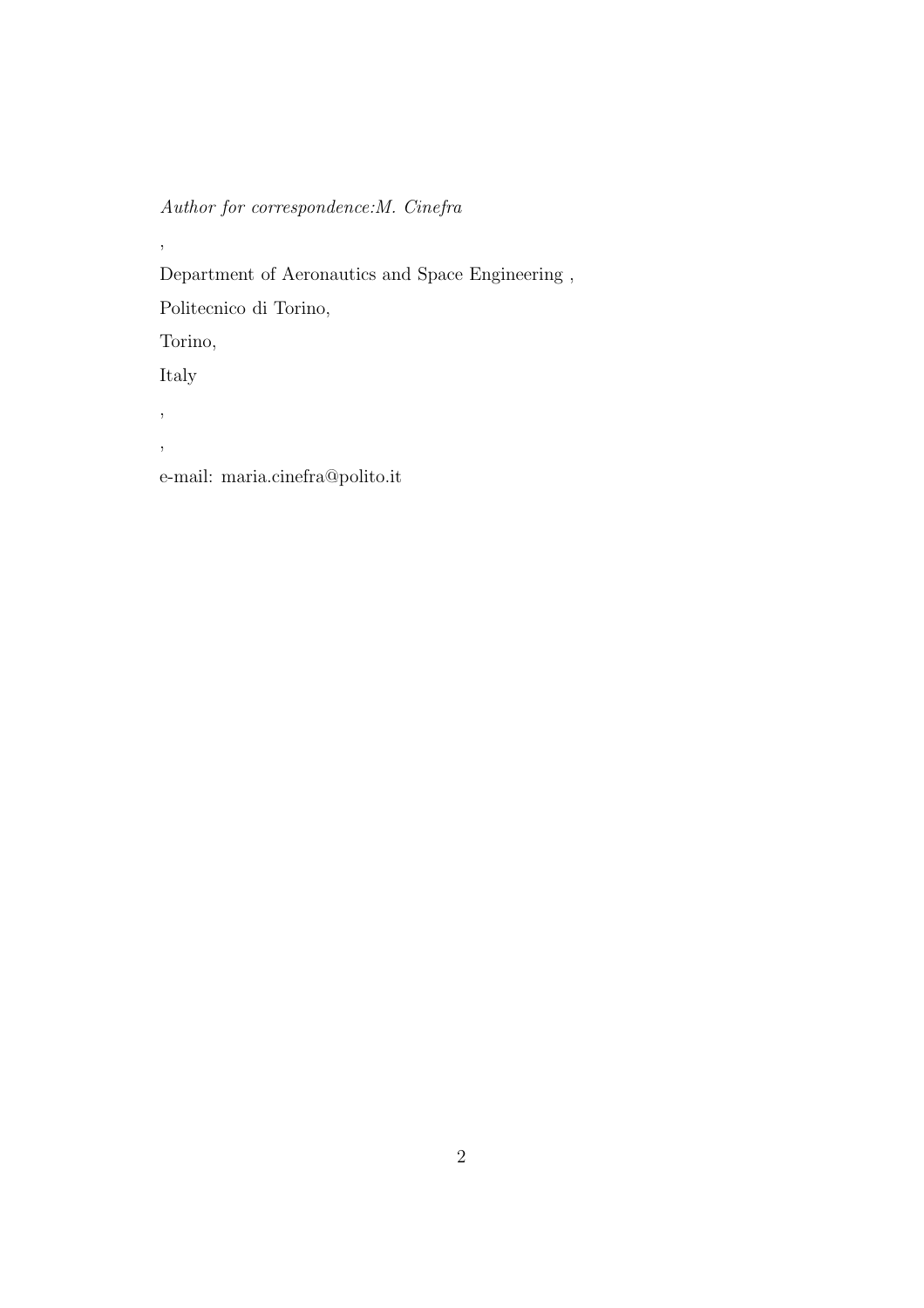### Abstract

Composite laminates are prone to delamination. Implementation of delamination in the Carrera Unified Formulation frame work using nine noded quadrilateral MITC9 element is discussed in this article. MITC9 element is devoid of shear locking and membrane locking. Delaminated as well as healthy structure is analysed for free mode vibration. The results from the present work are compared with the available experimental or/and research article or/and the three dimensional finite element simulations. The effect of different kinds and different percentages of area of delamination on the first three natural frequency of the structure is discussed. The presence of open-mode delamination mode shape for large delaminations within the first three natural frequency is discussed. Also, the switching of places between the second bending mode, with that of the first torsional mode frequency is discussed. Results obtained from different ordered theories are compared in the presence of delamination. Advantage of layerwise theory as compared to equivalent single layer theories for very large delaminations is stated. The effect of different kinds of delamination and its effect on the second bending and first torsional mode shape is discussed.

### 1. Introduction

Composite laminate structures are widely used in aircraft, helicopters, wind turbine blades and in other industries. There are many ways of analysing laminated structures; a detailed review articles on available methods for the analysis of laminated plates and shells, and its historical development are documented in articles [1, 2]. Laminated composite structures are prone to defects such as matrix cracking, strength and stiffness degradation due to aging or corrosion, and delamination between plies [3, 4]. Delamination in the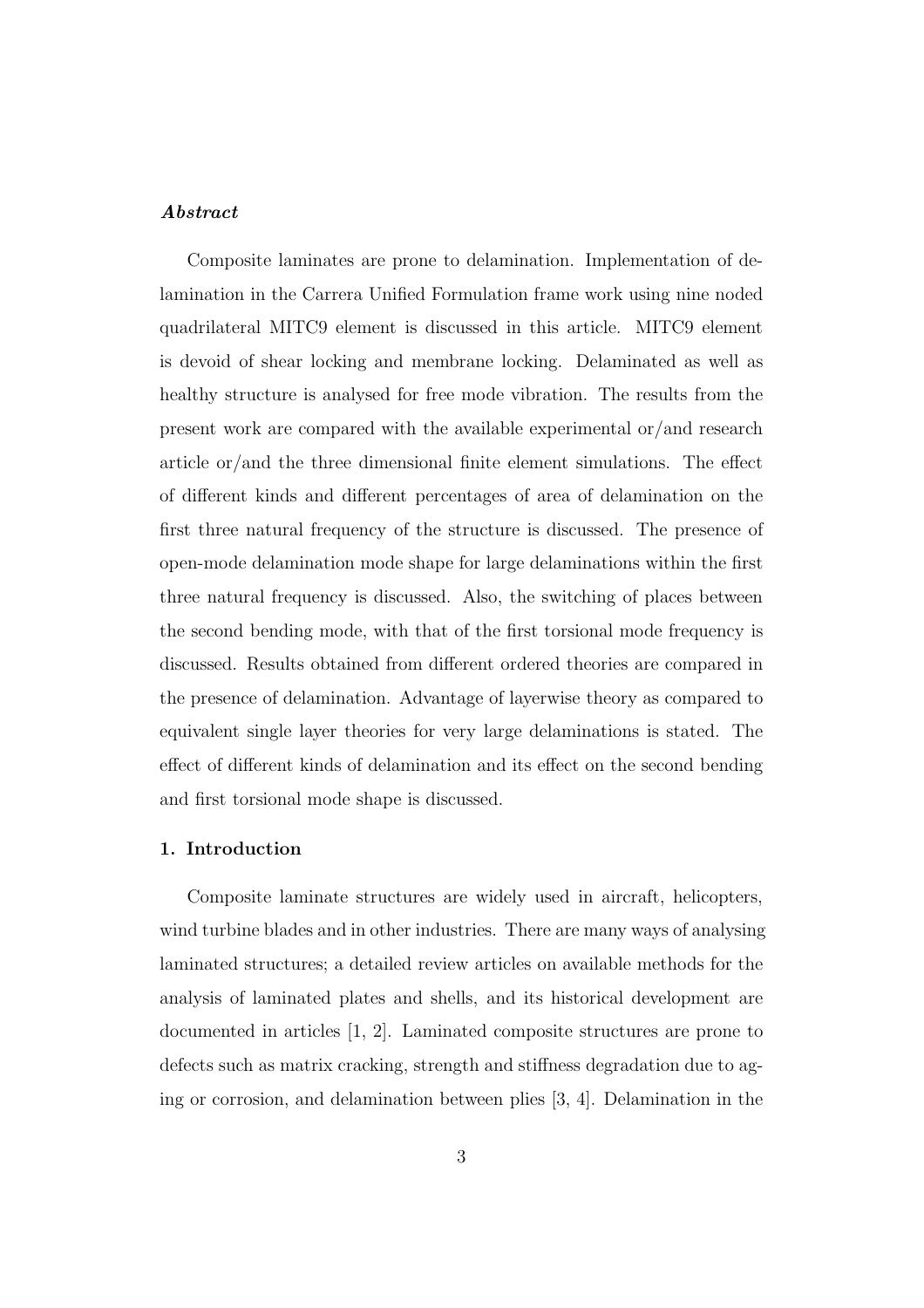composite structure may occur either during the manufacturing process or during service period of the structure [5]. However, delamination in a structure may lead to catastrophic failure of the structure [3, 6, 7]. Delamination models are required, to facilitate the understanding of effect of delamination on the structures, and analyze possible algorithms for structural health monitoring of delaminated structures.

Analysis of laminated structures can be carried out using many theories. Available theories of composite laminated plates can be classified into [8, 9]:

- Equivalent single layer (ESL) theories,
- Layerwise (LW) theories, and
- Continuum-based three dimensional (3D) elasticity theories.

ESL theories can be grouped into axiomatic or asymptotic based theories, based on the method of derivation [8]. In axiomatic framework, displacement or/and stress in the thickness direction is assumed and the 3D physical problem is collapsed into a two dimensional mathematical problem [8]. Based on the order of displacement approximation in the thickness direction, ESL theories are further classified into Classical Laminated plated Theory (CLT), First order Shear Deformation Theory (FSDT), Higher order Shear Deformation Theories (HSDT), and Zig-Zag (ZZ) theory. In asymptotic based theory, 3D energy terms are expanded in terms small parameters. These small parameters may be geometrical parameters, like ratio of thickness to the wavelength of deformation, maximum allowable strains, or/and material small parameters like shear modulus to Young's modulus ratio. Three dimensional energy terms are expanded as a series in these small parameters and, based on requirements, higher order terms are truncated, in the variational statement [10]. Layerwise theories are kind of quasi 3D theories, though each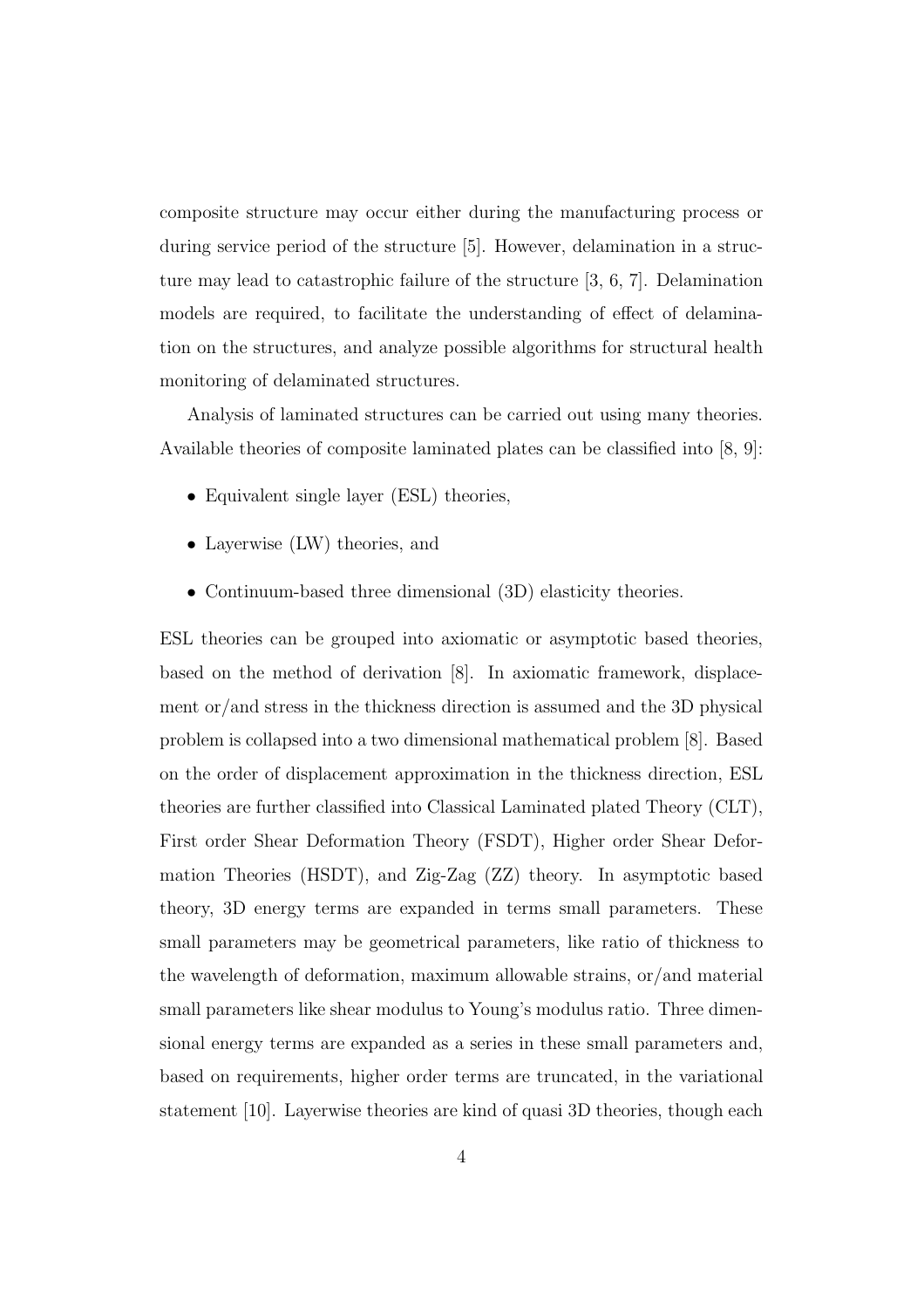layer is analyzed using an ESL theory. Again, based on the independent variables choosen, theories can regrouped into displacement-based, stress-based or mixed formulations.

Different refined and advanced shell/plate models are contained in the Carrera's Unified Formulation (CUF). The CUF permits to obtain, in a general and unified manner, several models that can differ by the chosen order of expansion in the thickness direction, by the equivalent single layer or layer wise approach and by the variational statement used [11, 12]. By implementing delamination model in the CUF frame-work, analysis of delaminated structures can be carried out using several models.

Finite element implementation of above theories is carried out by many researchers. Finite element implementation of ESL theories can be broadly classified based on:

- Shape of element (Triangular or Quadrilateral) [13];
- Number of nodes in the element [14];
- Degrees of freedom per node [15, 9];
- Type of interpolation function [16, 9]; and
- Integration technique [17].

A comprehensive review on the finite element implementation of plate theories is given in the article by Zhang and Yang [9]. A comparative view on ESL and LW plate theories is give by Reddy [18]. Layerwise plate theory is used by many authors and for different application, few of the references for LW plate theories are [19, 20, 21]. Trigonometric LW shear deformation theory is implemented by Mantari et al. [22]. Murakami [23] introduced Zig-Zag (ZZ) plate theory for laminated plates. ZZ plate theory is extended to include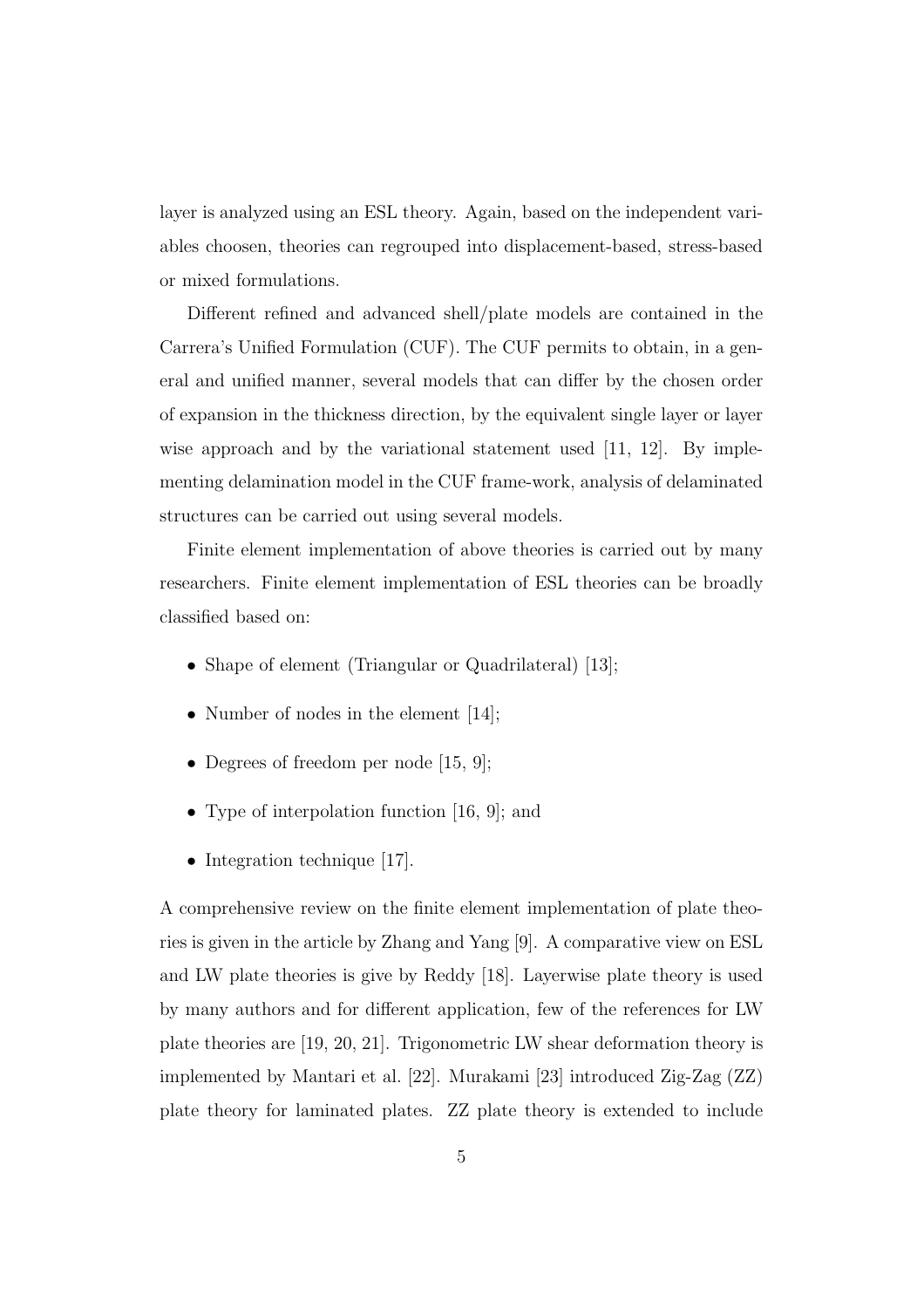higerorder thickness function by Cho and Parmerter [24]. ZZ plate theories are used in many applications, following are the few of the references using ZZ theory [25, 26, 27]. The present article uses Carrera unified formulation theory with a nine noded, quadrilateral element, and MITC technique for eliminating the shear locking phenomenon [11].

Delamination in the plates is modeled by many researchers, and delamination modeling can be broadly categorized into (a) the region approach, and (b) the layerwise approach [28]. In region-wise approach, delaminated segment is divided into sub-laminates and the continuity conditions are imposed at the junctions of delaminated segments and the healthy segment. In layerwise theories, delamination can be modeled by introducing discontinuity functions in the displacement fields or by adding an additional embedded layer at the place of delamination [28, 29, 5]. Delamination models can also be regrouped into free-mode delamination models and constrained-mode delamination models [28]. In free-mode delamination models, the sub-laminates of the delaminated segments are allowed to move independently without touching each other. Free-mode delamination model leads to non-physical displacement modes. Constrained-mode delamination models will not allow such non-physical displacement modes. Constrained-mode delamination models impose penalty conditions on the delaminated sub-laminates, by restricting the sub-laminates to move together. However, this option would not simulate the open-mode deformation conditions. This led to further enhancement of the constrained-mode delamination model by incorporating nonlinear springs in between the delaminated sub-laminates. A detailed review and historical development of delamination models is given by authors Della and Shu [28]. Delamination models are implemented in ZZ theories by Cho and Kim [25], and by Oh et al. [30].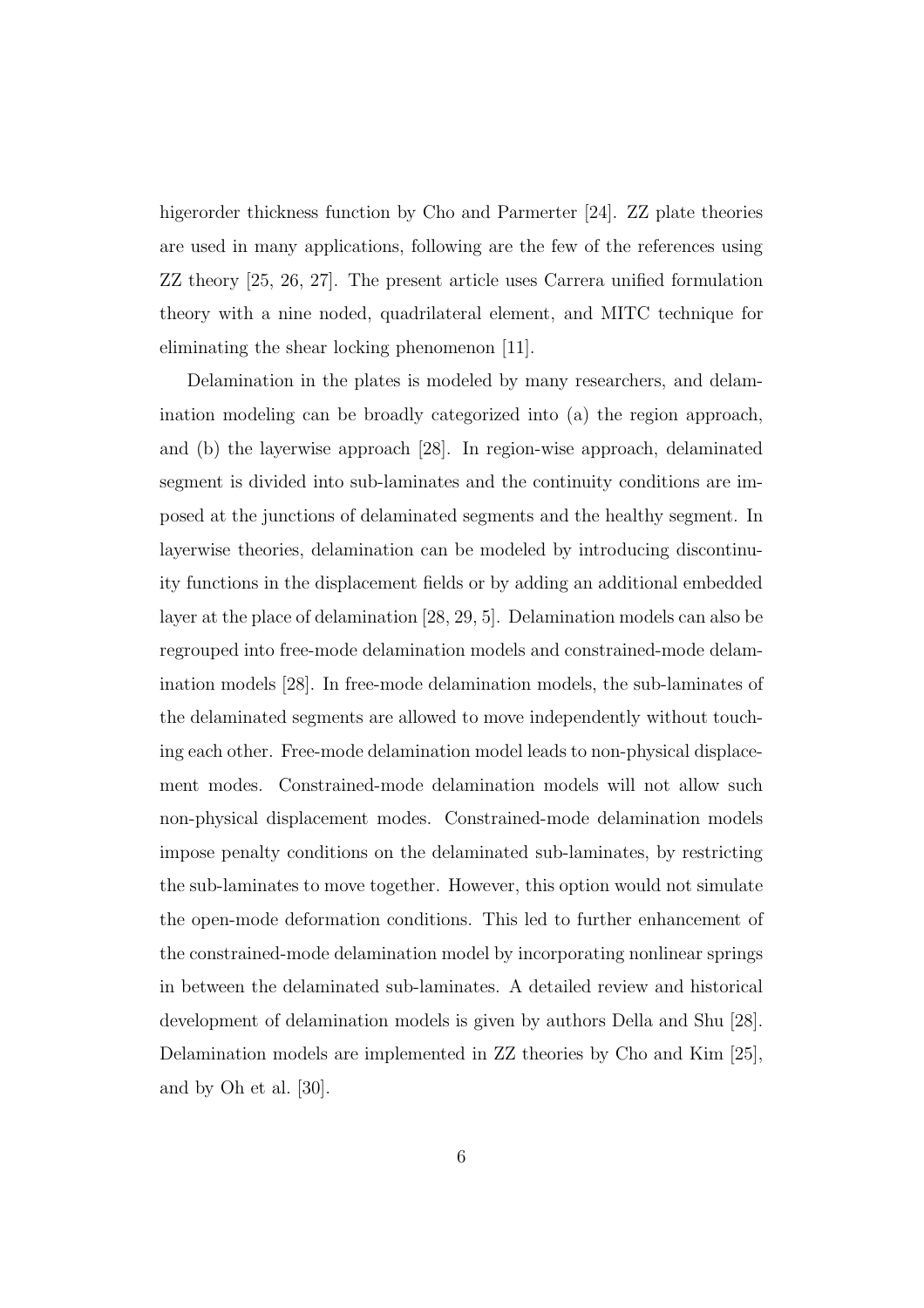The present article uses Mixed Interpolation Tensorial Component, nine node quadrilateral (MITC9) element for the laminated plate analysis. MITC9 element is devoid of shear and membrane locking phenomenon [31]. Delamination model has been implemented in CUF frame-work. Results for the first few natural frequency and modeshapes of the structures are obtained using CUF plate code for healthy as well as delaminated plate. Results are compared with existing literature or with 3D finite element simulation. The major contribution of the present article is the implementation of the delamination model in the CUF frame work. The results for the delaminated plates for higher order theories, other than which are present in the literature are tabulated.

### 2. Variable Kinematic model via Carrera Unified Formulation

Carrera Unified Formulation (CUF) is a technique which handles a large variety of bi-dimensional models in an unified manner. According to CUF, the governing equations are written in terms of a few fundamental nuclei which do not formally depend on the order of expansion  $N$  used in the z direction and on the description of variables: ESL or LW. The application of a two-dimensional method for plates permits to express the unknown variables as a set of thickness functions depending only on the thickness coordinate  $z$  and the corresponding variables depending on the in plane coordinates  $x$ and y. So that, a generic variable, for instance the displacement  $u(x, y, z)$ , and its variation  $\delta u(x, y, z)$  are written according to the following general expansion:

$$
\mathbf{u}(x, y, z) = F_s(z)\mathbf{u}_s(x, y), \qquad \delta\mathbf{u}(x, y, z) = F_\tau(z)\delta\mathbf{u}_\tau(x, y),
$$
  
with  $\tau, s = 0, ..., N$  (1)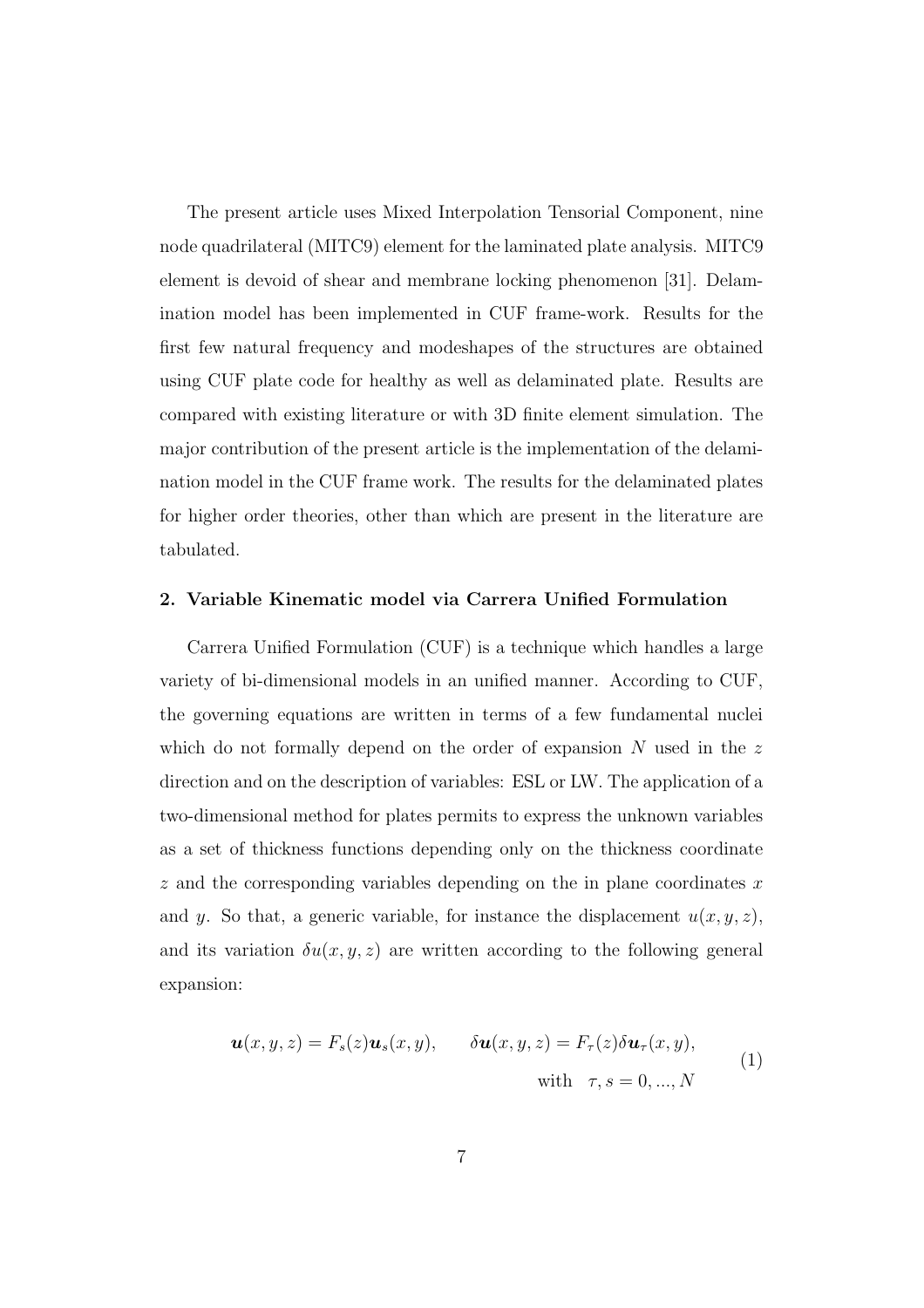Bold letters denote arrays and the summing convention with repeated indexes  $\tau$  and s is assumed. The order of expansion N goes from first to higher-order values and, depending on the used thickness functions, a model can be ESL or LW. If the variable is assumed for the whole multilayer, the approach is ESL and a Taylor expansion is employed as thickness function  $F(z)$ :

$$
\mathbf{u} = F_0 \mathbf{u}_0 + F_1 \mathbf{u}_1 + \ldots + F_N \mathbf{u}_N = F_\tau \mathbf{u}_\tau \text{ with } \tau = 0, 1, \ldots, N \text{ (2)}
$$

$$
F_0 = z^0 = 1, \ \ F_1 = z^1 = z, \ \ \dots, \ \ F_N = z^N \tag{3}
$$

When the description is LW the variable is considered independent in each layer:

$$
\mathbf{u}^k = F_t \mathbf{u}_t^k + F_b \mathbf{u}_b^k + F_l \mathbf{u}_l^k \quad \text{with} \quad l = 2, \ldots, N \tag{4}
$$

where  $t$  and  $b$  indicate the top and bottom of the plate and the thickness functions  $F(z)$  are combinations of Legendre polynomials:

$$
P_0 = 1, \ P_1 = \zeta_k, \ P_2 = \frac{(3\zeta_k^2 - 1)}{2}, \ P_3 = \frac{5\zeta_k^3}{2} - \frac{3\zeta_k}{2},
$$
  

$$
P_4 = \frac{35\zeta_k^4}{8} - \frac{15\zeta_k^2}{4} + \frac{3}{8}
$$
 (5)

$$
F_t = \frac{P_0 + P_1}{2}, \ \ F_b = \frac{P_0 - P_1}{2}, \ \ F_l = P_l - P_{l-2} \ \ with \ \ l = 2, ..., N \tag{6}
$$

The chosen functions have the following interesting properties:

$$
\zeta_k = 1
$$
 :  $F_t = 1$ ;  $F_b = 0$ ;  $F_l = 0$  at top  
\n $\zeta_k = -1$  :  $F_t = 0$ ;  $F_b = 1$ ;  $F_l = 0$  at bottom (7)

that is the interface values of the variables are considered as unknowns. It is possible to obtain the FSDT model [32, 33] from an ESL theory with first order of expansion, by considering a constant transverse displacement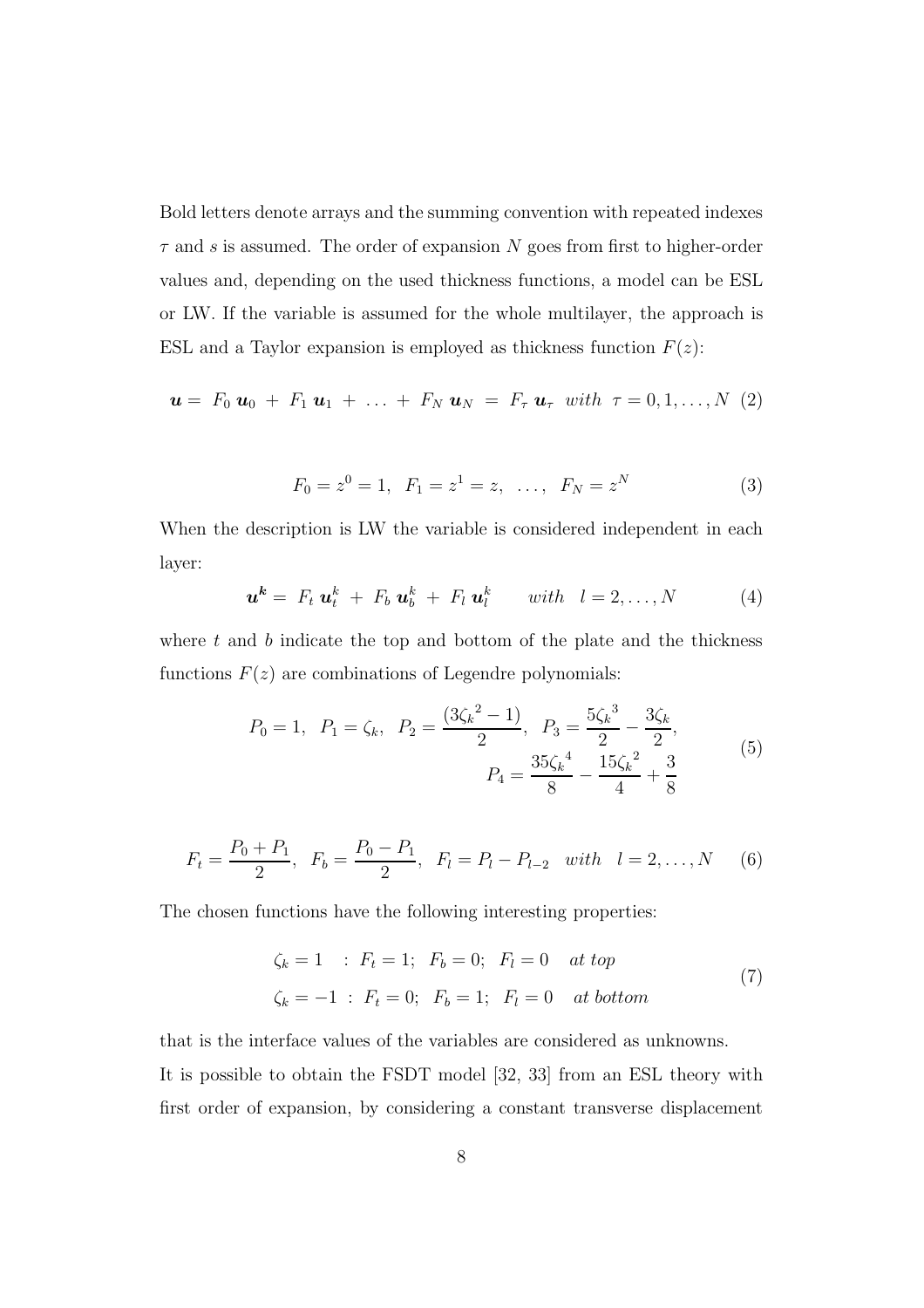

Figure 1: Reference system of plate

through the thickness. An appropriate application of penalty techniques to shear correction factor leads to CLT [34].

### 3. MITC9 plate element

In this section, the derivation of a plate finite element for the analysis of multilayered structures is presented. The element is based on both the ESL, ZZ and LW theories contained in the Unified Formulation. A ninenodes element is considered. After an overview in scientific literature about the methods that permit to withstand the membrane and shear locking, the MITC technique has been adopted for this element.

#### *3.1. Geometrical relations*

Plates are bi-dimensional structures in which one dimension (in general the thickness in  $z$  direction) is negligible with respect to the other two inplane dimensions. Geometry and the reference system are indicated in Fig. 1.

Geometrical relations permit the in-plane  $\epsilon_p^k$  and out-plane  $\epsilon_n^k$  strains to be expressed in terms of the displacement  $\boldsymbol{u}$ . The following relations hold:

$$
\boldsymbol{\epsilon}_p^k = [\epsilon_{xx}^k, \epsilon_{yy}^k, \epsilon_{xy}^k]^T = \boldsymbol{D}_p \ \boldsymbol{u}^k \ , \ \boldsymbol{\epsilon}_n^k = [\epsilon_{xz}^k, \epsilon_{yz}^k, \epsilon_{zz}^k]^T = \boldsymbol{D}_n \ \boldsymbol{u}^k \ . \tag{8}
$$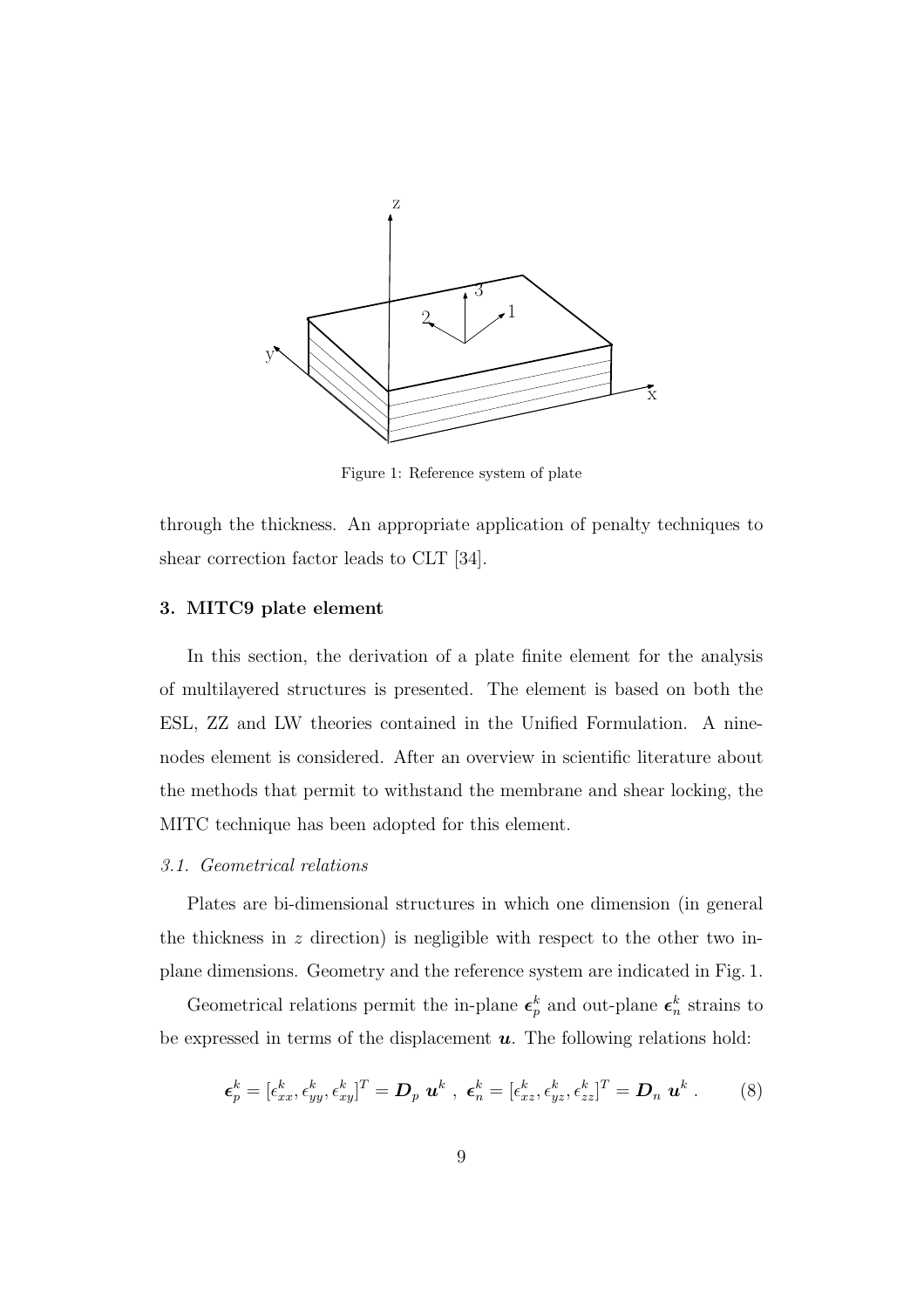The explicit form of the introduced arrays is:

$$
\boldsymbol{D}_p = \begin{bmatrix} \partial_x & 0 & 0 \\ 0 & \partial_y & 0 \\ \partial_y & \partial_x & 0 \end{bmatrix}, \quad \boldsymbol{D}_n = \begin{bmatrix} \partial_z & 0 & \partial_x \\ 0 & \partial_z & \partial_y \\ 0 & 0 & \partial_z \end{bmatrix}, \tag{9}
$$

### *3.2. MITC method*

Considering a 9-nodes finite element, the displacement components are interpolated on the nodes of the element by means of the Lagrangian shape functions  $N_i$ :

$$
\delta \mathbf{u}_{\tau} = N_i \delta \mathbf{u}_{\tau_i} \qquad \mathbf{u}_s = N_j \mathbf{u}_{s_j} \qquad \text{with} \quad i, j = 1, ..., 9 \tag{10}
$$

where  $u_{s_j}$  and  $\delta u_{\tau_i}$  are the nodal displacements and their virtual variations. Substituting in the geometrical relations (8) one has:

$$
\epsilon_p = F_{\tau} D_p(N_i \mathbf{I}) \mathbf{u}_{\tau_i}
$$
  
\n
$$
\epsilon_n = F_{\tau} D_n(N_i \mathbf{I}) \mathbf{u}_{\tau_i}
$$
\n(11)

where  $\boldsymbol{I}$  is the identity matrix.

Considering the local coordinate system  $(\xi, \eta)$ , the MITC plate elements [35, 36] are formulated by using, instead of the strain components directly computed from the displacements, an interpolation of these within each element using a specific interpolation strategy for each component. The corresponding interpolation points, called *tying points*, are shown in Fig. 2 for a nine-nodes element. Note that the transverse normal strain  $\epsilon_{zz}$  is excluded from this procedure and it is directly calculated from the displacements.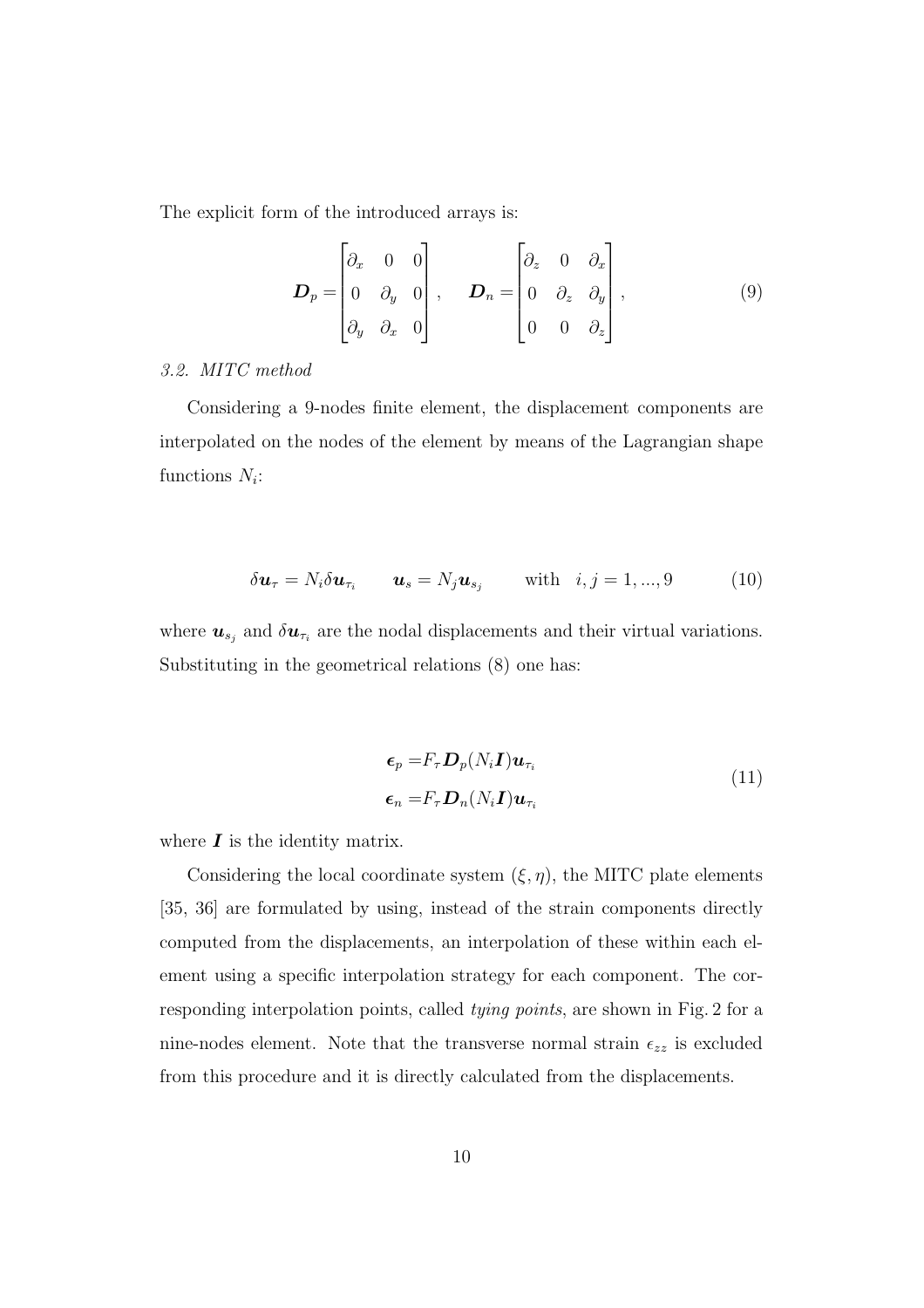

Figure 2: Tying points for the MITC9 plate element.

The interpolating functions are Lagrangian functions and are arranged in the following arrays:

$$
N_{m1} = [N_{A1}, N_{B1}, N_{C1}, N_{D1}, N_{E1}, N_{F1}]
$$
  
\n
$$
N_{m2} = [N_{A2}, N_{B2}, N_{C2}, N_{D2}, N_{E2}, N_{F2}]
$$
  
\n
$$
N_{m3} = [N_P, N_Q, N_R, N_S]
$$
\n(12)

From this point on, the subscripts  $m_1$ ,  $m_2$  and  $m_3$  indicate quantities calculated in the points

 $(A1, B1, C1, D1, E1, F1), (A2, B2, C2, D2, E2, F2)$  and  $(P, Q, R, S)$ , respectively. Therefore, the strain components are interpolated as follows:

$$
\epsilon_p = \begin{bmatrix} \epsilon_{xx} \\ \epsilon_{yy} \\ \epsilon_{yy} \end{bmatrix} = \begin{bmatrix} N_{m1} & 0 & 0 \\ 0 & N_{m2} & 0 \\ 0 & 0 & N_{m3} \end{bmatrix} \begin{bmatrix} \epsilon_{xx_{m1}} \\ \epsilon_{yy_{m2}} \\ \epsilon_{xy_{m3}} \end{bmatrix}
$$
\n
$$
\epsilon_n = \begin{bmatrix} \epsilon_{xz} \\ \epsilon_{yz} \\ \epsilon_{zz} \end{bmatrix} = \begin{bmatrix} N_{m1} & 0 & 0 \\ 0 & N_{m2} & 0 \\ 0 & 0 & 1 \end{bmatrix} \begin{bmatrix} \epsilon_{xz_{m1}} \\ \epsilon_{yz_{m2}} \\ \epsilon_{yz} \end{bmatrix}
$$
\n(13)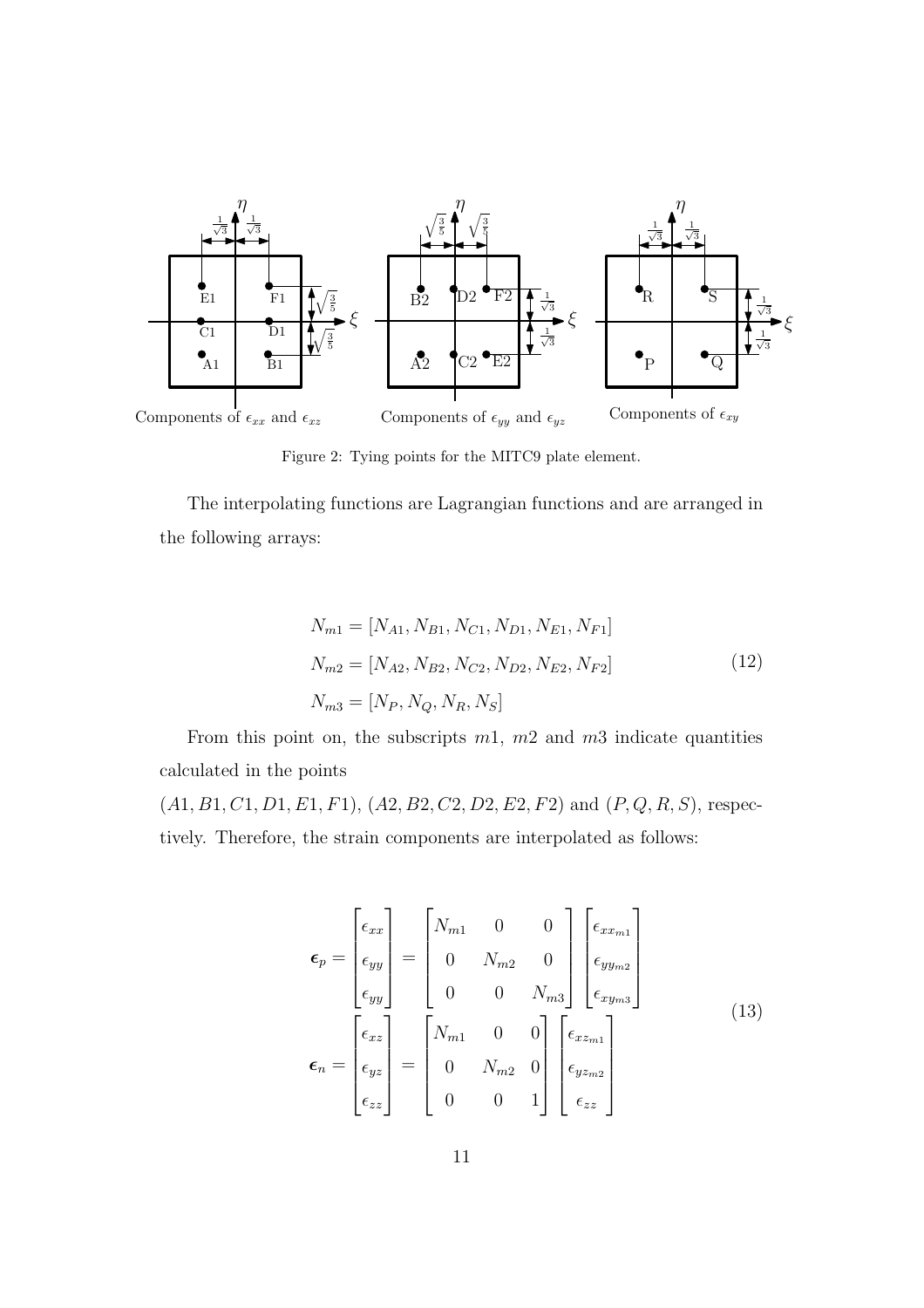where the strains  $\epsilon_{xx_{m1}}, \epsilon_{yy_{m2}}, \epsilon_{xy_{m3}}, \epsilon_{xz_{m1}}, \epsilon_{yz_{m2}}$  are expressed by means of eq.s (11) in which the shape functions  $N_i$  and their derivatives are evaluated in the tying points. For example, one can considers the strain component  $\epsilon_{xx}$ that is calculated as follows:

$$
\epsilon_{xx} = N_{A1}\epsilon_{xx_{A1}} + N_{B1}\epsilon_{xx_{B1}} + N_{C1}\epsilon_{xx_{C1}} + N_{D1}\epsilon_{xx_{D1}} + N_{E1}\epsilon_{xx_{E1}} + N_{F1}\epsilon_{xx_{F1}} \tag{14}
$$

with:

$$
\epsilon_{xx_{A1}} = N_{i,x}^{(A1)} F_{\tau} u_{\tau_i} \tag{15}
$$

The superscript  $(A1)$  indicates that the shape function and its derivative are evaluated in the point of coordinates  $\left(-\sqrt{\frac{1}{3}}\right)$  $\frac{1}{3}, -\sqrt{\frac{3}{5}}$  $\frac{3}{5}$ ). Similar expressions can be written for  $\epsilon_{xx_{B1}}, \epsilon_{xx_{C1}}, \epsilon_{xx_{D1}}, \epsilon_{xx_{E1}}, \epsilon_{xx_{F1}}.$ 

### 4. Constitutive equations

The second step towards the governing equations is the definition of the 3D constitutive equations that permit to express the stresses by means of the strains. The generalized Hooke's law is considered, by employing a linear constitutive model for an infinitesimal deformations. In a composite material, these equations are obtained in material coordinates  $(1, 2, 3)$  for each orthotropic layer k.

The stress-strain relations are:

$$
\sigma_p^k = C_{pp}^k \epsilon_p^k + C_{pn}^k \epsilon_n^k
$$
  
\n
$$
\sigma_n^k = C_{np}^k \epsilon_p^k + C_{nn}^k \epsilon_n^k
$$
\n(16)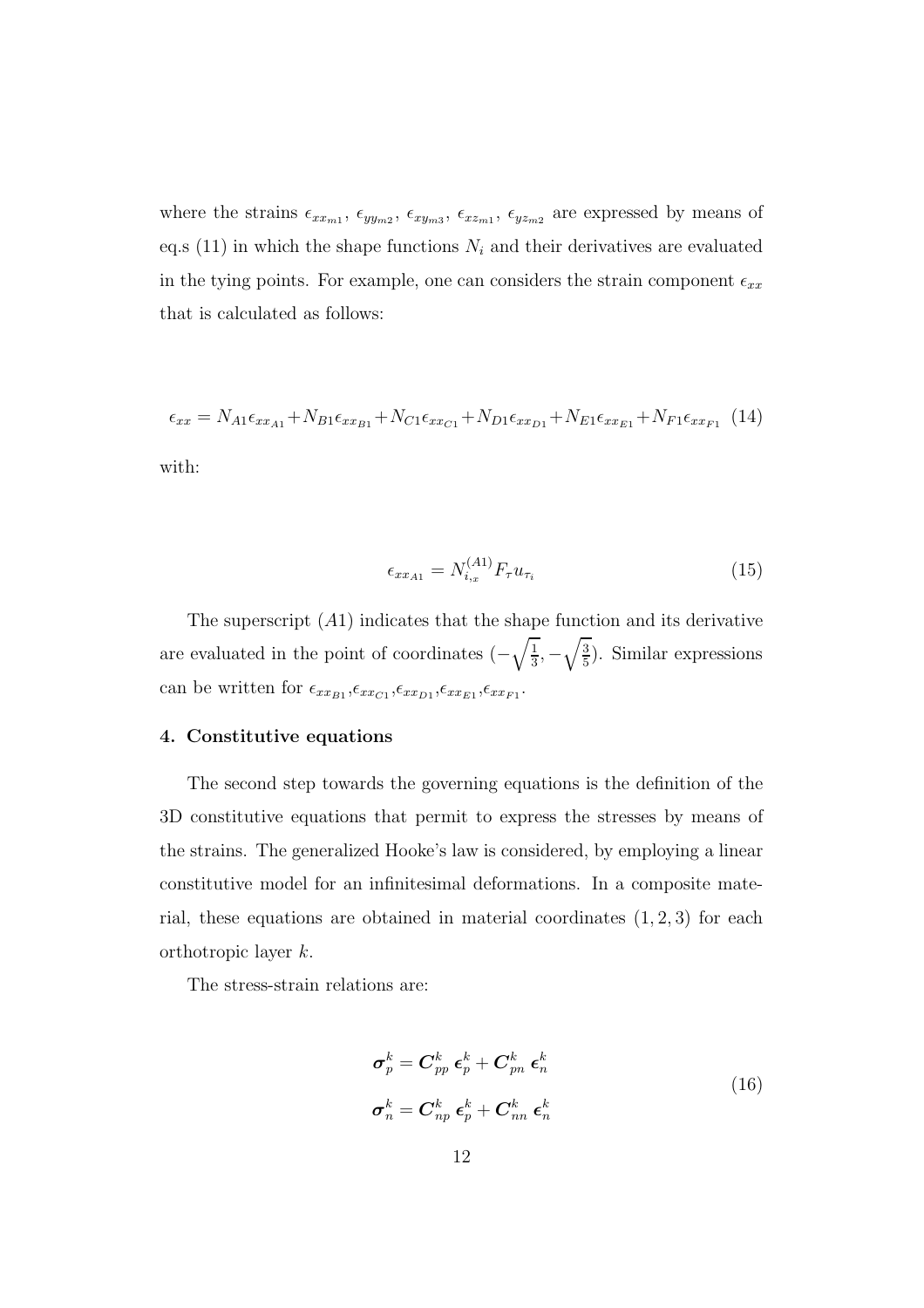where

$$
\boldsymbol{C}_{pp}^{k} = \begin{bmatrix} C_{11}^{k} & C_{12}^{k} & C_{16}^{k} \\ C_{12}^{k} & C_{22}^{k} & C_{26}^{k} \\ C_{16}^{k} & C_{26}^{k} & C_{66}^{k} \end{bmatrix} \qquad \boldsymbol{C}_{pn}^{k} = \begin{bmatrix} 0 & 0 & C_{13}^{k} \\ 0 & 0 & C_{23}^{k} \\ 0 & 0 & C_{36}^{k} \end{bmatrix}
$$
\n
$$
\boldsymbol{C}_{np}^{k} = \begin{bmatrix} 0 & 0 & 0 \\ 0 & 0 & 0 \\ 0 & 0 & 0 \\ C_{13}^{k} & C_{23}^{k} & C_{36}^{k} \end{bmatrix} \qquad \boldsymbol{C}_{nn}^{k} = \begin{bmatrix} C_{55}^{k} & C_{45}^{k} & 0 \\ C_{45}^{k} & C_{44}^{k} & 0 \\ 0 & 0 & C_{33}^{k} \end{bmatrix}
$$
\n
$$
(17)
$$

The material coefficients  $C_{ij}$  depend on the Young's moduli  $E_1, E_2, E_3$ , the shear moduli  $G_{12}$ ,  $G_{13}$ ,  $G_{23}$  and Poisson moduli  $\nu_{12}$ ,  $\nu_{13}$ ,  $\nu_{23}$ ,  $\nu_{21}$ ,  $\nu_{31}$ ,  $\nu_{32}$ that characterize the layer material.

### 5. Governing equations

This section presents the derivation of the governing finite element stiffness matrix and mass matrix based on the Principle of Virtual Displacement (PVD) in the case of multi-layered laminated plate.

The PVD for a multilayered laminated plates is:

$$
\int_{\Omega_k} \int_{A_k} \left\{ \delta \boldsymbol{\epsilon}_p^{kT} \boldsymbol{\sigma}_p^k + \delta \boldsymbol{\epsilon}_n^{kT} \boldsymbol{\sigma}_n^k \right\} d\Omega_k dz = \int_{\Omega_k} \int_{A_k} \rho^k \delta \boldsymbol{u} \, \ddot{\boldsymbol{u}} \, d\Omega_k dz + \int_{\Omega_k} \int_{A_k} \delta \boldsymbol{u}^k \boldsymbol{p}^k d\Omega_k dz
$$
\n(18)

where  $\Omega_k$  and  $A_k$  are the integration domains in the plane and in the thickness direction, respectively. The member on the left hand side of the equation represents the variation of the internal work, while the first member on the right hand side of the equation represents the kinetic energy due to inertia and the second member is the external work done due to applied loads.  $\boldsymbol{p}^k = \boldsymbol{p}^k(x,y,z)$  is the mechanical load applied to the structure at layer level.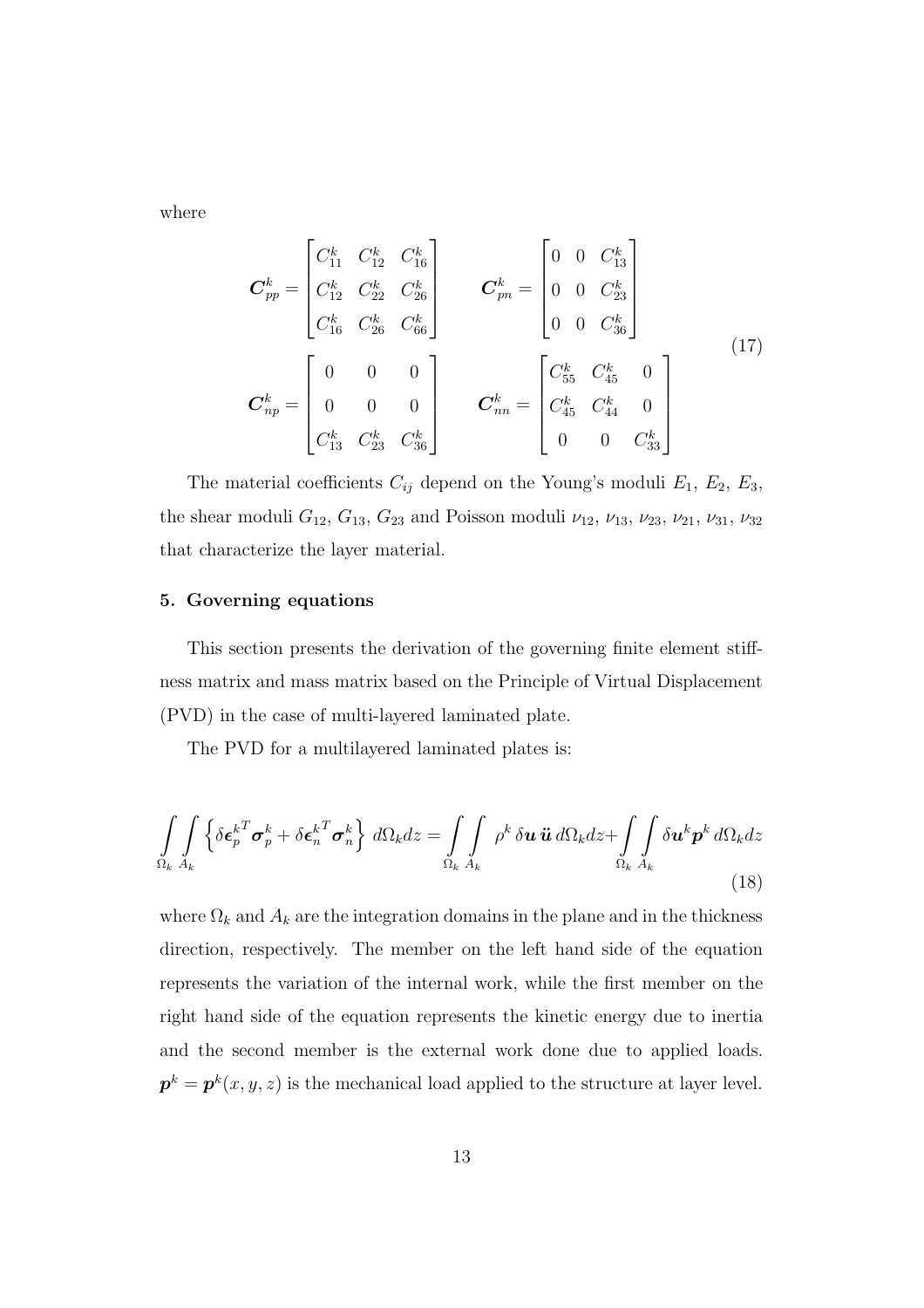Substituting the constitutive equations (16), the geometrical relations written via the MITC method (13) and applying the Unified Formulation (1) and the FEM approximation (10), one obtains the following governing equations:

$$
\delta \boldsymbol{q}_{\tau_i}^k: \boldsymbol{K}^{k\tau s i j} \boldsymbol{q}_{s_j}^k = \boldsymbol{M}^{k\tau s i j} \ddot{\boldsymbol{q}}_{s_j}^k + \boldsymbol{P}_{\tau_i}^k \tag{19}
$$

where  $\mathbf{K}^{k\tau s i j}$  is a  $3\times 3$  matrix, called fundamental nucleus, and its explicit expression is given in Appendix. This is the basic element from which the stiffness matrix of the whole structure is computed. The fundamental nucleus is expanded on the indexes  $\tau$  and s in order to obtain the stiffness matrix of each layer. Then, the matrices of each layer are assembled at multi-layer level depending on the approach considered, ESL or LW.  $\boldsymbol{P}_{\tau i}^k$  is the fundamental nucleus for the external mechanical load. For more details, the reader can refer to [2].

### 6. Acronyms

Several refined and advanced two-dimensional models are contained in the unified formulation. Depending on the variables description (LW, ESL or ZZ) and the order of expansion N of the displacements in  $\xi_3$ , a large variety of kinematics shell theories can be obtained. A system of acronyms is given in order to denote these models. The first letter indicates the multi-layer approach which can be Equivalent Single Layer (E) or Layer Wise (L). The number N indicates the order of expansion used in the thickness direction (from 1 to 4). In the case of LW approach, the same order of expansion is used for each layer. In the case of ESL approach, a letter Z can be added if the zig-zag effects of displacements is considered by means of Murakami's zig-zag function. Summarizing, E1-E4 are ESL models. If Murakami zig-zag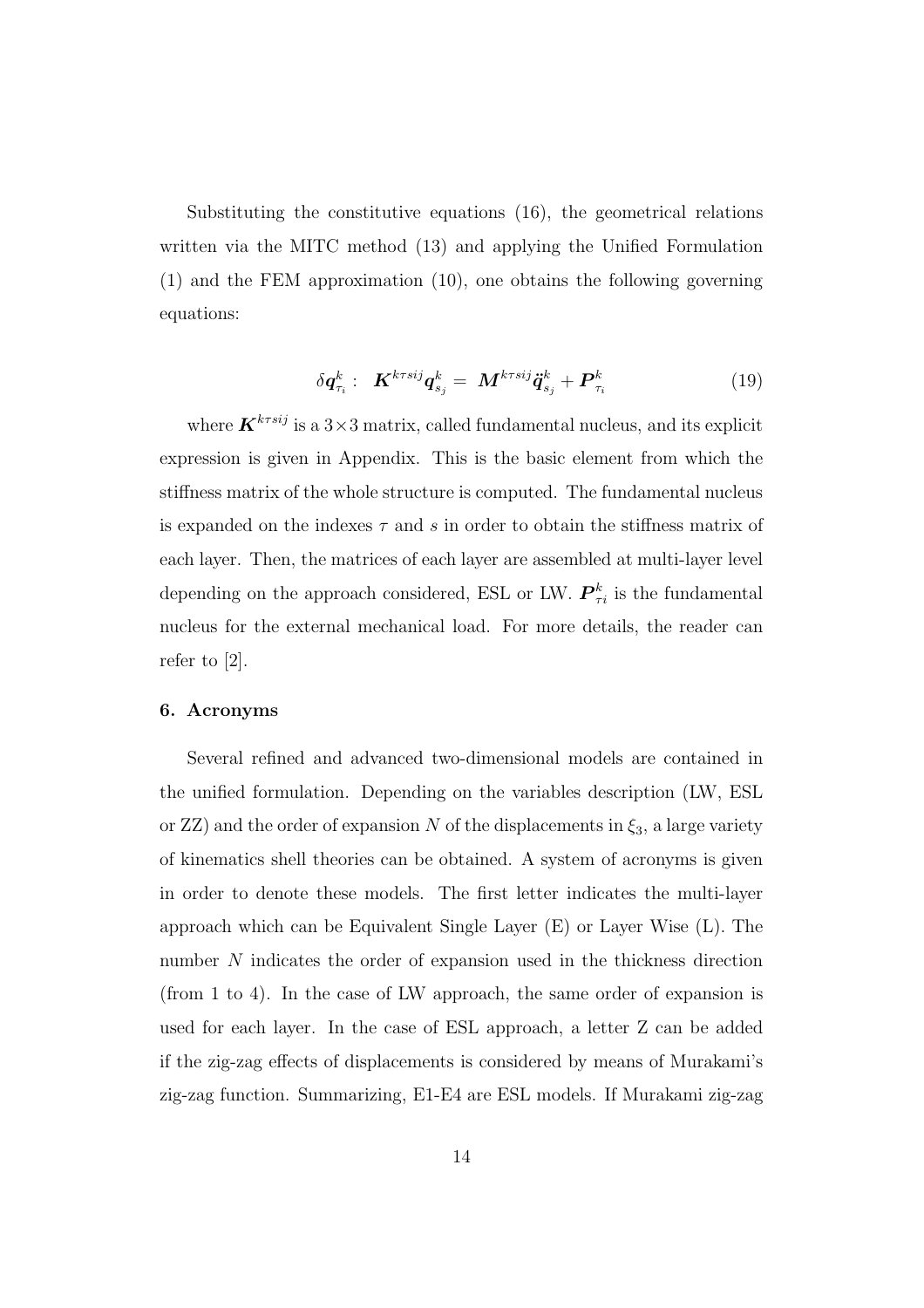function is used, these equivalent single layer models are indicated as EZ1- EZ3. In the case of layerwise approaches, the letter L is considered in place of E, so the acronyms are L1-L4. Classical theories such as Classical Lamination Theory (CLT) and First order Shear Deformation Theory (FSDT), can be obtained as particular cases of E1 theory simply imposing constant value of  $w$  through the thickness direction. An appropriate application of penalty technique to shear moduli of the material leads to CLT.

### 7. Incorporating Delamination

Delamination in laminate is modeled either using region based approach or layerwise approach [28]. Region based delamination model is generally employed while using ESL models for the structure analysis, and layerwise delamination model, when LW theory is adopted for the structural analysis. There are many research articles based on implementation of these delamination models either by analytical means or by numerical means. A detailed review article on the type of implementation using analytical or numerical using region wise delamination or layerwise delamination model is given by Della and shu [28]. CUF model is capable of simulating ESL as well as LW theories. Implementation of delamination model numerically requires modification at the preprocessor stage or during the assembly stage in the CUF framework based on the theories used to analyses the delaminated structure. To implement delamination in ESL theories numerically, major changes to be carried out is at the preprocessing stage. Where as for delamination implementation using LW theories numerically, major changes to be carried out is during the assembly stage.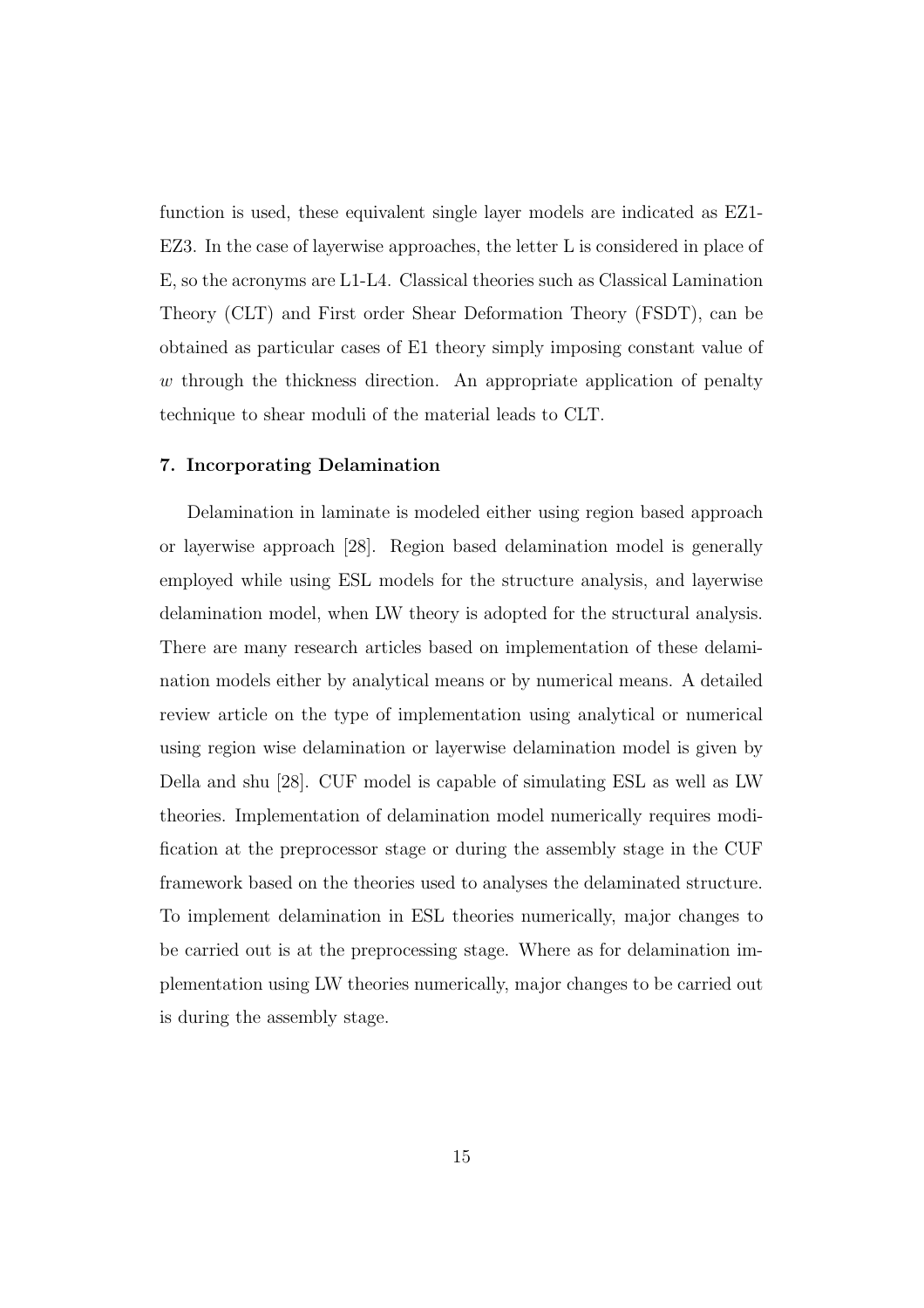### *7.1. Delamination in ESL and ZZ models*

Region wise delamination modeling is used for ESL and ZZ theories. Region wise delamination modeling is incorporated by spliting the delaminated structure in span wise direction into delaminated segment and integral segments. In delaminated region, the segments above and below the delamination in the thickness wise direction are modeled as two separate plates; as shown by the top illustration of the fig. 3. There is a shift in the neutral surfaces of these plates in the delaminated region with that of the neutral surface of the integral plate. The shift in the neutral surfaces gives rise to the coupling of in-plane and bending modes of vibration. At the interface of delaminated region and the integral plate, apart from the continuity condition of the transverse displacement, shear force and bending moments, additional condition of in-plane displacements and forces has to be satisfied. This is accomplished by having a common node at the interface for the integral segment as well as the delaminated segments; as shown by the bottom illustration of the fig. 3. This can be enforced in the finite element context by pacifying the nodal displacements to be same at the interface of integral as well as delaminated segments. To drive this point further; consider the elements  $f$ , g, and  $m$ , shown in fig. 3. The nodal displacements for the node  $p$  should be same as that of node  $w$  and node  $s$ , it can be stated mathematically as

### $\boldsymbol{q}_p = \boldsymbol{q}_w = \boldsymbol{q}_s$

where,  $q_p$  is the nodal displacement vector of the node p,  $q_w$  is the nodal displacement vector for the node  $w$  and  $q_s$  is the nodal displacement vector for the node s. Similarly the displacement components for the nodes situated at the interface; for elements  $f, g, m, i, h$  and n would have the same displace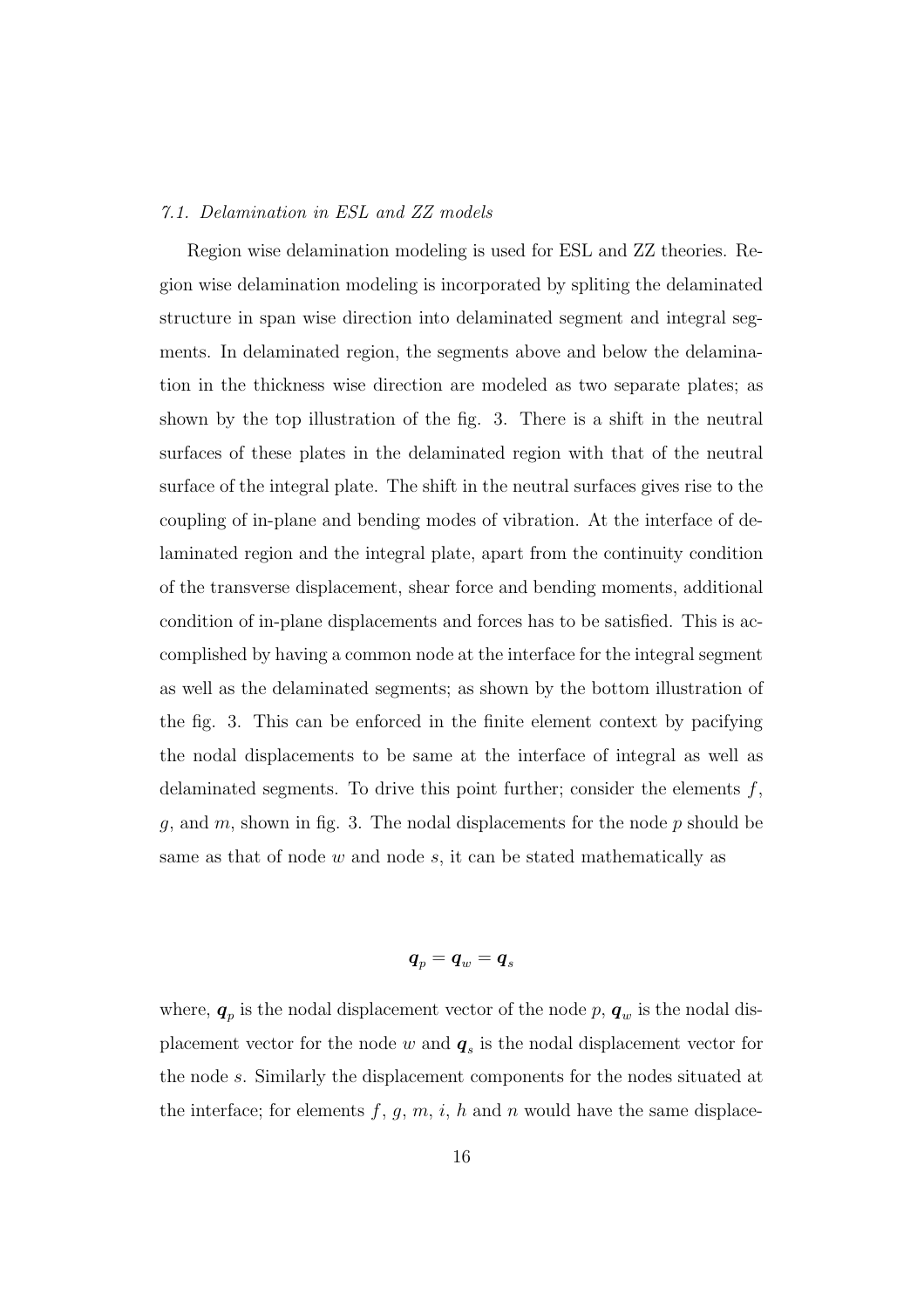ment components. The other way implementing the above condition is by penalty constraint, but having a common node at the interface for integral as well as delaminated segments reduces the number of equations to be solved, and also the implementation can be carried out at the preprocessing stage; which is easier to implement. Differential stretching in the plates above and below delamination plane induces substantial flexural stiffness.

The free mode delamination model is implemented in the present analysis, as in this article emphasis is on free vibration analysis. Constrained mode delamination model can be implemented by adding spring elements, which constrain the transverse displacement of delaminated segments into one another. A nonlinear compressive-only spring connecting the nodes represented by circle and disk as shown in fig. 3, has to be used to implement the constrained mode delamination model. This spring hardly influences the stiffness properties of the structure for mode shapes and natural frequency calculations. The spring connecting the disk and circle fig. 3 is used to represent the contact forces generated between the delaminated segments. Constrained mode model is appropriate while simulating delaminated structures for static and dynamic response analysis, and stability studies. Continuity condition of the displacements is established by having common nodes for the delaminated segments and the integral segment. The eccentricity of the neutral plane of delaminated segments with that of the healthy segments is accounted while calculating ABD matrices of the laminate.

### *7.2. Delamination in LW model*

Delamination is modeled in layerwise theory either using thin elastic layer concept or by introducing the discontinuity in the displacement functions [28]. Analytically discontinuity in the displacement fields is introduced using Heaviside unit step functions [20]. Finite element wise delamination imple-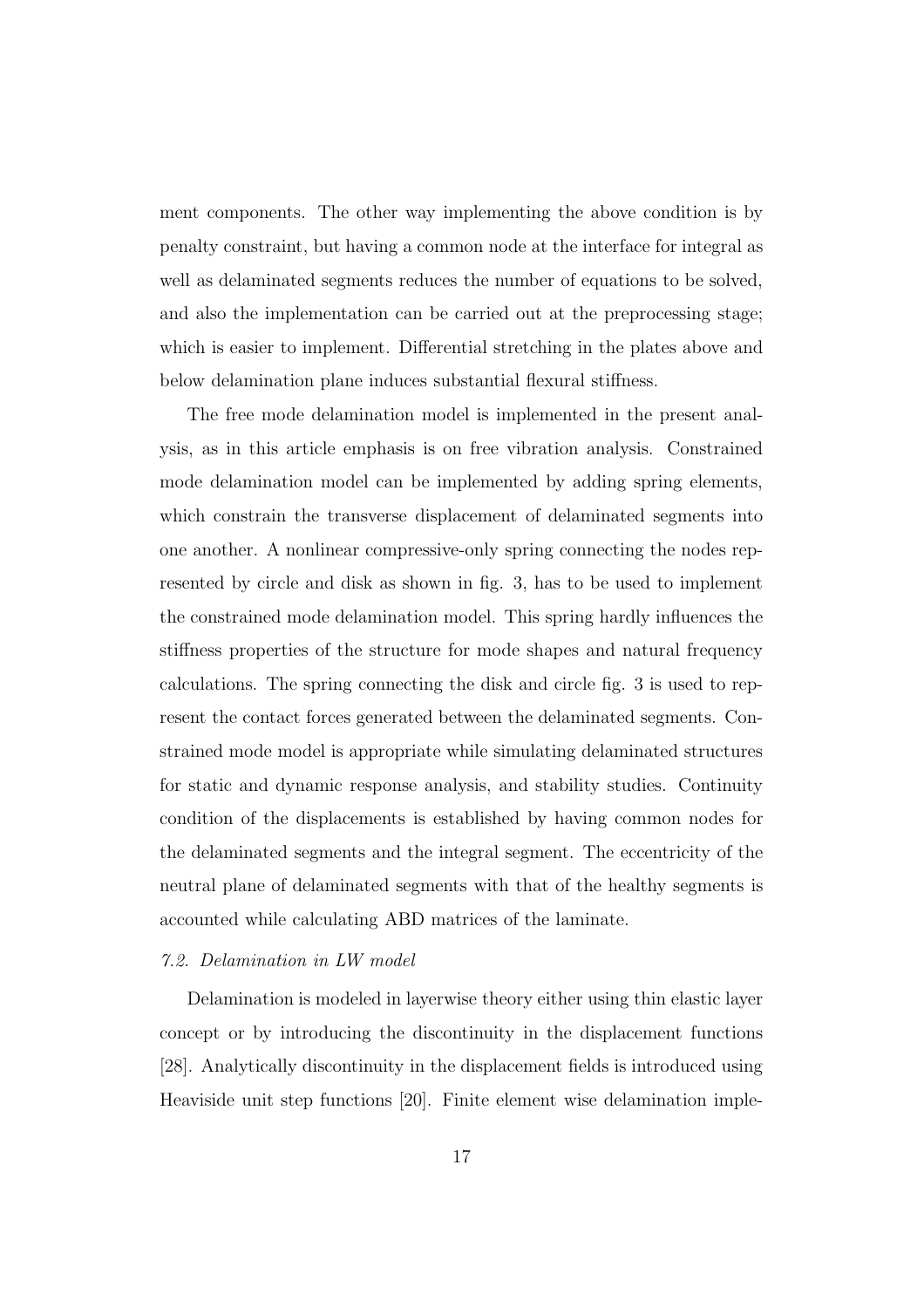

Figure 3: Delaminated structure mesh representation

mentation in LW theory is by introducing an additional nodes at the location of delaminated region. Schematic of the LW finite element mesh for a delaminated structure is shown in fig. 4. This is implemented numerically while assembling the element matrix of the delaminated element. This can be stated mathematically as

$$
\boldsymbol{q}_{disc}\neq \boldsymbol{q}_{circle}.
$$

Where,  $q_{disc}$  is the nodal displacement vector of the node situated at the delamination interface, and  $q_{circle}$  is the nodal displacement vector of the node situated at the delamination interface; discs and circles are the nodes as shown in fig. 4. Schematic of an assembled of block matrix for a node, for a healthy as well as delaminated layerwise element is shown in fig. 5. Delamination is in between layer two and layer three, for the schematic shown in fig. 5

Block matrices for healthy laminated element are all square in nature, but for the delaminated element block matrices may not be square in nature.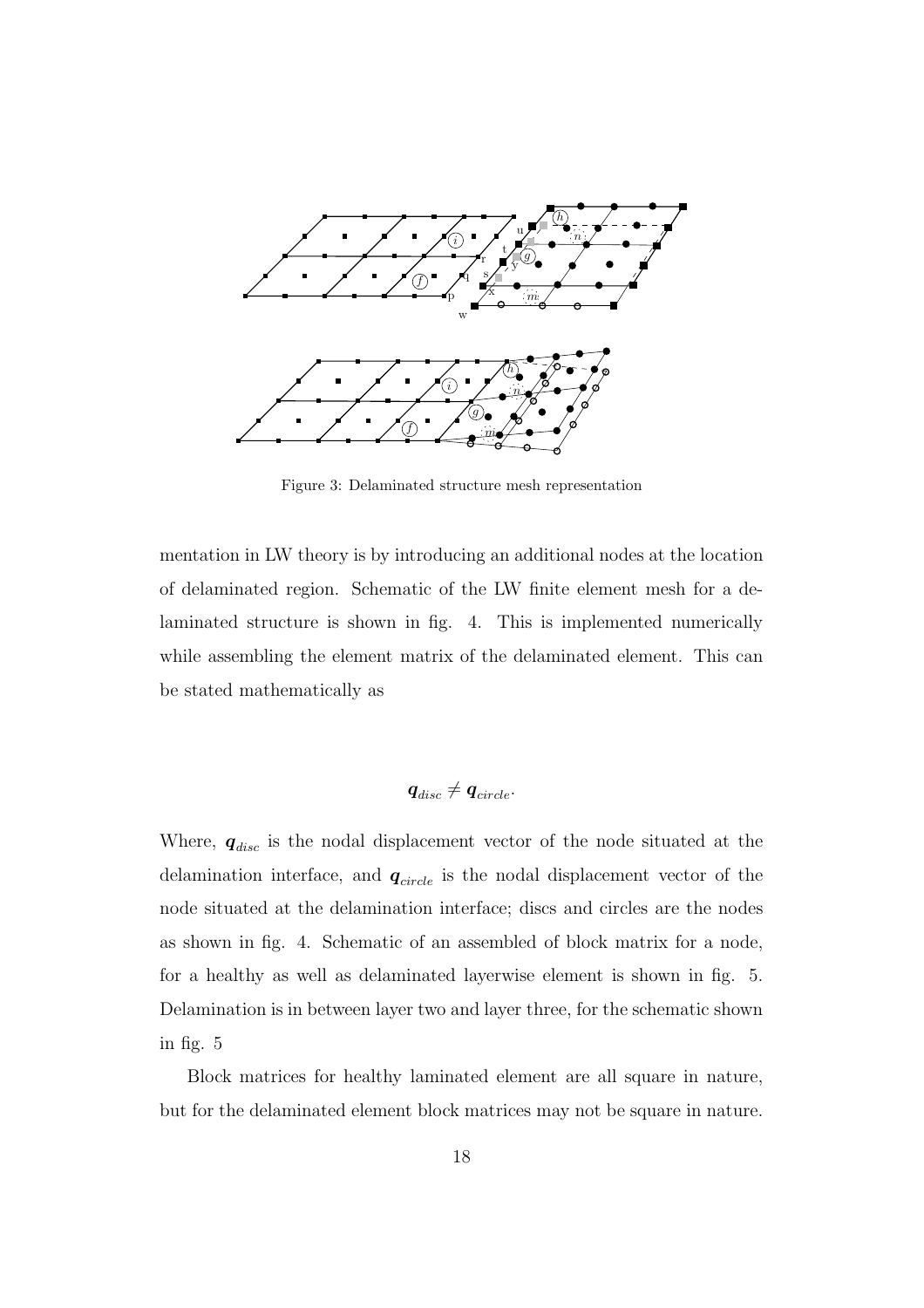

Figure 4: Schematic of delaminated plate mesh for LW theory



Figure 5: Schematic of assembly for a node

Schematic of element matrices of intact as well as delaminated elements is shown in fig. 6. In the schematic of matrices shown, the nodes 2, 6 and 9 fall in the delaminated region, hence the size of the nodal matrices for these nodes are bigger than that of the nodes falling in the undelaminated location. As a result of this the off-diagonal block matrices will be rectangular in shape. This method of implementing the delamination is handled at the assembly stage.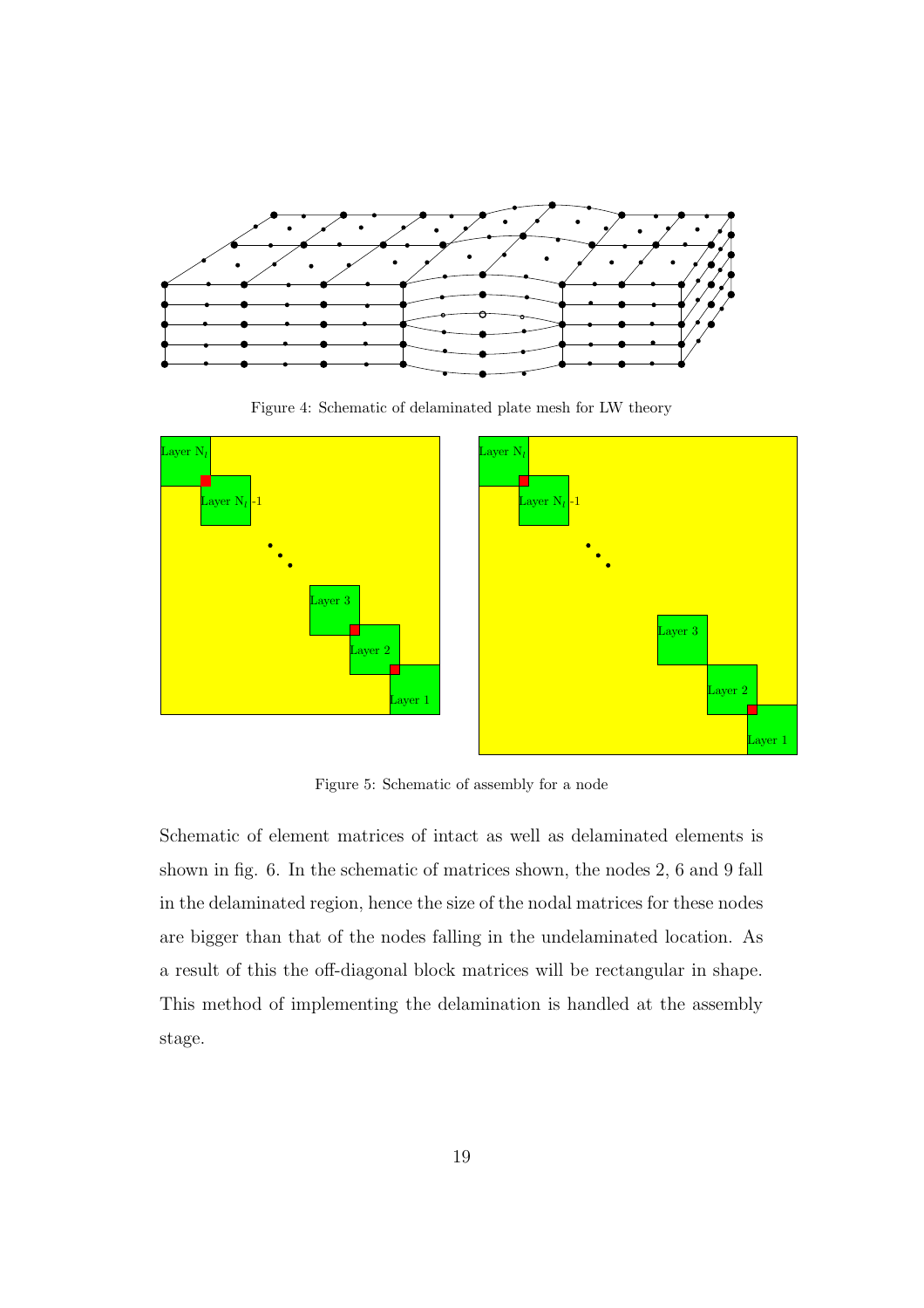

Figure 6: Schematic of element matrices in LW theory

### 8. Numerical results

A laminated composite beam made of graphite/epoxy composite with stacking sequence  $[0/90]_{2s}$ , 0.127m length, 0.0127m breadth, and 10.16mm thickness, is considered for the numerical simulation for the healthy as well as delaminated states. Each ply has a thickness of 1.27mm. One of the smaller edge of the plate is restrained, and the remaining three edges are free to deform. This beam is modeled using plate elements. This particular configuration is used in simulation, as experimental, analytical and numerical results are available in the literature [28, 30, 37] for comparison. Results are also validated with 3D finite element simulation using COMSOL 4.2a. The 3D finite element beam model is meshed with 40000 hexahedral elements. Delamination in the structure is simulated using thin elastic layer .

#### *8.1. Delaminated plate results*

First three natural frequencies of healthy, as well as delaminated plate are tabulated in Tables 1 - 3 . Delamination is located at the middle part in the length wise direction of the plate, the length of delamination is 25.4mm and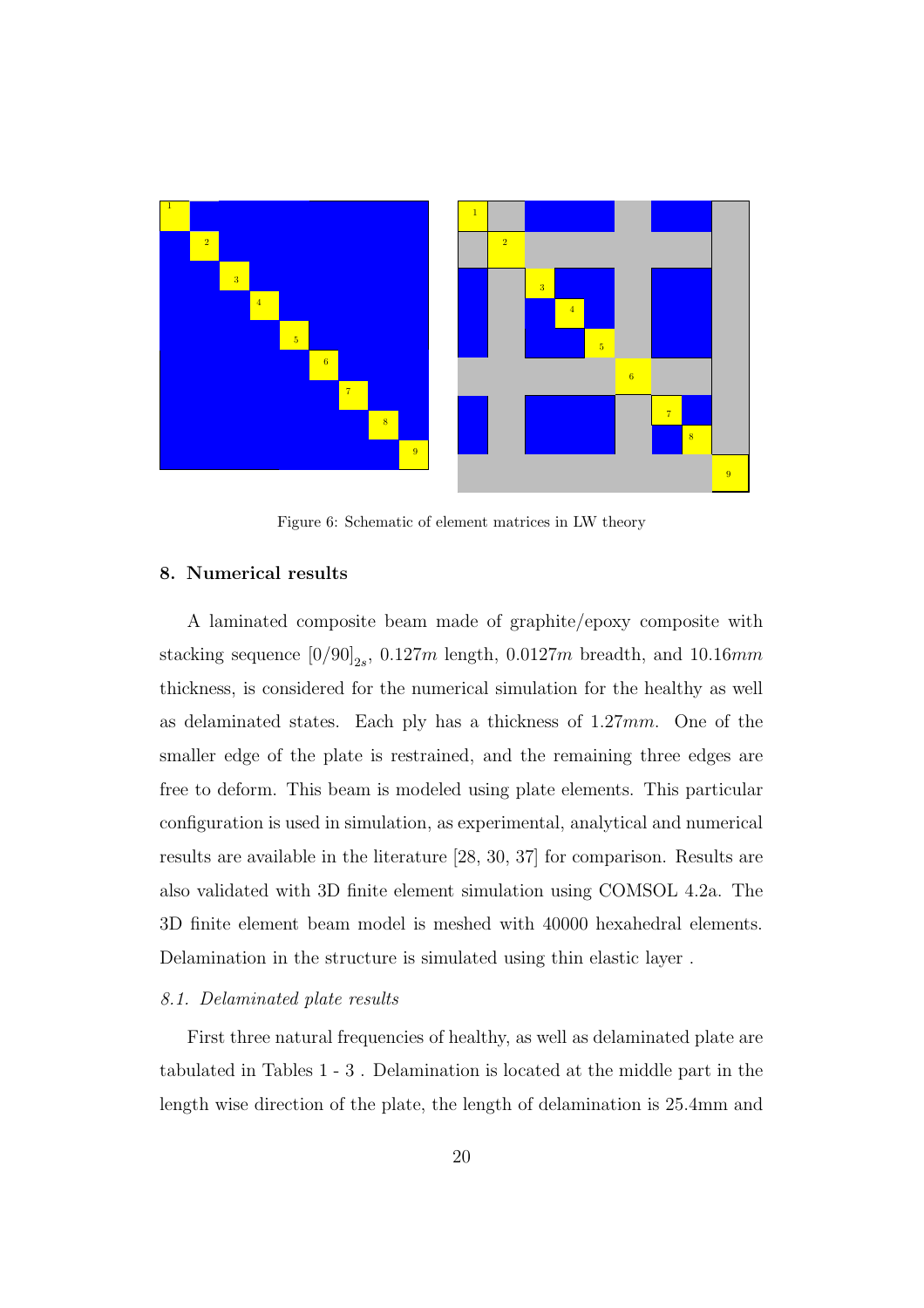

Figure 7: Delamination considered at different interfaces

full width of plate is considered to be delaminated. In the thickness direction delamination is considered at different interfaces, refer fig. 7.



Figure 8: First mode shape

The 25.4mm delamination at any interface has very small effect on the first natural frequency of the structure. This is evident from the results obtained using all theories and also with the experimental results. Form the results, it is also evident that the location of delamination in the thickness direction has an impact on the natural frequencies, refer Table 1. The first mode shape of the beam, delaminated at interface 1, obtained using LW model is shown in fig. 8. The effect of delamination on the natural frequencies is seen to decrease as the delamination location shifts from interface 1 to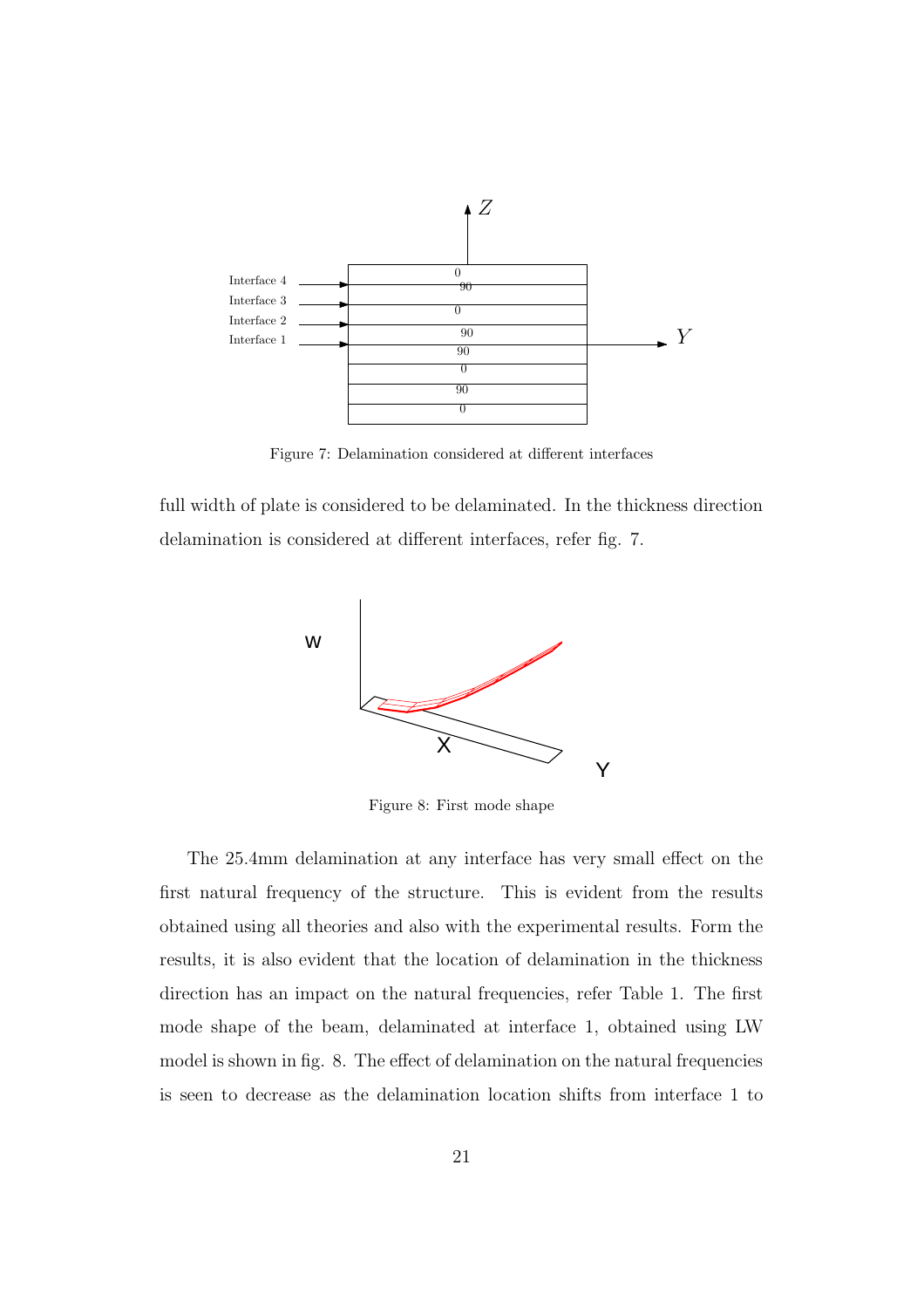| Frequency         | Healthy | Interface 1 | Interface 2 | Interface 3 | Interface 4 |
|-------------------|---------|-------------|-------------|-------------|-------------|
| $(\rm Hz)$        | beam    |             |             |             |             |
| Exp [37]          | 79.88,  | 78.376,     | 78.375,     | 79.625,     | 75.315,     |
|                   | 79.75,  | 79.126,     | 78.375,     | 80.125,     | 75.250,     |
|                   | 79.88   | 77.001      | 76.626      | 80.625      | 77.250      |
| $\text{FSDT}[28]$ | 82.04   | 80.133      | 81.385      | 81.461      | 81.598      |
| 3D FEM            | 81.46   | 81.43       | 81.39       | 81.76       | 81.37       |
| $\left[3\right]$  |         |             |             |             |             |
| ED1               | 81.99   | 81.21       | 81.27       | 81.78       | 82.23       |
| ED2               | 82.02   | 81.28       | 81.34       | 81.82       | 81.84       |
| ED3               | 82.01   | 81.22       | 81.29       | 81.81       | 81.83       |
| ED4               | 82.01   | 81.22       | 81.29       | 81.80       | 81.82       |
| LD1               | 82.01   | 80.98       | 81.08       | 81.75       | 81.78       |
| LD2               | 81.99   | 80.96       | 81.06       | 81.74       | 81.77       |
| LD3               | 81.99   | 80.96       | 81.06       | 81.74       | 81.77       |
| LD4               | 81.99   | 80.96       | 81.06       | 81.74       | 81.77       |
| EDZ1              | 82.44   | 81.66       | 81.73       | 82.23       | <b>NA</b>   |
| EDZ2              | 82.02   | 81.27       | 81.33       | 81.81       | <b>NA</b>   |
| EDZ3              | 82.01   | 81.22       | 81.28       | 81.80       | <b>NA</b>   |
| <b>FSDT</b>       | 81.99   | 81.24       | 81.30       | 81.80       | 81.82       |
| <b>CLT</b>        | 82.02   | 81.27       | 81.33       | 81.83       | 81.85       |

Table 1: Comparison of healthy beam results with different theories.

interface 4. FSDT results for healthy as well as for delamination location at all the interfaces from the CUF formulation are almost same as that of the FSDT results from [28]. Results of all the theories are almost all similar in trend for change in delamination location.

Result for the ZZ theory, for the delamination location at interface 4 is stated as NA (Not applicable). ZZ theory is implemented in the framework of ESL theory. In the case of delamination location at interface 4 in the structure, top layer is delaminated from the rest of the laminate. Delamination model in the ESL framework is modeled as individual elements for the top and bottom delaminated segments. The top layer will form a single layer in the delamianted region for the case of delamination at interface 4. For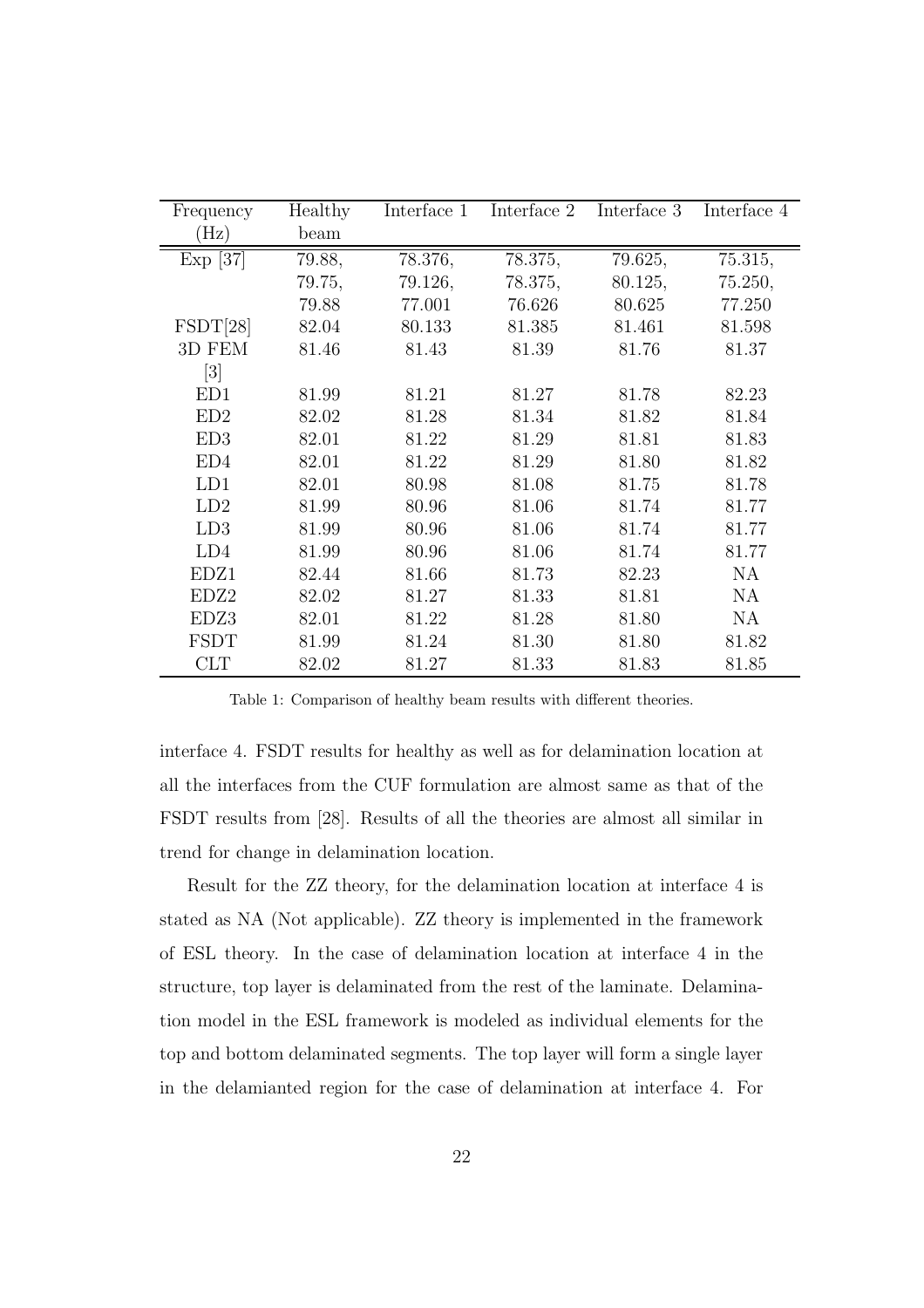applying ZZ theory in the ESL framework at least two layers are required. Hence, the results for the delamination at interface 4 in the tables are stated as NA.



Figure 9: Second modeshapes.

| $\rm(Hz)$<br>Frequency | Healthy beam | Interface 1 | Interface 2 | Interface 3 | Interface 4 |
|------------------------|--------------|-------------|-------------|-------------|-------------|
| 3D FEM                 | 510.97       | 510.55      | 509.06      | 508.89      | 508.72      |
| ED1                    | 512.86       | 510.71      | 510.84      | 510.72      | 513.53      |
| ED2                    | 513.09       | 511.68      | 511.77      | 511.44      | 511.99      |
| ED3                    | 512.79       | 511.30      | 511.41      | 511.12      | 511.68      |
| ED4                    | 513.11       | 511.29      | 511.40      | 511.10      | 511.67      |
| LD1                    | 512.82       | 511.21      | 511.34      | 510.52      | 511.33      |
| LD2                    | 512.76       | 511.15      | 511.27      | 510.45      | 511.26      |
| LD3                    | 512.76       | 511.15      | 511.27      | 510.45      | 511.26      |
| LD4                    | 512.76       | 511.15      | 511.27      | 510.45      | 511.26      |
| EDZ1                   | 515.67       | 513.54      | 513.75      | 513.53      | <b>NA</b>   |
| EDZ <sub>2</sub>       | 513.06       | 511.64      | 511.73      | 511.41      | <b>NA</b>   |
| EDZ3                   | 512.76       | 511.27      | 511.38      | 511.09      | <b>NA</b>   |
| <b>FSDT</b>            | 512.85       | 511.48      | 511.57      | 511.25      | 511.82      |
| <b>CLT</b>             | 514.08       | 512.68      | 512.78      | 512.46      | 513.03      |

Table 2: Comparison of second natural frequency of a healthy beam with different theories.

The second mode natural frequency result obtained from different theories and for delamination location at different interfaces is tabulated in Table. 2. The second mode natural frequency result for 25.4mm length, full width and for delamination location at different interfaces has small change with respect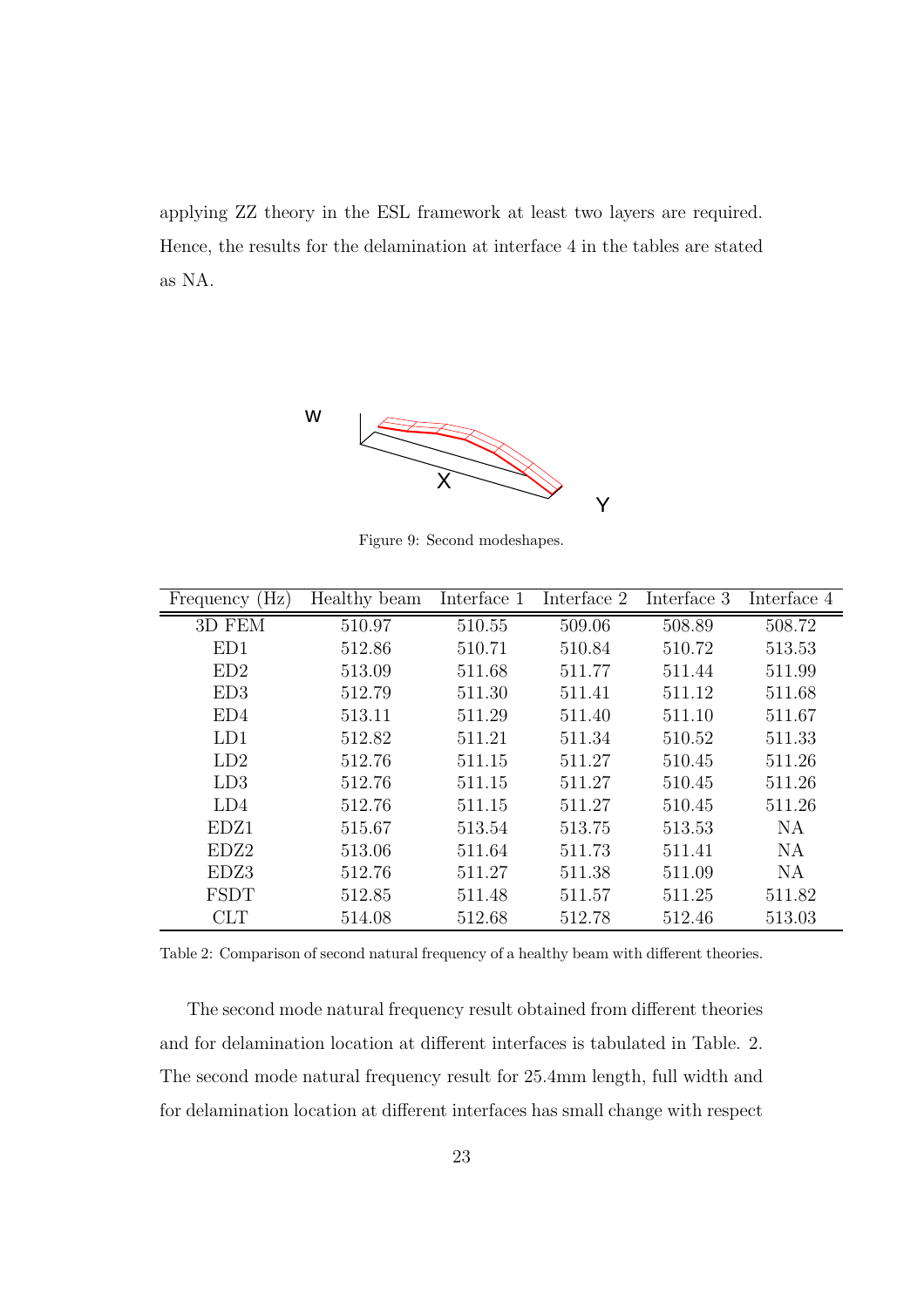to the healthy beam second mode natural frequency result. The second mode shape of the beam obtained using LW theory is shown in fig 9.

It is interesting to note that the natural frequency result for the third mode shape changes with the presence of delamination. The natural frequency results for third mode shape, for delamination length of 25.4mm, full width delamination and for delamination location at different interfaces is shown in Table. 3. Third mode shape of the beam is ploted in fig. 10. Third mode shape corresponds to the torsional mode shape of the beam as seen from the plot. Presence of delamination in the beam, has produced a considerable change in the torsional stiffness of the beam and hence the natural frequency of the delaminated beam is much lower than that of the healthy beam, in comparison with the first two natural frequencies. From the table it is also evident, as the delamination location shifts from interface 1 to interface 4 the change in natural frequency reduces. Torsional stiffness of the beam has reduced drastically for delamination location at interface 1, but the cross section at the delaminated region gets torsionally stiffer as the delamination location shifts from interface 1 to interface 4.



Figure 10: Third mode shape of the beam

### *8.2. Partial delamination in widthwise results*

Effect of partial delamination in the width of the structure on the natural frequencies is evaluated. Two cases of partial delaminations are considered in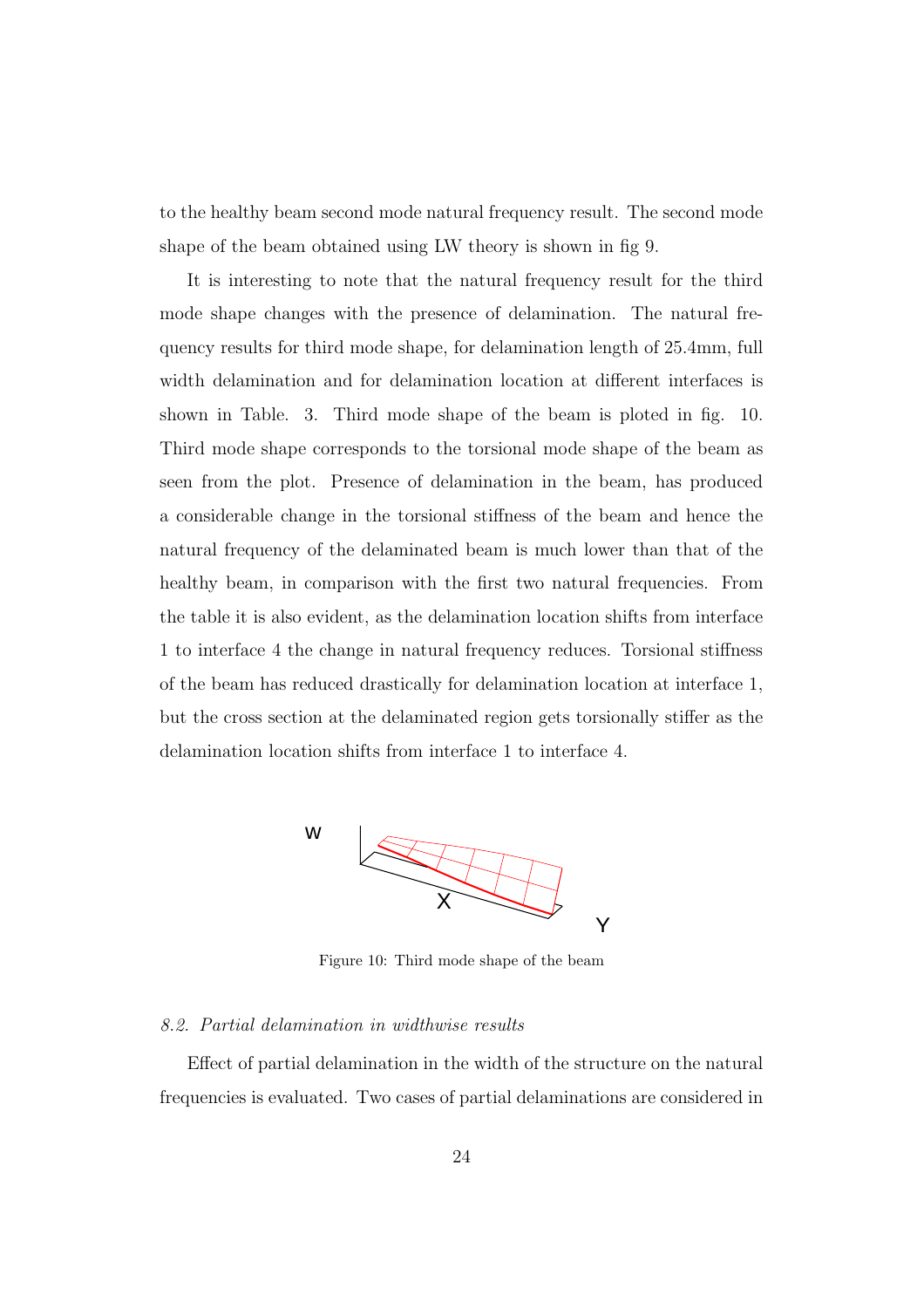| $(\mathrm{Hz})$<br>Frequency | Healthy beam | Interface 1 | $\overline{\text{Interface}}$ 2 | Interface 3 | Interface 4 |
|------------------------------|--------------|-------------|---------------------------------|-------------|-------------|
| 3D FEM [3]                   | 602.42       | 548.32      | 565.92                          | 581.55      | 589.63      |
| ED1                          | 615.52       | 561.41      | 569.77                          | 590.34      | 590.76      |
| ED2                          | 615.62       | 561.88      | 570.77                          | 589.50      | 603.07      |
| ED3                          | 614.28       | 558.08      | 566.93                          | 587.16      | 600.72      |
| ED4                          | 614.30       | 557.98      | 566.83                          | 586.85      | 600.64      |
| LD1                          | 613.20       | 555.76      | 566.35                          | 588.93      | 604.27      |
| LD2                          | 613.12       | 555.46      | 566.06                          | 588.76      | 604.16      |
| LD3                          | 613.12       | 555.44      | 566.04                          | 588.75      | 604.15      |
| LD4                          | 613.12       | 555.43      | 566.035                         | 588.74      | 604.15      |
| EDZ1                         | 615.77       | 562.04      | 570.22                          | 590.76      | <b>NA</b>   |
| EDZ2                         | 615.62       | 561.73      | 569.83                          | 589.27      | <b>NA</b>   |
| EDZ3                         | 614.28       | 557.88      | 566.74                          | 586.87      | NA          |
| <b>FSDT</b>                  | 611.57       | 561.59      | 569.95                          | 590.42      | 603.38      |
| <b>CLT</b>                   | 619.79       | 567.42      | 576.18                          | 597.72      | 611.27      |

Table 3: Comparison of third natural frequency of a healthy beam with different theories

the simulation, C-type or the Channel type delamination in the cross-section as shown in the fig.  $11(b)$ , and I-type delamination in the cross-section as shown in the fig.  $11(c)$ .



Figure 11: Width wise delamination cases

### *8.3. C-type, 76.2mm length delamination*

First three natural frequencies for a C-type delaminated structure are tabulated in Tables 4 -6. The delamination length of 76.2mm, different percentage of width delamination and in thickness direction delamination is considered at interface 1. From the Table 4, the first bending frequency results obtained using different order theories are quite similar, for different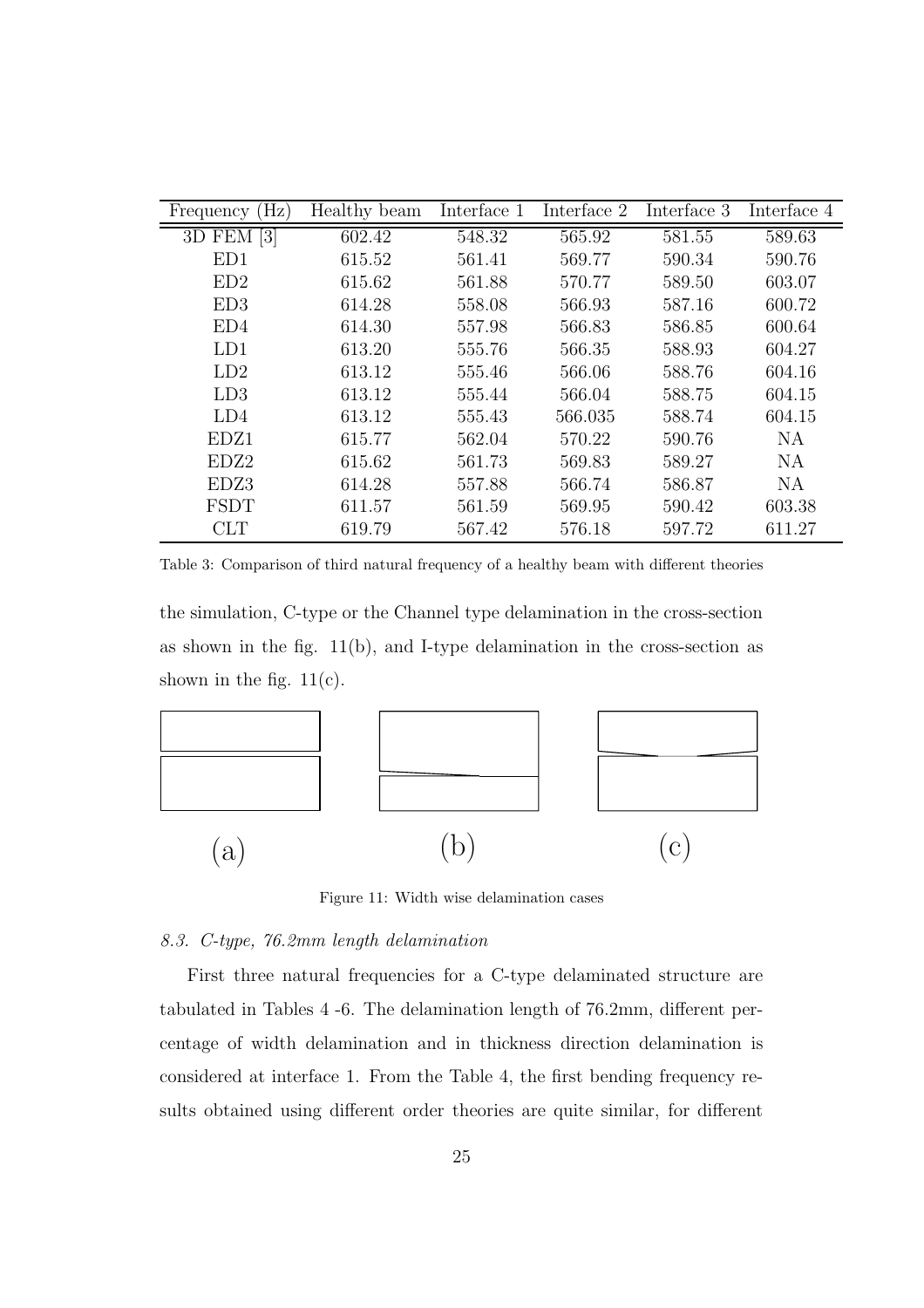| Frequency (Hz) | Healthy       | 50 percent | 70 percent  | Full width    |
|----------------|---------------|------------|-------------|---------------|
|                | beam          |            |             |               |
| $Exp$ [37]     | 79.88, 79.75, | NULL       | <b>NULL</b> | 68.25, 66.25, |
|                | 79.88         |            |             | 66.38         |
| 3D FEM [3]     | 81.46         | 80.92      | 79.83       | 67.37         |
| ED1            | 81.99         | 81.22      | 78.12       | 65.99         |
| ED2            | 82.01         | 81.30      | 78.23       | 66.08         |
| ED3            | 82.01         | 81.28      | 78.13       | 65.73         |
| ED4            | 82.01         | 81.28      | 78.11       | 65.64         |
| LD1            | 82.01         | 81.25      | 79.87       | 67.44         |
| LD2            | 81.99         | 81.24      | 79.86       | 67.41         |
| LD3            | 81.99         | 81.24      | 79.84       | 68.02         |
| LD4            | 81.99         | 81.24      | 79.84       | 68.02         |
| EDZ1           | 82.44         | 81.66      | 78.53       | 66.35         |
| EDZ2           | 82.02         | 81.30      | 78.22       | 66.06         |
| EDZ3           | 82.01         | 81.30      | 78.12       | 65.71         |
| <b>FSDT</b>    | 81.99         | 81.27      | 79.96       | 66.08         |
| CLT            | 82.02         | 81.33      | 80.06       | 66.26         |

Table 4: First bending frequency for 76.2mm of length and different percentage of width delaminations.

percentages of delamination area. There is a drastic decrease in the natural frequency for the case of full width delamination compared to healthy and other percentages of width delamination.

The second bending frequency of the structure is given in Table 5. The second natural frequency for the partial delamination in the width does not correspond to pure bending mode. The second and third modes for 76.2mm long delamination and with partial-width delamination corresponds to bending-twist coupled mode. The full width delamination second mode corresponds to the first torsional mode and the third mode corresponds to the second bending mode. Resluts for the second bending mode of the present table are comparable with the results presented in the article by Oh et.al [30], but the article only presents full width and healthy plate results. Again from the results of the full width delamination, it is quite evident that the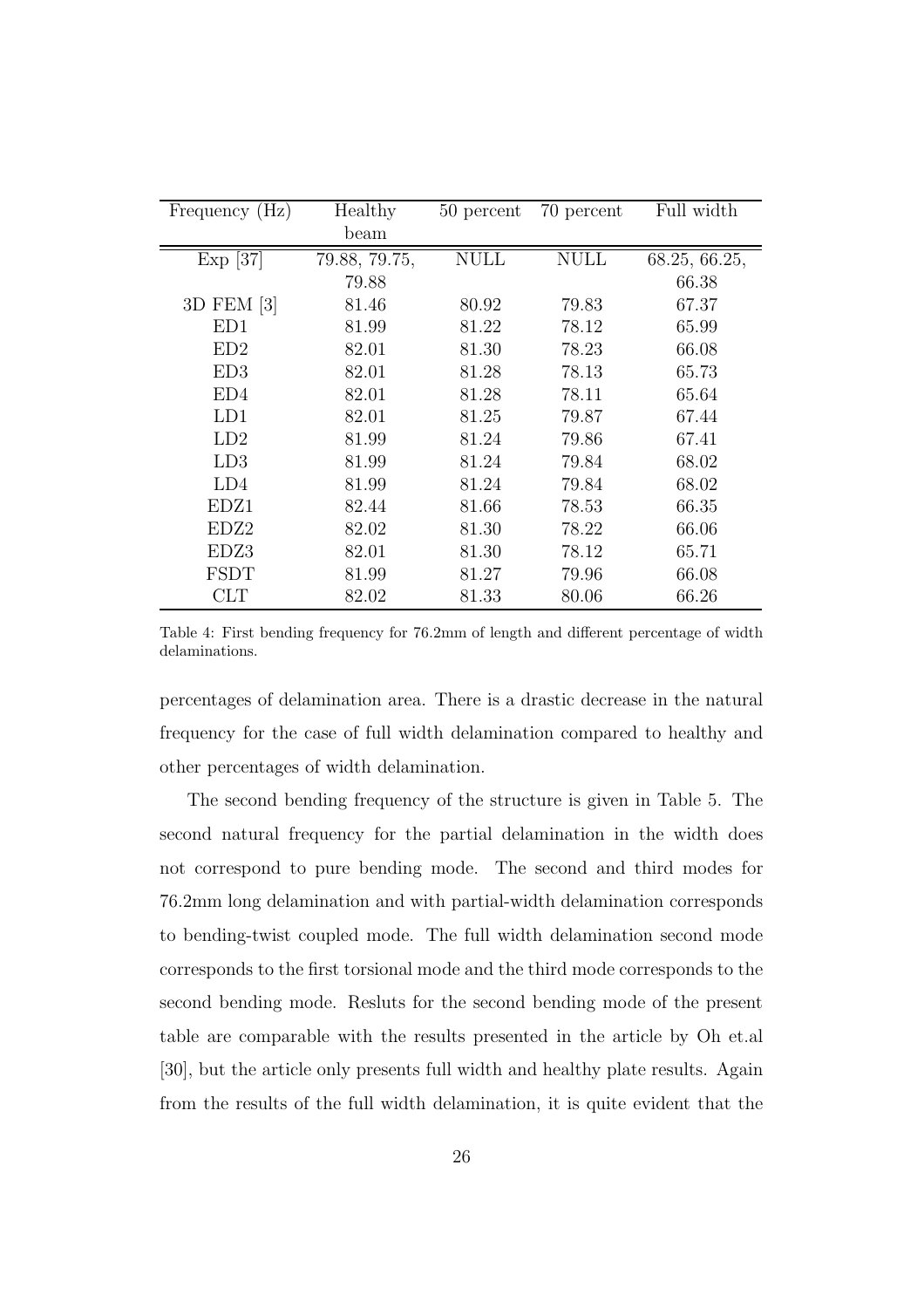| Frequency (Hz) | Healthy | 50 percent | 70 percent | Full width |
|----------------|---------|------------|------------|------------|
|                | beam    |            |            |            |
| 3D FEM         | 510.97  | 495.92     | 464.59     | 434.99     |
| ED1            | 512.86  | 496.44     | 455.33     | 457.68     |
| ED2            | 513.09  | 497.17     | 455.06     | 456.15     |
| ED3            | 512.79  | 496.28     | 447.44     | 448.01     |
| ED4            | 513.11  | 496.24     | 443.92     | 444.59     |
| LD1            | 512.82  | 495.32     | 468.35     | 415.40     |
| LD2            | 512.76  | 495.20     | 465.33     | 415.17     |
| LD3            | 512.76  | 495.20     | 465.33     | 415.17     |
| LD4            | 512.76  | 495.20     | 465.76     | 415.17     |
| EDZ1           | 515.67  | 498.73     | 471.80     | 458.42     |
| EDZ2           | 513.06  | 497.16     | 470.85     | 455.58     |
| EDZ3           | 512.76  | 496.20     | 468.80     | 447.35     |
| <b>FSDT</b>    | 512.85  | 496.98     | 469.95     | 457.95     |
| $\rm CLT$      | 514.08  | 499.19     | 474.67     | 463.22     |

stiffness degradation is maximum for the full width delamination compared to partial delamination.

Table 5: Second bending frequency for 76.2mm of length and different percentage of width delaminations.

First torsional mode frequency of the delamianted structure is tabulated in Table 6. First torsional mode corresponds to third natural mode of the healthy structure. In the presence of partial delamination torsional mode is not purely torsional mode but bending-twist coupled mode. Presence of full width delamination and 76.2mm length of delamination results in torsionally weak structure and hence the second mode frequency in the full width delaminated structure corresponds to torsional mode shape. The results of the all the theories in comparison with the 3D FEM simulation are similar for the partial width delamination. Where as, the frequency result from ESL and ZZ theories for the full width delamination case are slightly higher than the LW and 3D FEM results, for the second mode and third mode frequencies.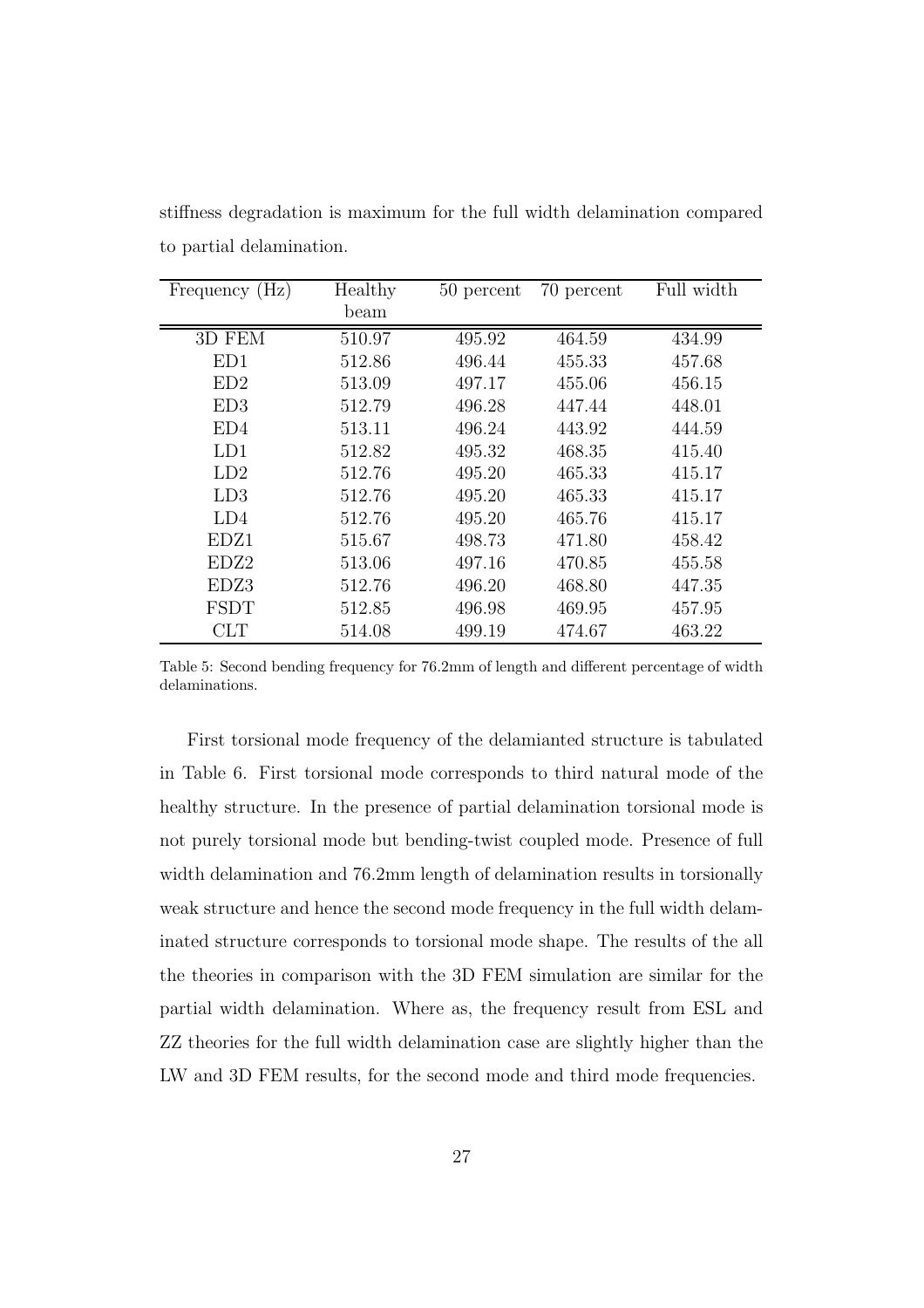| Frequency (Hz) | Healthy | 50 percent | 70 percent | Full width |
|----------------|---------|------------|------------|------------|
|                | beam    |            |            |            |
| 3D FEM [3]     | 602.42  | 528.77     | 519.96     | 381.62     |
| ED1            | 615.52  | 534.15     | 486.99     | 413.47     |
| ED2            | 614.62  | 534.40     | 487.56     | 411.58     |
| ED3            | 614.28  | 532.10     | 486.06     | 408.94     |
| ED4            | 614.30  | 532.07     | 485.40     | 406.66     |
| LD1            | 613.20  | 530.16     | 506.81     | 391.28     |
| LD2            | 613.12  | 517.52     | 506.66     | 391.09     |
| LD3            | 613.12  | 517.52     | 506.28     | 391.08     |
| LD4            | 613.12  | 517.52     | 506.66     | 391.08     |
| EDZ1           | 615.77  | 534.76     | 489.39     | 415.58     |
| EDZ2           | 615.62  | 534.30     | 487.40     | 410.93     |
| EDZ3           | 614.28  | 531.97     | 485.87     | 408.22     |
| <b>FSDT</b>    | 611.57  | 534.28     | 510.47     | 414.07     |
| <b>CLT</b>     | 619.79  | 540.88     | 517.01     | 420.88     |

Table 6: First torsional frequency for 76.2mm of length and different percentage of width delaminations.

### *8.4. C-type, 101.6mm length delamination*

First three natural frequencies for C-type delamination, for the length of delamination equal to 101.6 mm, and different percentages of the width delamination are tabulated in Tables. 7 -9. Delamination is considered at the interface 1 in the thickness direction. The first bending mode frequency across the theories is almost all same, refer Table 7. The results are quite comparable with the experimental and also the 3D FEM simulation.

The results for second bending mode is tabulated in Table 8. Results from different theories are quite comparable with the 3D FEM simulations and also with the results presented in article by Oh et al. [30] for healthy as well as for partial delamination results. Due to long delamination in the beam, there is an additional mode shape very close to the second bending mode shape of the structure. The natural frequency of the traditional second bending mode is 318.81Hz. This frequency is very close to the opening mode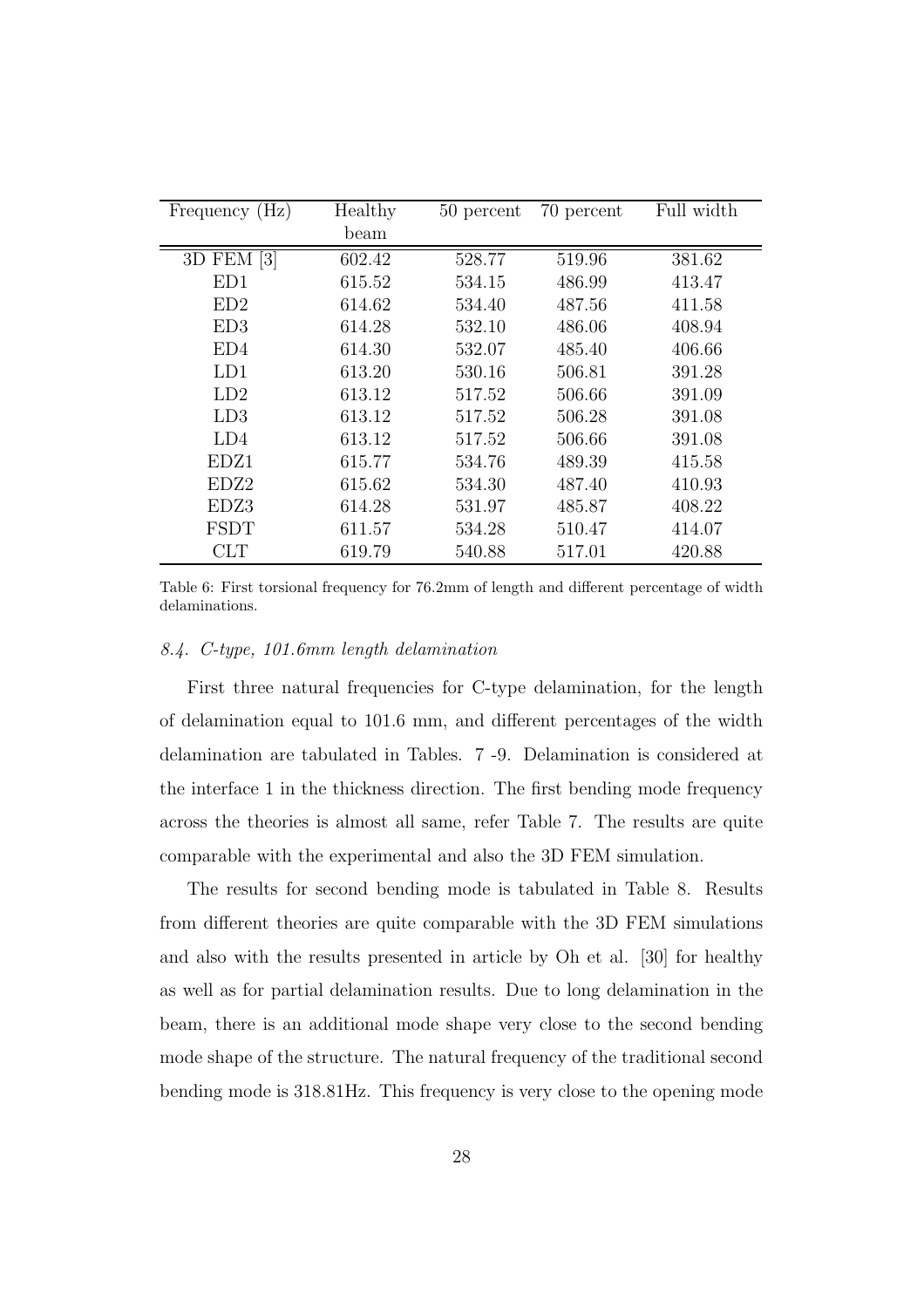shape (refer fig. 12) frequency, and hence the ESL theories fail to capture either the second bending mode shape or the opening mode shape of the structure. 3D FEM simulation and the LW theories alone capture this mode shapes.

| Frequency (Hz)   | Healthy       | 50 percent | 70 percent | Full width   |
|------------------|---------------|------------|------------|--------------|
|                  | beam          |            |            |              |
| $Exp$ [37]       | 79.88, 79.75, |            |            | 57.62, 57.5, |
|                  | 79.88         |            |            | 57.5         |
| 3D FEM [3]       | 81.46         | 80.32      | 78.98      | 55.78        |
| ED1              | 81.99         | 79.73      | 78.24      | 57.53        |
| ED2              | 82.01         | 79.84      | 78.36      | 57.45        |
| ED3              | 82.01         | 79.78      | 78.25      | 57.03        |
| ED4              | 82.01         | 80.99      | 78.22      | 56.95        |
| LD1              | 82.01         | 80.94      | 78.95      | 56.67        |
| LD2              | 81.99         | 80.96      | 78.94      | 57.43        |
| LD3              | 81.99         | 80.96      | 78.94      | 57.43        |
| LD4              | 81.99         | 80.96      | 78.91      | 57.43        |
| EDZ1             | 82.44         | 80.16      | 78.52      | 57.83        |
| EDZ <sub>2</sub> | 82.02         | 79.84      | 78.22      | 57.41        |
| EDZ3             | 82.01         | 79.78      | 78.12      | 56.98        |
| FSDT             | 81.99         | 81.00      | 79.05      | 59.64        |
| CLT              | 82.02         | 81.06      | 79.19      | 59.90        |

Table 7: First natural frequency for 101.6mm of length and different percentage of width delaminations.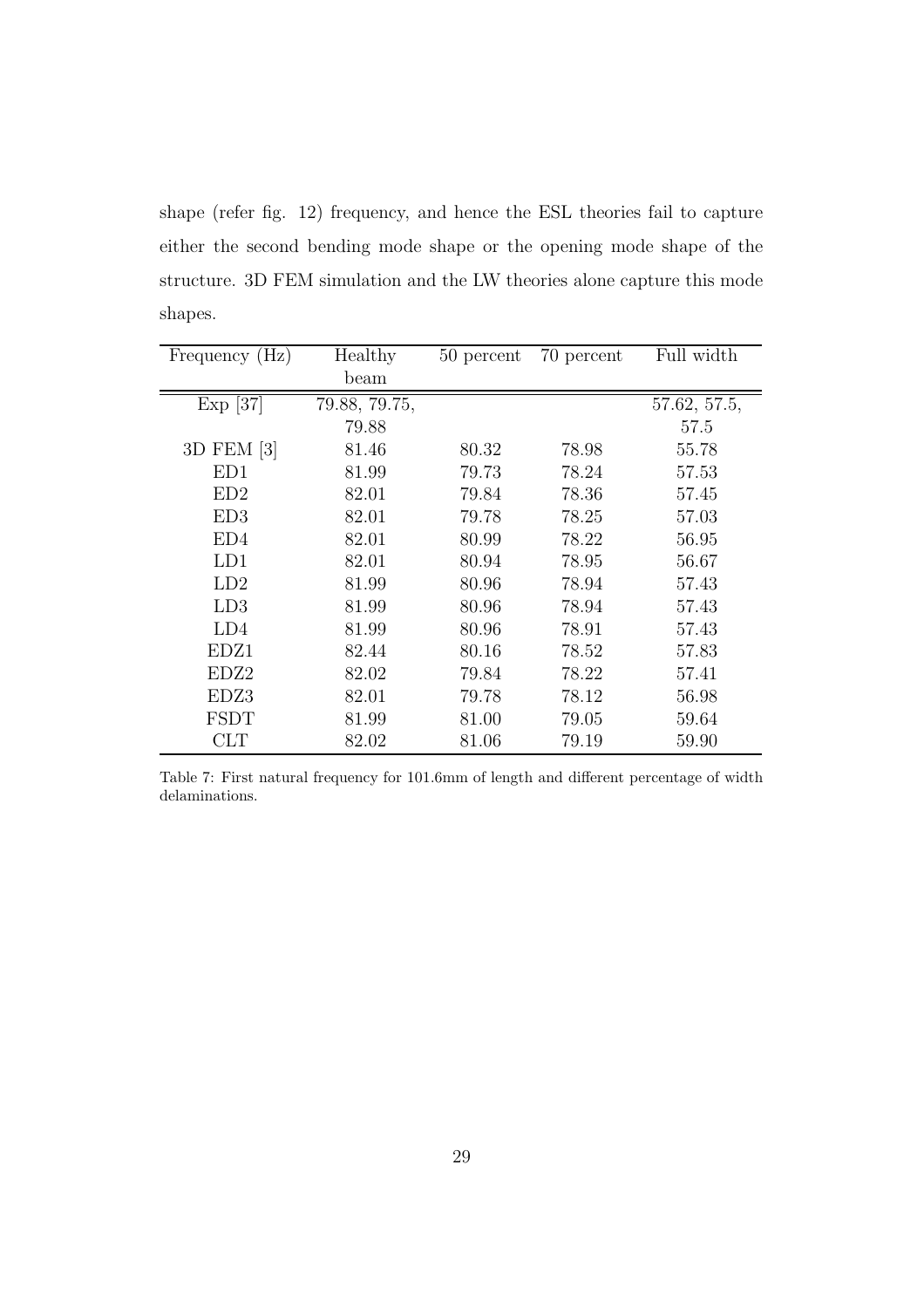

Figure 12: Open mode delamination

| Frequency (Hz)   | Healthy | 50 percent | 70 percent | Full width |
|------------------|---------|------------|------------|------------|
|                  | beam    |            |            |            |
| 3D FEM           | 510.97  | 462.30     | 407.29     | 323.93     |
| ED1              | 512.86  | 473.57     | 425.45     | 356.29     |
| ED2              | 513.09  | 474.08     | 425.99     | 355.09     |
| ED3              | 512.79  | 472.69     | 423.88     | 352.27     |
| ED4              | 513.11  | 472.64     | 423.81     | 348.78     |
| LD1              | 512.82  | 468.15     | 421.75     | 322.98     |
| LD2              | 512.76  | 471.12     | 421.55     | 322.75     |
| LD3              | 512.76  | 471.11     | 421.54     | 322.74     |
| LD4              | 512.76  | 471.11     | 421.03     | 322.74     |
| EDZ1             | 515.67  | 475.10     | 455.82     | 358.20     |
| EDZ <sub>2</sub> | 513.06  | 474.00     | 454.76     | 354.52     |
| EDZ3             | 512.76  | 472.58     | 447.00     | 351.60     |
| <b>FSDT</b>      | 512.85  | 473.92     | 425.81     | 356.80     |
| <b>CLT</b>       | 514.08  | 477.39     | 431.29     | 361.88     |

Table 8: Second bending mode frequency for 101.6mm of length and different percentage of width delaminations.

First torsional mode corresponds to the third mode or the fourth mode depending on the type of theory we are using, as ESL theories could not capture either the opening mode shape or the second bending mode shape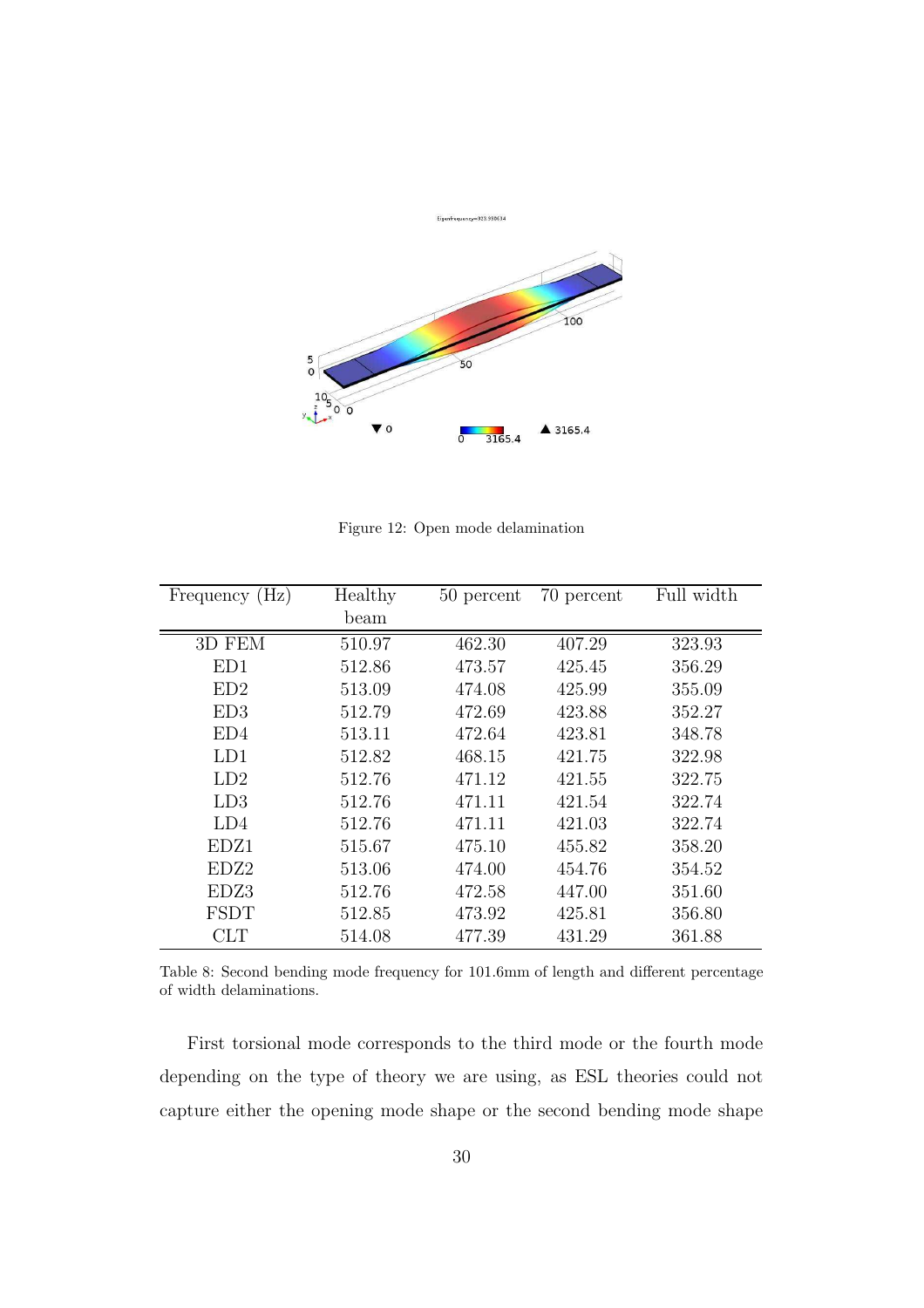| Frequency (Hz) | Healthy | 50 percent | 70 percent | Full width |
|----------------|---------|------------|------------|------------|
|                | beam    |            |            |            |
| 3D FEM [3]     | 602.42  | 515.25     | 487.14     | 346.76     |
| ED1            | 615.52  | 520.37     | 493.13     | 422.78     |
| ED2            | 614.62  | 520.72     | 493.65     | 420.71     |
| ED3            | 614.28  | 519.06     | 491.63     | 411.24     |
| ED4            | 614.30  | 519.04     | 491.60     | 404.88     |
| LD1            | 613.20  | 514.26     | 489.94     | 345.09     |
| LD2            | 613.12  | 517.52     | 489.80     | 344.95     |
| LD3            | 613.12  | 517.52     | 489.39     | 344.95     |
| LD4            | 613.12  | 517.52     | 489.39     | 344.95     |
| EDZ1           | 615.77  | 521.45     | 489.39     | 423.47     |
| EDZ2           | 615.62  | 520.64     | 487.40     | 420.07     |
| EDZ3           | 614.28  | 518.96     | 485.87     | 410.40     |
| <b>FSDT</b>    | 611.57  | 520.60     | 493.49     | 423.03     |
| <b>CLT</b>     | 619.79  | 525.68     | 499.68     | 428.64     |

Table 9: First torsional mode frequency for 101.6mm of length and different percentage of width delaminations.

of the structure. The torsional frequency results obtained using CUF LW formulation is almost same as at of the 3D FEM, the ESL theories results are quite higher than the LW and 3D simulations; a trend also seen in the previous results.

From the result tables it is quite evident that the results from the LW theory are quite comparable with the 3D FEM, experimental and also with results from other theories presented by Oh et al. [30]. The results obtained using ESL theories for higher mode shapes, are on the higher side than the 3D FEM simulations and the LW theory, but the same trend is also seen in the results published by Oh et al. [30].

### *8.5. I type, 76.2mm long delamination*

Symmetric I type delamination (refer fig. 11) is considered for the simulation. First three natural frequencies for a I-type delaminated structure are tabulated in Tables 10 -12. The delamination length of 76.2mm, different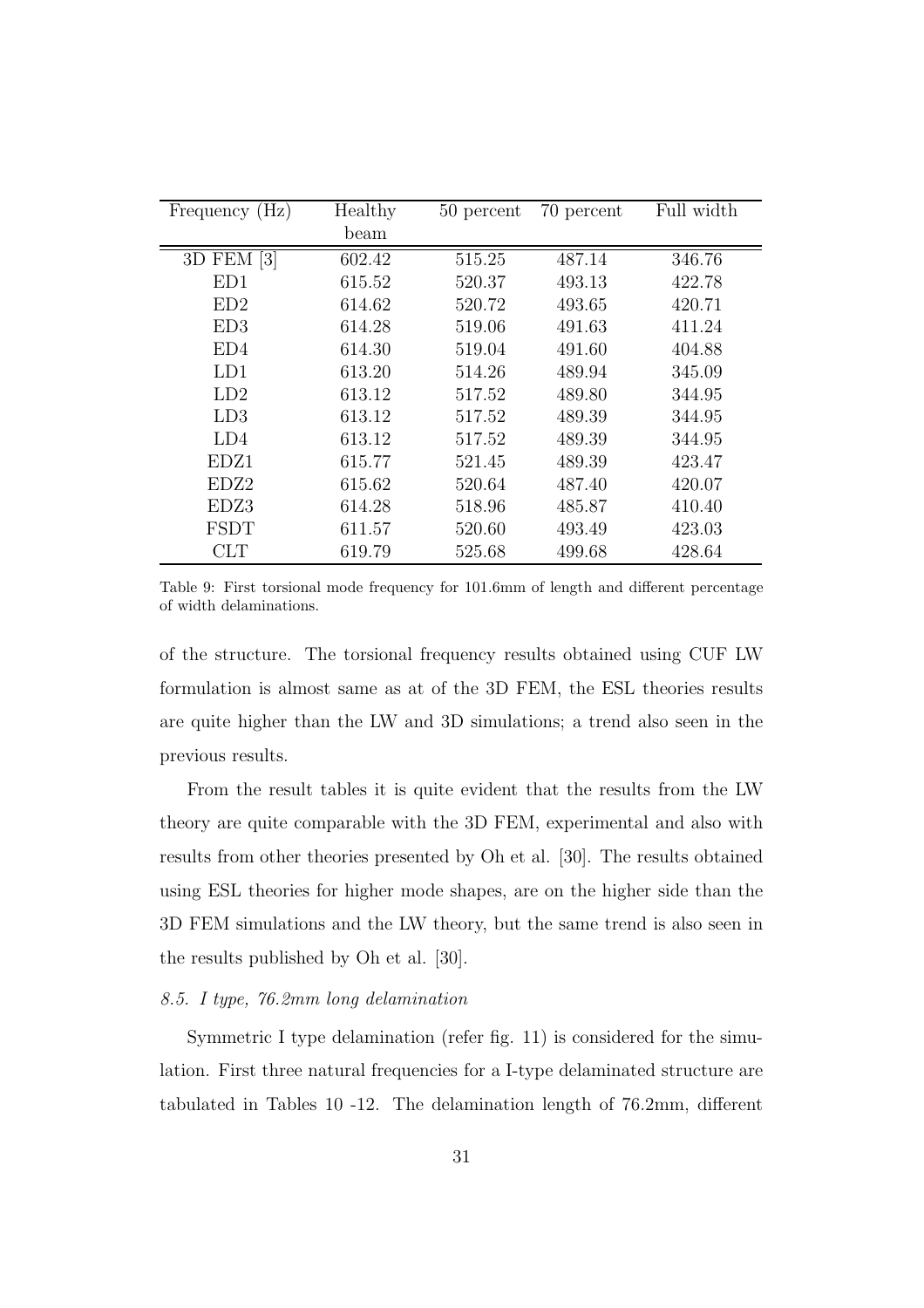percentage of width delamination and in thickness direction delamination is considered at interface 1. From the Table 10, the first bending frequency results obtained using different order theories are quite similar, for different percentages of delamination area. There is a drastic decrease in the natural frequency for the case of full width delamination compared to healthy and other percentages of delamination.

| Frequency (Hz) | Healthy       | 50 percent | 70 percent | Full width    |
|----------------|---------------|------------|------------|---------------|
|                | beam          |            |            |               |
| $Exp$ [37]     | 79.88, 79.75, |            |            | 68.25, 66.25, |
|                | 79.88         |            |            | 66.38         |
| 3D FEM [3]     | 81.46         | 81.12      | 80.31      | 67.37         |
| ED1            | 81.99         | 81.68      | 81.31      | 65.99         |
| ED2            | 82.01         | 81.81      | 81.47      | 66.08         |
| ED3            | 82.01         | 81.79      | 81.46      | 65.73         |
| ED4            | 82.01         | 81.79      | 81.60      | 65.73         |
| LD1            | 82.01         | 81.83      | 81.43      | 67.44         |
| LD2            | 81.99         | 81.82      | 81.43      | 67.41         |
| LD3            | 81.99         | 81.82      | 81.43      | 68.02         |
| LD4            | 81.99         | 81.82      | 81.43      | 68.02         |
| EDZ1           | 82.44         | 82.12      | 81.45      | 66.35         |
| EDZ2           | 82.02         | 81.80      | 81.48      | 66.06         |
| EDZ3           | 82.01         | 81.78      | 81.45      | 65.71         |
| FSDT           | 81.99         | 81.83      | 81.59      | 66.08         |
| CLT            | 82.02         | 81.87      | 81.65      | 66.26         |

Table 10: First natural frequency for 76.2mm of length and different percentage of width delaminations.

The second natural frequency result for the I-type delamination is tabulated in Table 11. The trend as seen for the C-type delamination is seen, but the result for partial delamination is not bending-twist coupled mode shape, it is pure second bending mode shape. Pure second bending mode shape is observed as a result of having symmetric I type delamination, if the I-type delamination was unsymmetrical then the second mode shape for the partial delamination may not be pure bending mode shape. The second bending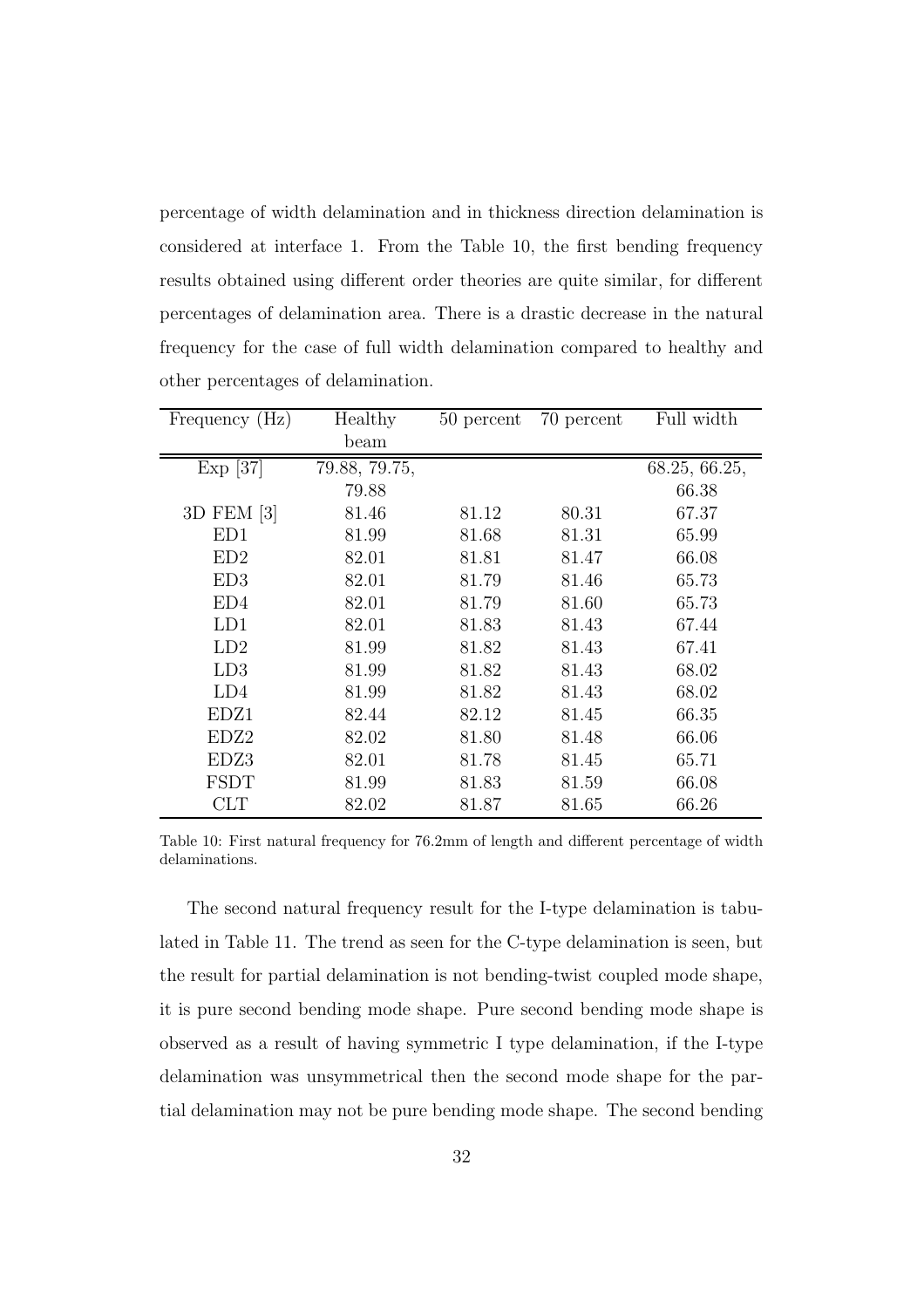mode shape frequency for the different partial I-type delamination case Table 11 are higher in comparison for the same area C-type partial delamination Table 5.

| Frequency (Hz) | Healthy | 50 percent | 70 percent | Full width |
|----------------|---------|------------|------------|------------|
|                | beam    |            |            |            |
| 3D FEM         | 510.97  | 494.53     | 483.97     | 434.99     |
| ED1            | 512.86  | 508.79     | 504.12     | 457.68     |
| ED2            | 513.09  | 509.66     | 505.23     | 456.15     |
| ED3            | 512.79  | 509.17     | 504.62     | 448.01     |
| ED4            | 513.11  | 509.16     | 504.60     | 444.59     |
| LD1            | 512.82  | 508.72     | 504.05     | 415.40     |
| LD2            | 512.76  | 508.64     | 503.97     | 415.17     |
| LD3            | 512.76  | 508.64     | 503.97     | 415.17     |
| LD4            | 512.76  | 508.64     | 503.96     | 415.17     |
| EDZ1           | 515.67  | 511.53     | 506.80     | 458.42     |
| EDZ2           | 513.06  | 509.62     | 505.18     | 455.58     |
| EDZ3           | 512.76  | 509.13     | 504.57     | 447.35     |
| <b>FSDT</b>    | 512.85  | 509.47     | 505.04     | 457.95     |
| CLT            | 514.08  | 511.05     | 506.84     | 463.22     |

Table 11: Second bending frequency for 76.2mm of length and different percentage of width delaminations.

The third natural frequency or the first torsional frequency of the structure is tabulated in Table 12. Pure torsional mode shape is observed for the partial delamination cases rather than the bending-twist mode shape as observed for C-type delamination, the comparative plots for 76.2mm delamination and 70 percentage width delamination is shown in figs. 13 and 14. The torsional frequency of the I-type delamination, for the same percentage of delamination is lower than that of the C-type delamination.

### *8.6. I type, 101.6mm long delamination*

First three natural frequencies for symmetric I-type delamination, for the length of delamination equal to 101.6 mm, and different percentages of the width delamination are tabulated in Tables 13 -15. Delamination is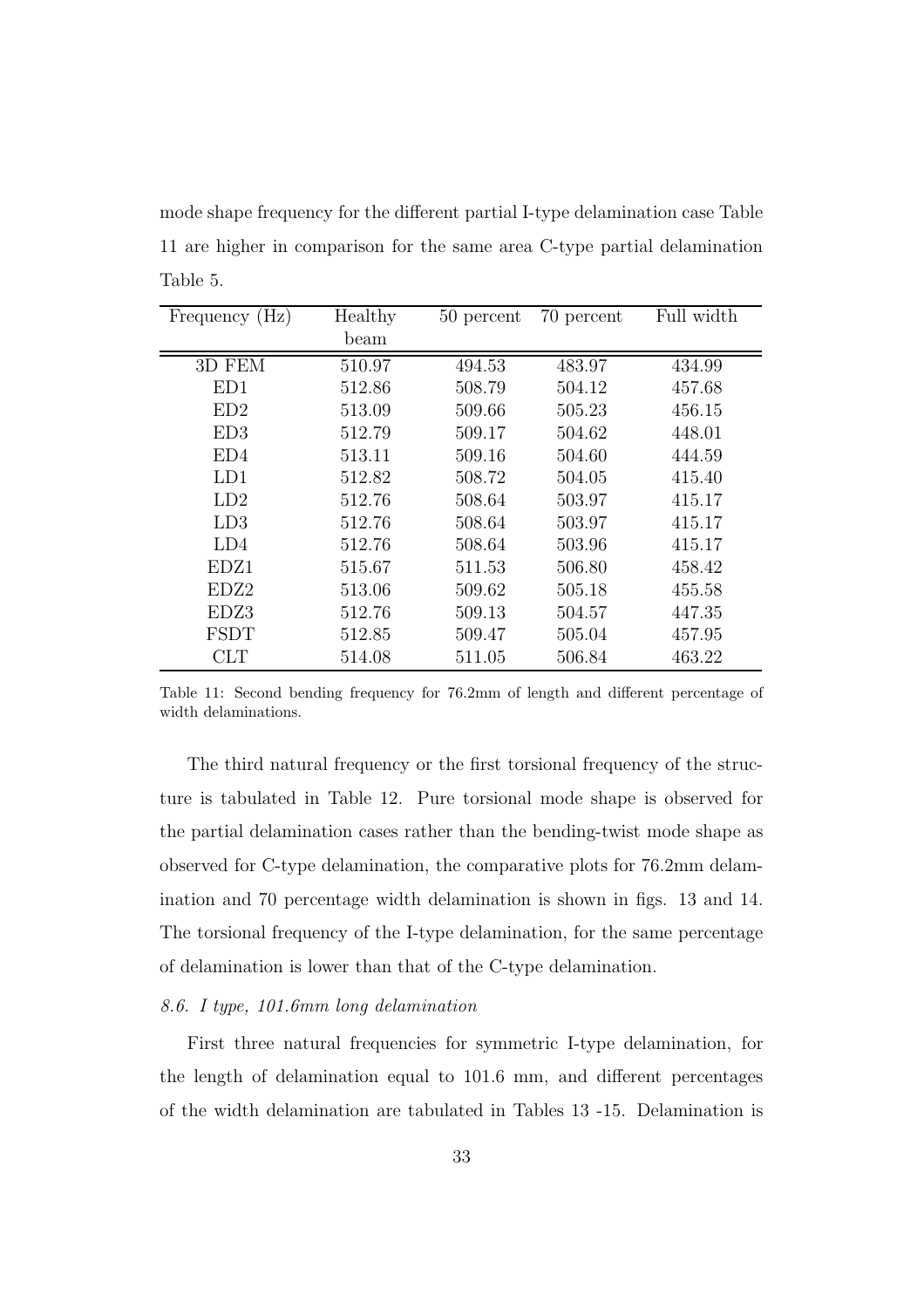Eigenfrequency = 464.58 Hz



Figure 13: 76.2mm long, 70 percent wide, C type delamination Eigenfrequency =  $468.23$  Hz



Figure 14: 76.2mm long, 70 percent wide, I type delamination

considered at the interface 1 in the thickness direction. The first bending mode frequency across the theories is almost all same, refer Table 13. The results are quite comparable with the experimental and also the 3D FEM simulation.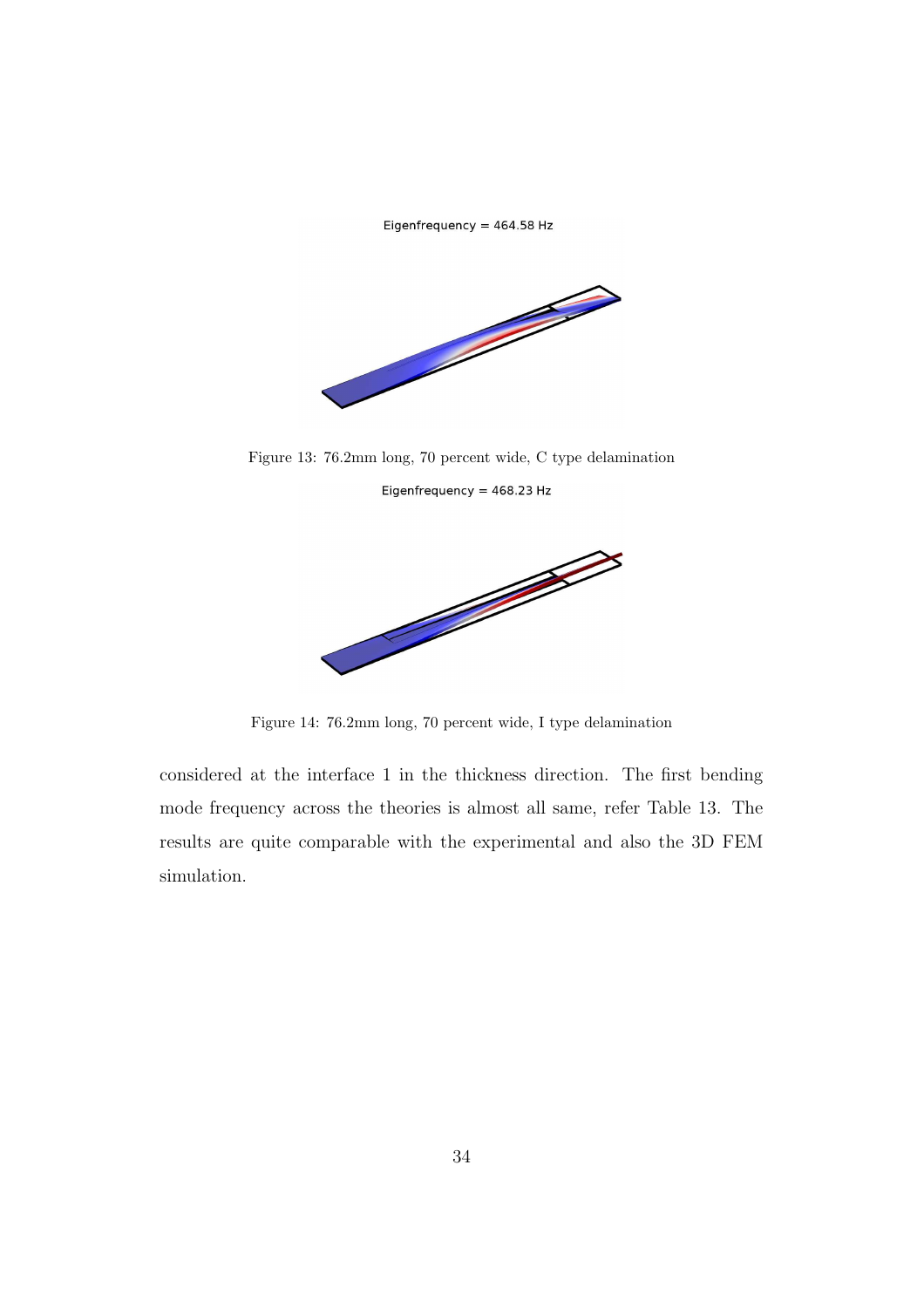| Frequency (Hz)   | Healthy | 50 percent | 70 percent | Full width |
|------------------|---------|------------|------------|------------|
|                  | beam    |            |            |            |
| 3D FEM [3]       | 602.42  | 523.51     | 468.23     | 381.62     |
| ED1              | 615.52  | 518.69     | 473.81     | 413.47     |
| ED2              | 614.62  | 518.78     | 473.97     | 411.58     |
| ED3              | 614.28  | 515.60     | 470.87     | 408.94     |
| ED4              | 614.30  | 515.55     | 470.80     | 406.66     |
| LD1              | 613.20  | 512.86     | 468.05     | 391.28     |
| LD2              | 613.12  | 512.60     | 467.78     | 391.09     |
| LD3              | 613.12  | 512.60     | 467.78     | 391.08     |
| LD4              | 613.12  | 512.60     | 467.78     | 391.08     |
| EDZ1             | 615.77  | 518.67     | 473.82     | 415.58     |
| EDZ <sub>2</sub> | 615.62  | 518.52     | 473.68     | 410.93     |
| EDZ3             | 614.28  | 515.28     | 470.51     | 408.22     |
| <b>FSDT</b>      | 611.57  | 518.72     | 473.88     | 414.07     |
| CLT              | 619.79  | 528.44     | 481.88     | 420.88     |

Table 12: First torsional frequency for 76.2mm of length and different percentage of width delaminations.

| Frequency (Hz) | Healthy       | 50 percent  | 70 percent  | Full width   |
|----------------|---------------|-------------|-------------|--------------|
|                | beam          |             |             |              |
| $Exp$ [37]     | 79.88, 79.75, | <b>NULL</b> | <b>NULL</b> | 57.62, 57.5, |
|                | 79.88         |             |             | 57.5         |
| 3D FEM [3]     | 81.46         | 80.09       | 78.04       | 55.78        |
| ED1            | 81.99         | 81.68       | 81.31       | 57.53        |
| ED2            | 82.01         | 81.81       | 81.49       | 57.45        |
| ED3            | 82.01         | 81.79       | 81.46       | 57.03        |
| ED4            | 82.01         | 81.79       | 81.46       | 56.95        |
| LD1            | 82.01         | 81.77       | 81.43       | 56.67        |
| LD2            | 81.99         | 81.76       | 81.43       | 57.43        |
| LD3            | 81.99         | 81.76       | 81.42       | 57.43        |
| LD4            | 81.99         | 81.76       | 81.42       | 57.43        |
| EDZ1           | 82.44         | 82.12       | 81.76       | 57.83        |
| EDZ2           | 82.02         | 81.80       | 81.48       | 57.41        |
| EDZ3           | 82.01         | 81.78       | 81.45       | 56.98        |
| <b>FSDT</b>    | 81.99         | 81.78       | 81.46       | 59.64        |
| CLT            | 82.02         | 81.83       | 81.52       | 59.90        |

Table 13: First natural frequency for 101.6mm of length and different percentage of width delaminations.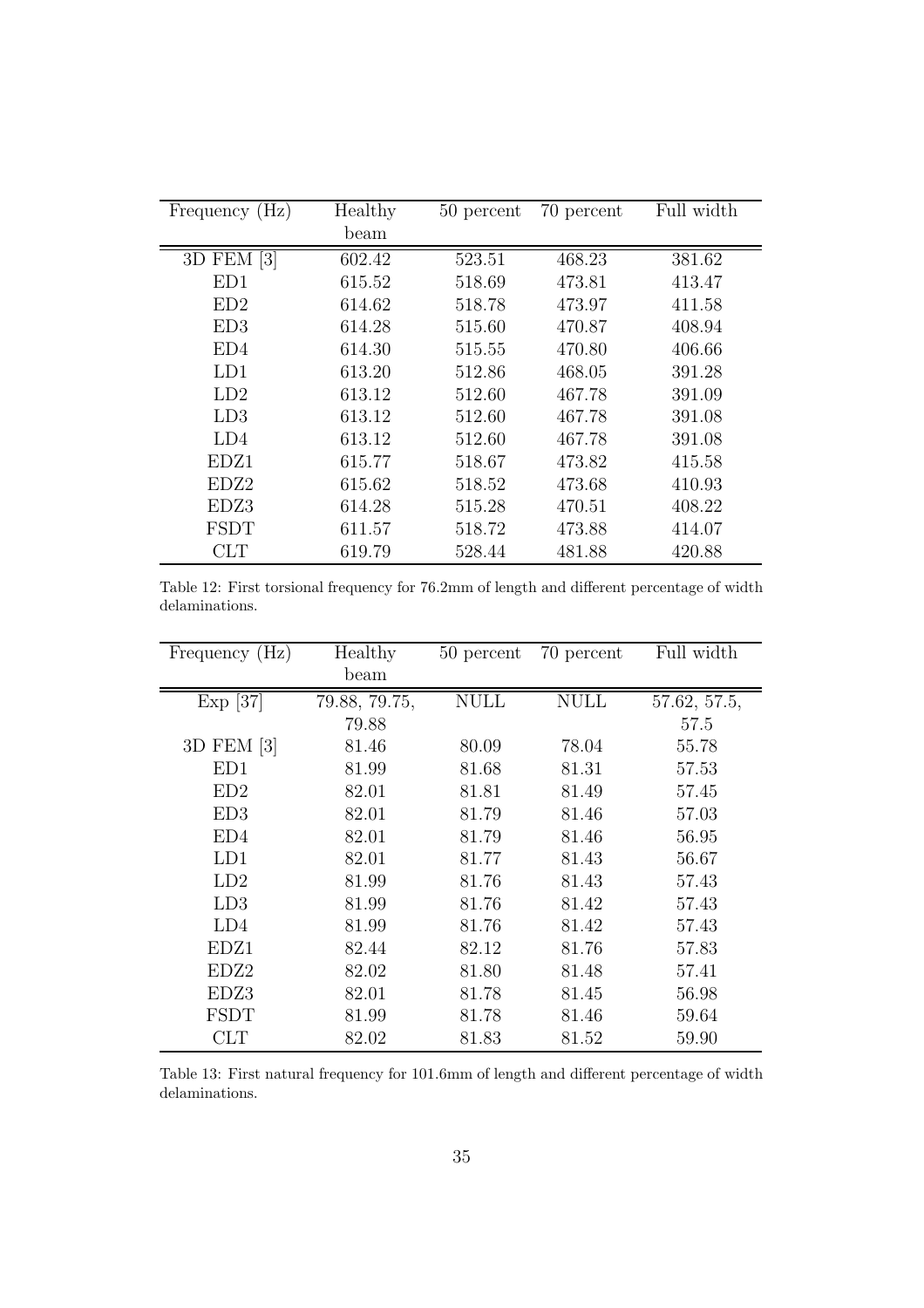Second bending natural frequency result for the 101.6mm length delamination and different percentage of delamination in the width wise case is tabulated in Table 14. The results across the theories are quite similar. The second bending modes are pure bending modes rather than the bendingtwist mode as seen for the C-type delamination. The second bending mode frequency for I type delamination is higher than the second bending mode frequency for the C-type delamination, as seen from the Tables 8 and 14. In the case of C-type delamination the second mode is bending-twist coupled mode and hence the second mode frequency for the C-type delamination is lower than that of the I-type delamination, though both the cases have same percentage of delamination.

| Frequency (Hz)  | Healthy | 50 percent | 70 percent | Full width |
|-----------------|---------|------------|------------|------------|
|                 | beam    |            |            |            |
| 3D FEM          | 510.97  | 473.63     | 400.37     | 323.93     |
| ED1             | 512.86  | 495.48     | 438.30     | 356.29     |
| ED <sub>2</sub> | 513.09  | 495.54     | 441.24     | 355.09     |
| ED3             | 512.79  | 492.54     | 438.47     | 352.27     |
| ED4             | 513.11  | 492.48     | 438.39     | 348.78     |
| LD1             | 512.82  | 489.89     | 435.90     | 322.98     |
| LD2             | 512.76  | 489.61     | 435.61     | 322.74     |
| LD3             | 512.76  | 489.61     | 435.61     | 322.74     |
| LD4             | 512.76  | 489.61     | 435.61     | 322.74     |
| EDZ1            | 515.67  | 495.38     | 441.05     | 358.20     |
| EDZ2            | 513.06  | 495.26     | 440.94     | 354.52     |
| EDZ3            | 512.76  | 492.18     | 438.09     | 351.60     |
| <b>FSDT</b>     | 512.85  | 495.50     | 441.19     | 356.80     |
| <b>CLT</b>      | 514.08  | 504.35     | 448.53     | 361.88     |

Table 14: Second natural frequency for 101.6mm of length and different percentage of width delaminations.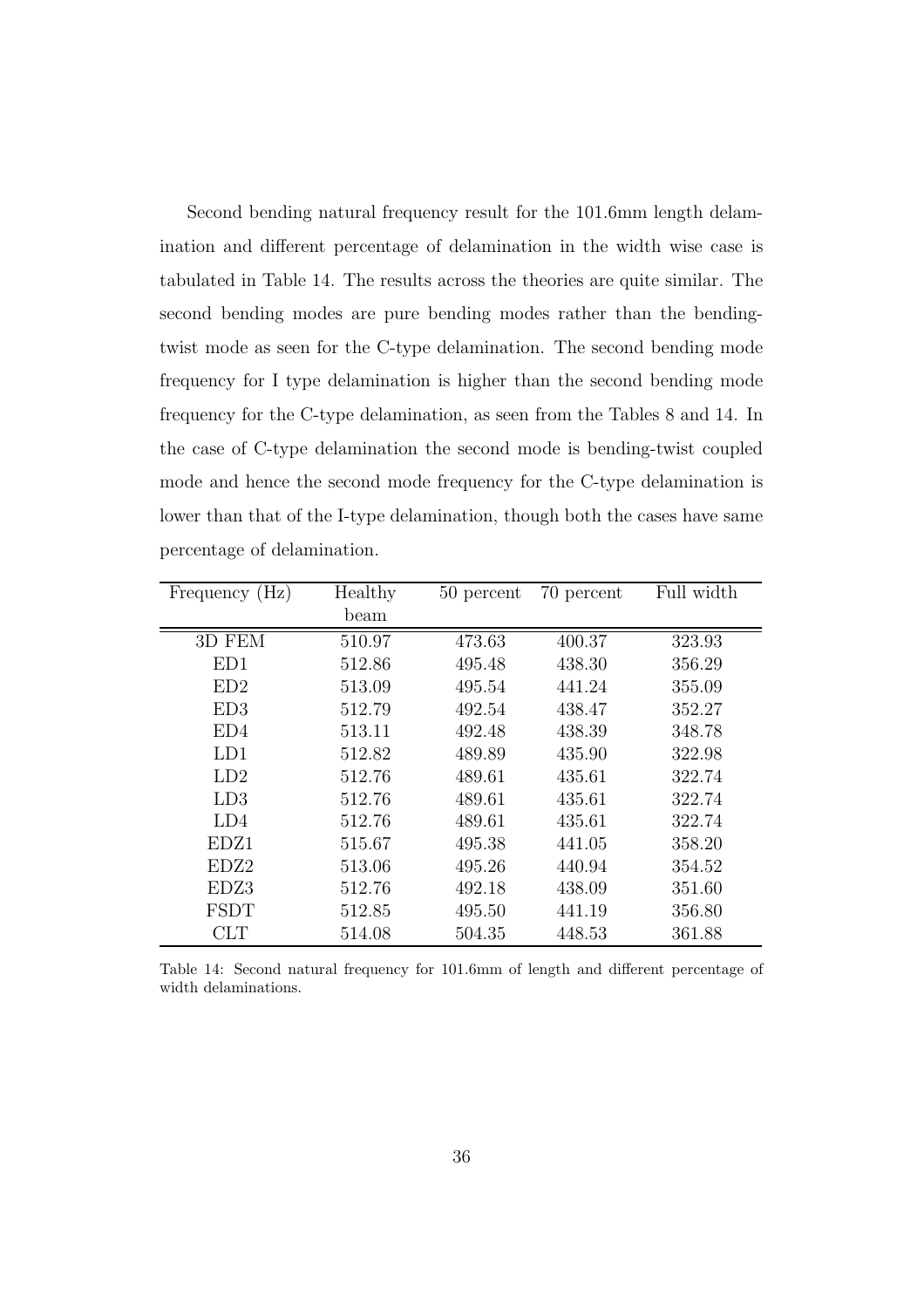| Frequency (Hz) | Healthy | 50 percent | 70 percent | Full width |
|----------------|---------|------------|------------|------------|
|                | beam    |            |            |            |
| 3D FEM [3]     | 602.42  | 493.95     | 460.80     | 346.76     |
| ED1            | 615.52  | 505.56     | 496.04     | 422.78     |
| ED2            | 614.62  | 506.43     | 497.32     | 420.71     |
| ED3            | 614.28  | 505.80     | 496.48     | 411.24     |
| ED4            | 614.30  | 505.78     | 496.46     | 404.88     |
| LD1            | 613.20  | 505.23     | 495.47     | 345.09     |
| LD2            | 613.12  | 505.14     | 495.62     | 344.95     |
| LD3            | 613.12  | 505.14     | 495.62     | 344.95     |
| LD4            | 613.12  | 505.14     | 495.62     | 344.95     |
| EDZ1           | 615.77  | 508.21     | 498.75     | 423.47     |
| EDZ2           | 615.62  | 506.39     | 497.26     | 420.07     |
| EDZ3           | 614.28  | 505.75     | 496.42     | 410.40     |
| <b>FSDT</b>    | 611.57  | 506.24     | 497.13     | 423.03     |
| <b>CLT</b>     | 619.79  | 508.17     | 499.48     | 428.64     |

Table 15: First torsional frequency for 101.6mm of length and different percentage of width delaminations.

First torsional mode shape frequency for the 101.6mm long delamination at interface 1, and for different percentages of delamination is tabulated in Table 15. The trend of frequency decrease as the increase in delamination as expected is also seen in this table along the expected lines. The torsional mode shape are pure torsional mode shapes for the partial delamination cases. The torsional mode frequency for the I-type partial delaminations is lower than the torsional mode frequency of the C-type delamination, though both types of delamination have the same percentage of delamination. It is clear that I-type delamination is torsionally weak compared to the C-type delamination, for the same area of delamination in the structure.

### 9. Conclusion

Implementation of delamination model in the CUF framework for MITC9 quadrilateral element is discussed. The implementation process for ESL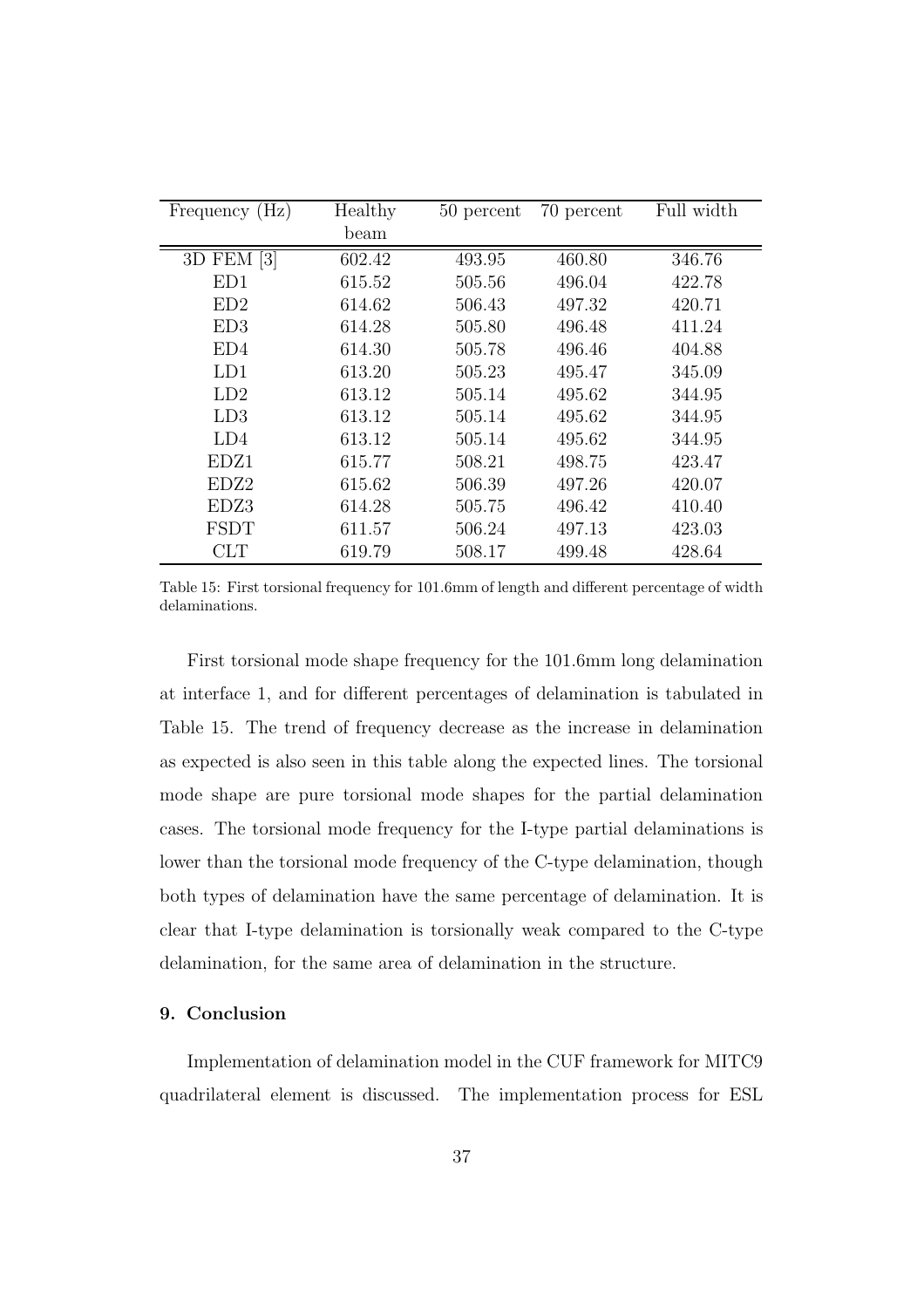and LW theories is explained along the with schematics. The changes in the matrix dimension and shape for the delaminated element in the case of LW theory is discussed with schematics for an example case. The results obtained from the simulation is compared with the existing experimental/literature/3D FEM simulations. The results obtained are quite satisfactory and they match very well with the available results in the research vault. The first three natural frequencies obtained using LW theories matches very well with the 3D finite element simulations, in comparison with the ESL theories. Layerwise theory is better at handling open mode shapes, which exists for the structures with large delamination; than the ESL theories. The presence of large delamination shifts second and third mode shapes, or rather a new mode shape arises between the first and second mode shapes. The presence delamination at higher interfaces (refer fig. 7) has slightly less impact when compared to the presence of delamination closer to the midsurface of the structure. The presence of C-type partial delamination in the structure will result in bending-twist coupled mode shapes, where as same is not seen for the symmetric I-type delaminated structures. Symmetric I-type delaminations are stiffer in bending, in comparison with the C-type delaminated structure, if both the structures have same delaminated area. C-type delaminated structures are stiffer in torsion, in comparison with the I-type delaminated structure, though if both the structures have delaminated area. The advantage of the present formulation technique is that the MITC element is devoid of shear locking and membrane locking. Implementation of delamination in the CUF framework has the advantage of obtaining results for the delaminated structure with wide variety of theories and also different ordered theories.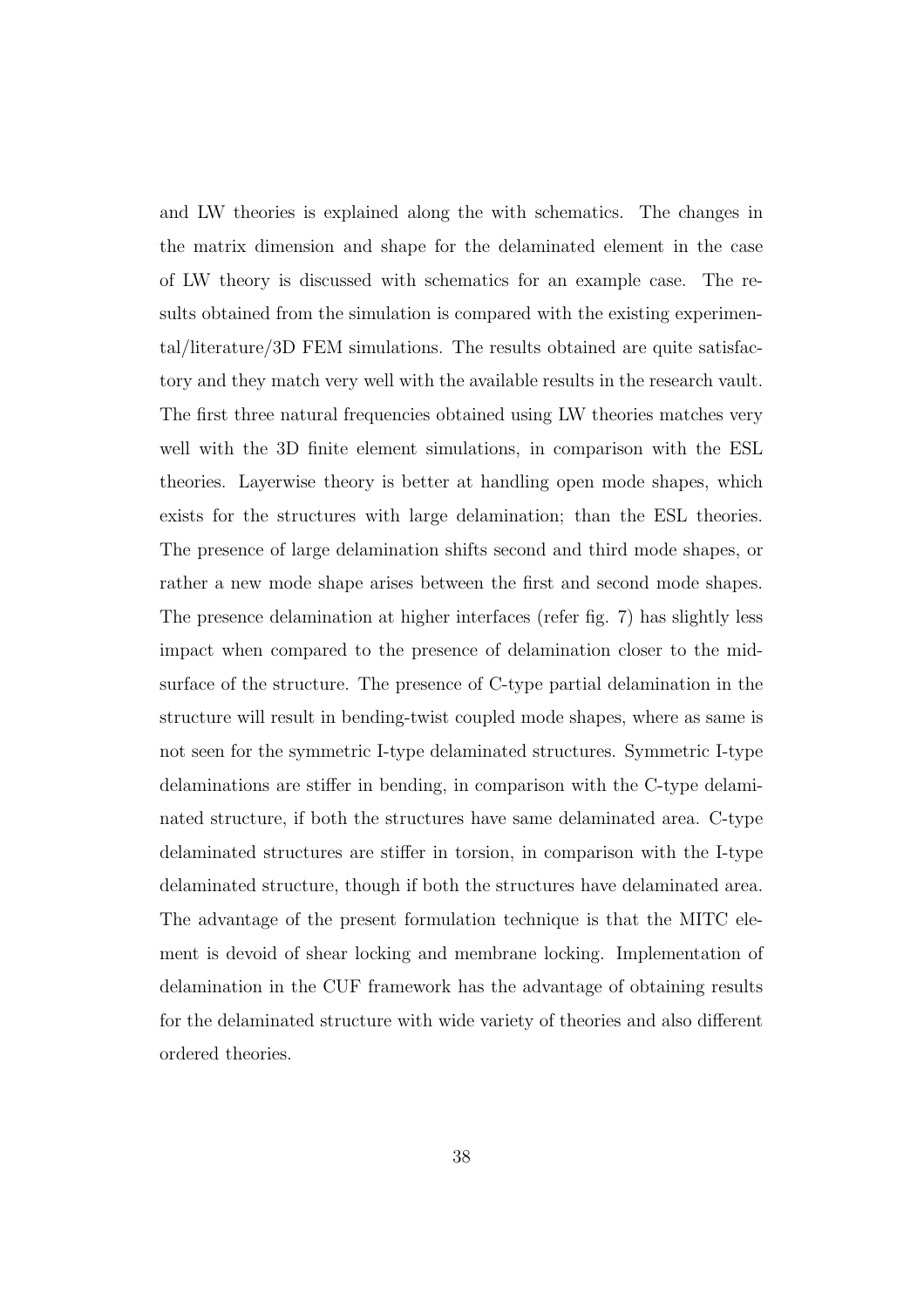### References

- [1] E. Carrera, Historical review of Zig-Zag theories for multilayered plates and shells, Applied Mechanics Reviews 56 (3) (2003) 287–308.
- [2] E. Carrera, Theories and finite elements for multilayered, anisotropic, composite plates and shells, Archives of Computational Methods in Engineering 9 (2) (2002) 87–140.
- [3] S. K. Kumar, R. Ganguli, D. Harursampath, Partial delamination modeling in composite beams using a finite element method, Finite Elements in Analysis and Design 76 (0)  $(2013)$  1 – 12.
- [4] K. Senthil, A. Arockiarajan, R. Palaninathan, B. Santhosh, K. M. Usha, Defects in composite structures: Its effects and prediction methods  $\hat{a}$  A comprehensive review, Composite Structures 106 (0) (2013) 139 – 149.
- [5] E. Benvenuti, O. Vitarelli, A. Tralli, Delamination of FRP-reinforced concrete by means of an extended finite element formulation, Composites Part B: Engineering 43 (8) (2012) 3258 – 3269.
- [6] P. Liu, L. Xing, J. Zheng, Failure analysis of carbon fiber/epoxy composite cylindrical laminates using explicit finite element method, Composites Part B: Engineering 56 (0) (2014) 54 – 61.
- [7] S. Banerjee, B. V. Sankar, Mechanical properties of hybrid composites using finite element method based micromechanics, Composites Part B: Engineering 58 (0) (2014) 318 – 327.
- [8] E. Carrera, Theories and Finite Elements for Multilayered Plates and Shells:A Unified compact formulation with numerical assessment and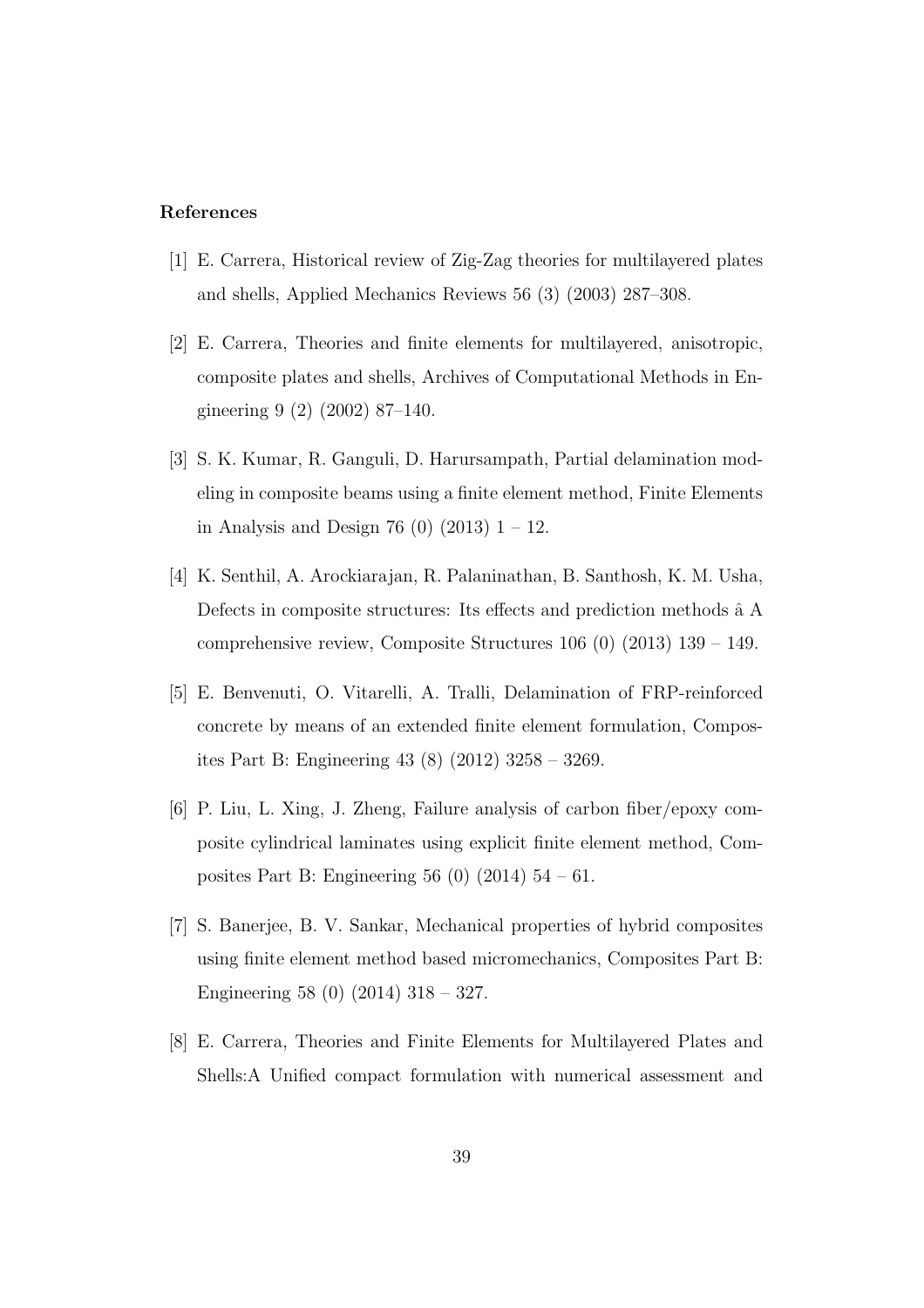benchmarking, Archives of Computational Methods in Engineering 10 (3) (2003) 215–296.

- [9] Y. Zhang, C. Yang, Recent developments in finite element analysis for laminated composite plates, Composite Structures 88 (1) (2009) 147– 157.
- [10] W. Yu, Mathematical construction of a Reissnera<sup>M</sup>indlin plate theory for composite laminates, International Journal of Solids and Structures 42 (26) (2005) 6680ˆa6699.
- [11] M. Cinefra, Refined and advanced shell models for the analysis of advanced structures, Ph.D. thesis, Politecnico di Torino, 2012.
- [12] D. S. Mashat, E. Carrera, A. M. Zenkour, S. A. A. Khateeb, M. Filippi, Free vibration of {FGM} layered beams by various theories and finite elements, Composites Part B: Engineering 59 (0) (2014) 269 – 278.
- [13] K. U. Bletzinger, M. Bischoff, E. Ramm, A unified approach for shearlocking-free triangular and rectangular shell finite elements, Computers & Structures 75 (3) (2000)  $321 - 334$ .
- [14] T. Belytschko, C. S. Tsay, W. K. Liu, A stabilization matrix for the bilinear mindlin plate element, Computer Methods in Applied Mechanics and Engineering 29 (3) (1981) 313 – 327.
- [15] S. C. Panda, R. Natarajan, Finite element analysis of laminated composite plates, International Journal for Numerical Methods in Engineering 14 (1) (1979) 69–79.
- [16] I. Babuska, B. Szabo, I. Katz, The p-Version of the Finite Element Method, SIAM Journal on Numerical Analysis 18 (3) (1981) 515–545.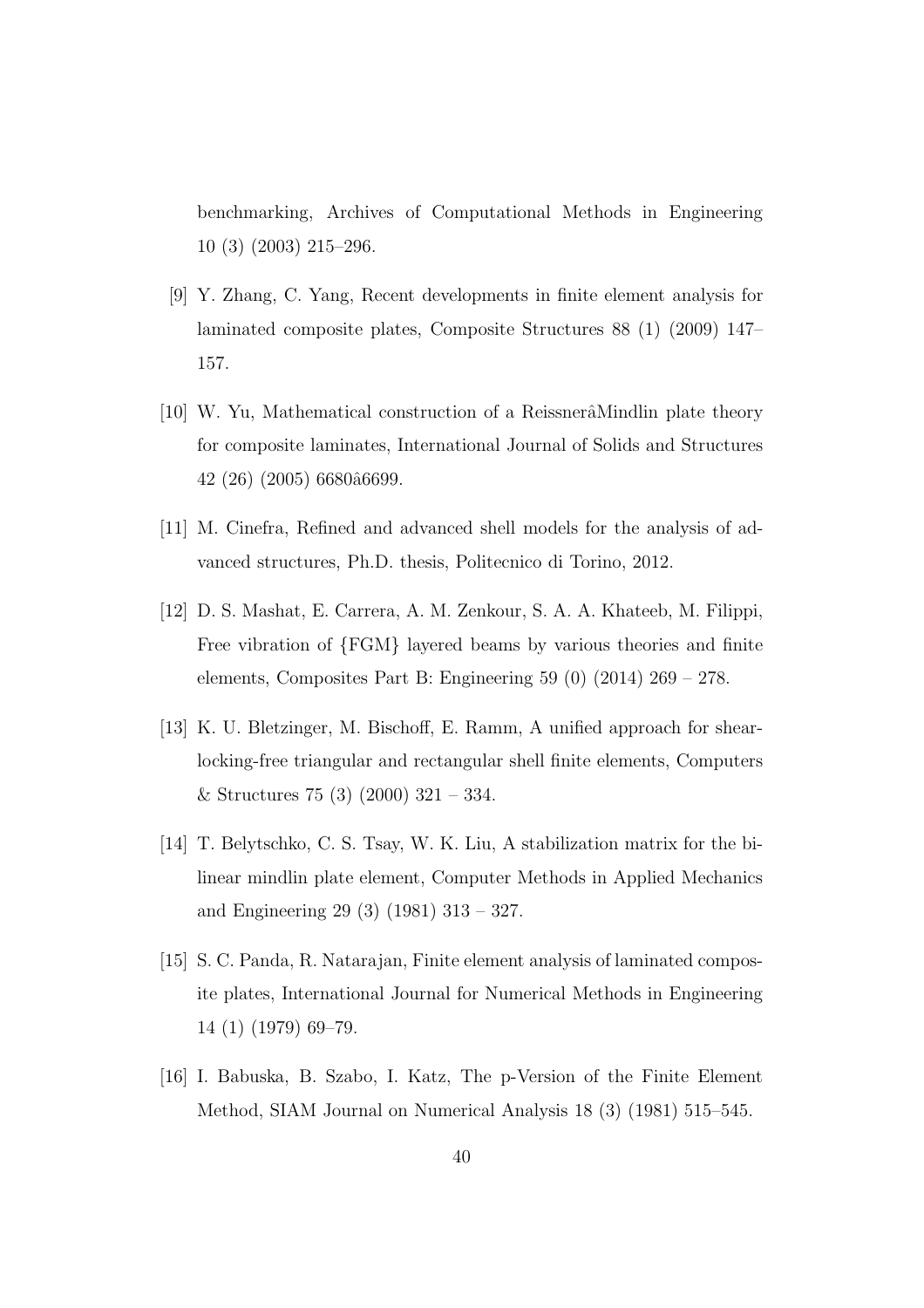- [17] T. J. R. Hughes, M. Cohen, M. Haroun, Reduced and selective integration techniques in the finite element analysis of plates, Nuclear Engineering and Design 46 (1) (1978)  $203 - 222$ , special Issue Structural Mechanics in Reactor Technology-Smirt-4.
- [18] J. N. Reddy, An evaluation of equivalent-single-layer and layerwise theories of composite laminates, Composite Structures 25 (1ˆa4) (1993) 21 – 35.
- [19] D. A. Saravanos, . R. Heyliger, D. A. Hopkins, Layerwise mechanics and finite element for the dynamic analysis of piezoelectric composite plates, International Journal of Solids and Structures 34 (3) (1997) 359 – 378.
- [20] E. J. Barbero, J. N. Reddy, Modelling of delamination in composite laminated using a layer-wise plate theory., nternational Journal of Solids and Structures 28(3) (1991) 373–388.
- [21] J. A. Mitchell, J. N. Reddy, A refined hybrid plate theory for composite laminates with piezoelectric laminae, International Journal of Solids and Structures 32 (16) (1995) 2345 – 2367.
- [22] J. L. Mantari, A. S. Oktem, C. G. Soares, A new trigonometric layerwise shear deformation theory for the finite element analysis of laminated composite and sandwich plates, Computers  $\&$  Structures 94 $\hat{a}$ 95 (0)  $(2012)$  45 – 53.
- [23] H. Murakami, Laminated Composite Plate Theory With Improved In-Plane Responses, Journal of Applied Mechanics 53 (3) (1986) 661–666.
- [24] M. Cho, R. Parmerter, Efficient higher order composite plate theory for general lamination configurations, AIAA Journal 31 (7) (1993) 1299– 1306, doi: 10.2514/3.11767.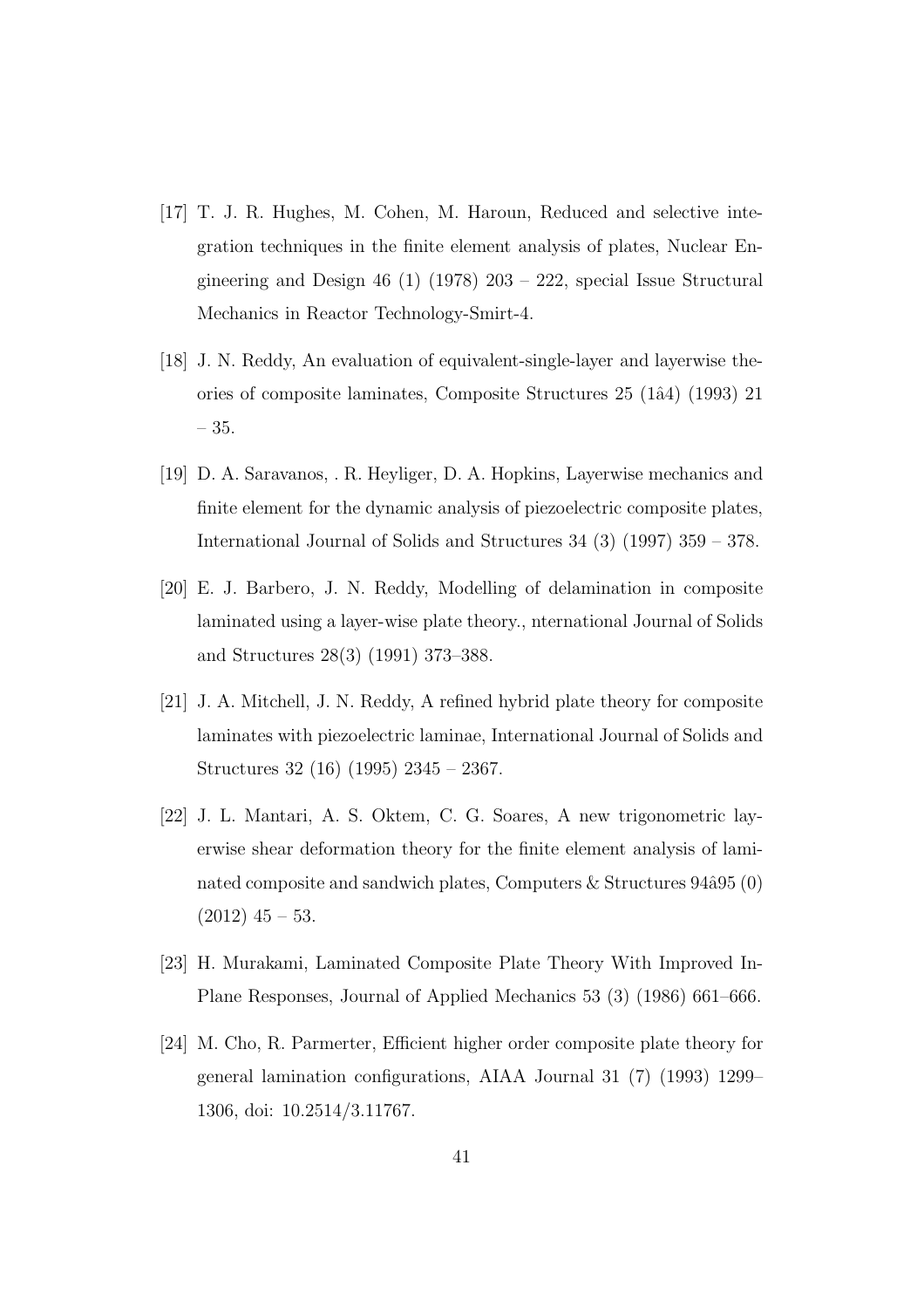- [25] M. Cho, J. S. Kim, Higher-Order Zig-Zag Theory for Laminated Composites With Multiple Delaminations, Journal of Applied Mechanics 68 (2000) 869–877.
- [26] J. Oh, M. Cho, A finite element based on cubic zig-zag plate theory for the prediction of thermo-electric-mechanical behaviors, International Journal of Solids and Structures  $41$  (5 $\hat{a}6$ ) (2004) 1357 – 1375.
- [27] K. H. Lee, N. R. Senthilnathan, S. P. Lim, S. T. Chow, An improved zig-zag model for the bending of laminated composite plates, Composite Structures 15 (2) (1990) 137 – 148.
- [28] C. N. Della, D. Shu, Vibration of Delaminated Composite Laminates: A Review, Applied Mechanics Reviews 60 (1) (2007) 1–20.
- [29] Z. Zhou, A. Leung, X. Xu, The finite element discretized symplectic method for interface cracks, Composites Part B: Engineering 58 (0)  $(2014)$  335 – 342.
- [30] J. Oh, M. Cho, J.-S. Kim, Dynamic analysis of composite plate with multiple delaminations based on higher-order zigzag theory, International Journal of Solids and Structures 42 (23) (2005) 6122 – 6140.
- [31] E. Carrera, M. Cinefra, P. Nali, MITC technique extended to variable kinematic multilayered plate elements, Composite Structures 92 (8) (2010) 1888–1895.
- [32] E. Reissner, The effect of transverse shear deformation on the bending of elastic plates, Journal of Applied Mechanics 12 (1945) 69–76.
- [33] R. D. Mindlin, Influence of rotatory inertia and shear in flexural motions of isotropic elastic plates, Journal of Applied Mechanics 18 (1951) 28–31.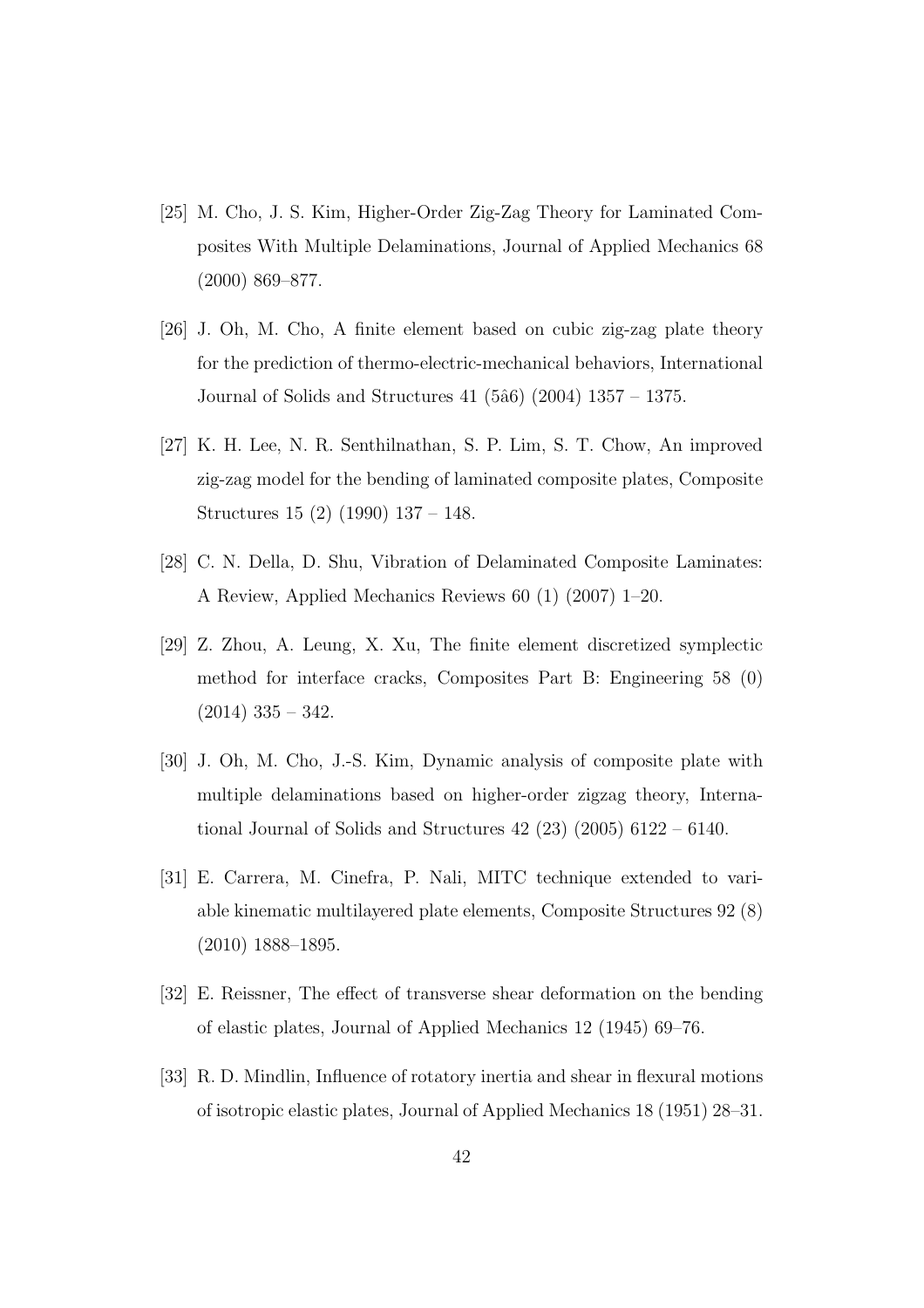- [34] G. Kirchhoff, Uber das Gleichgewicht und die Bewegung einer elastishen Scheibe, Crelles Journal 40 (1850) 51–88.
- [35] B. K.-J. Chapelle, Dominique, The finite element analysis of shells.- Fundamentals, Springer, Berlin, 2003.
- [36] M. L. Bucalem, K. J. Bathe, Higher-order MITC general shell elements., Int. J. Numer. Meth. Engng. 36 (1993) 3729–3754.
- [37] M. H. H. Shen, J. E. Grady, Free vibrations of delaminated beams, AIAA Journal 30 (5) (1992) 1361â1370.

### Appendix A

The explicit expression of the fundamental nucleo  $\mathbf{K}^{k\tau s i j}$  is proposed below.

Introducing the following notation:

$$
\lhd \ldots \rhd_\Omega = \int_\Omega \ldots d\Omega
$$

the fundamental nucleo  $K^{k\tau s i j}$  can be written as: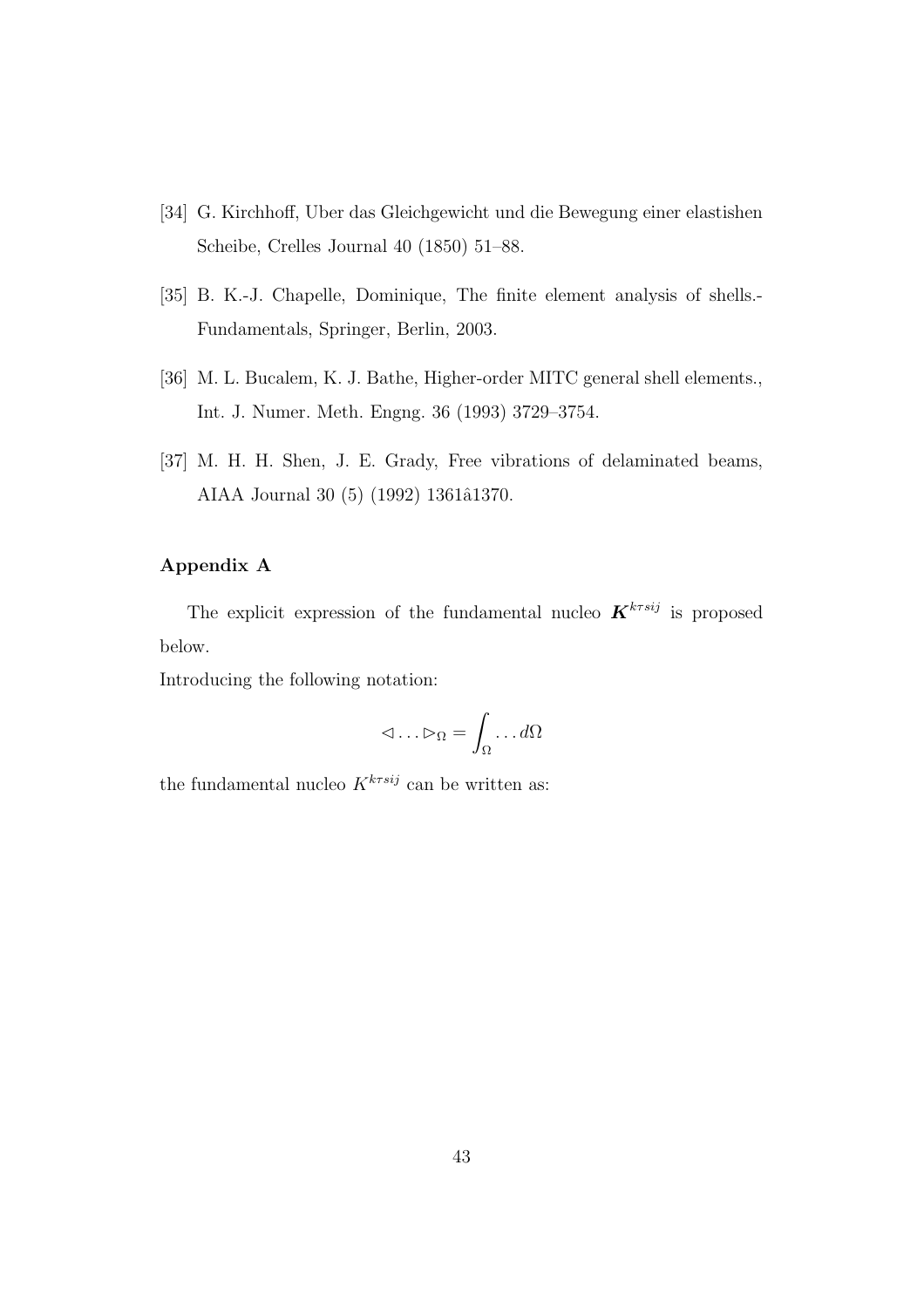$$
K_{xx}^{krsij} = C_{55}^k N_{iN} N_{jN} \triangleleft N_a N_a \triangleright_{\Omega} F_{s_{,z}} F_{\tau_{,z}} + C_{55}^k N_{iQ} N_{jN} \triangleleft N_b N_a \triangleright_{\Omega} F_{s_{,z}} F_{\tau_{,z}} +
$$
  
\n
$$
C_{55}^k N_{iN} N_{jQ} \triangleleft N_a N_b \triangleright_{\Omega} F_{s_{,z}} F_{\tau_{,z}} + C_{55}^k N_{iQ} N_{jQ} \triangleleft N_b N_b \triangleright_{\Omega} F_{s_{,z}} F_{\tau_{,z}} +
$$
  
\n
$$
C_{11}^k \triangleleft N_{i,x} N_{j,x} \triangleright_{\Omega} F_s F_{\tau} + C_{16}^k \triangleleft N_{i,y} N_{j,x} \triangleright_{\Omega} F_s F_{\tau} +
$$
  
\n
$$
C_{16}^k \triangleleft N_{i,x} N_{j,y} \triangleright_{\Omega} F_s F_{\tau} + C_{66}^k \triangleleft N_{i,y} N_{j,y} \triangleright_{\Omega} F_s F_{\tau}
$$

$$
K_{yx}^{k\tau sij} = C_{45}^k N_{iM} N_{jN} \triangleleft N_d N_a \triangleright_{\Omega} F_{s,z} F_{\tau,z} + C_{45}^k N_{iP} N_{jN} \triangleleft N_c N_a \triangleright_{\Omega} F_{s,z} F_{\tau,z} +
$$
  
\n
$$
C_{45}^k N_{iM} N_{jQ} \triangleleft N_d N_b \triangleright_{\Omega} F_{s,z} F_{\tau,z} + C_{45}^k N_{iP} N_{jQ} \triangleleft N_c N_b \triangleright_{\Omega} F_{s,z} F_{\tau,z} +
$$
  
\n
$$
C_{16}^k \triangleleft N_{i,x} N_{j,x} \triangleright_{\Omega} F_s F_{\tau} + C_{12}^k \triangleleft N_{i,y} N_{j,x} \triangleright_{\Omega} F_s F_{\tau} +
$$
  
\n
$$
C_{66}^k \triangleleft N_{i,x} N_{j,y} \triangleright_{\Omega} F_s F_{\tau} + C_{26}^k \triangleleft N_{i,y} N_{j,y} \triangleright_{\Omega} F_s F_{\tau}
$$

$$
K_{zx}^{krsij} = C_{45}^k N_{i,yM} N_{jN} \triangleleft N_d N_a \triangleright_{\Omega} F_{s,z} F_{\tau} + C_{45}^k N_{i,yM} N_{jQ} \triangleleft N_d N_b \triangleright_{\Omega} F_{s,z} F_{\tau} +
$$
  
\n
$$
C_{55}^k N_{i,xN} N_{jN} \triangleleft N_a N_a \triangleright_{\Omega} F_{s,z} F_{\tau} + C_{55}^k N_{i,xN} N_{jQ} \triangleleft N_a N_b \triangleright_{\Omega} F_{s,z} F_{\tau} +
$$
  
\n
$$
C_{45}^k N_{i,yP} N_{jN} \triangleleft N_c N_a \triangleright_{\Omega} F_{s,z} F_{\tau} + C_{45}^k N_{i,yP} N_{jQ} \triangleleft N_c N_b \triangleright_{\Omega} F_{s,z} F_{\tau} +
$$
  
\n
$$
C_{55}^k N_{i,xQ} N_{jN} \triangleleft N_b N_a \triangleright_{\Omega} F_{s,z} F_{\tau} + C_{55}^k N_{i,xQ} N_{jQ} \triangleleft N_b N_b \triangleright_{\Omega} F_{s,z} F_{\tau} +
$$
  
\n
$$
C_{13}^k \triangleleft N_i N_{j,x} \triangleright_{\Omega} F_s F_{\tau,z} + C_{36}^k \triangleleft N_i N_{j,y} \triangleright_{\Omega} F_s F_{\tau,z}
$$

$$
K_{xy}^{krsij} = C_{45}^k N_{iN} N_{jM} \triangleleft N_a N_d \triangleright_{\Omega} F_{s,z} F_{\tau,z} + C_{45}^k N_{iQ} N_{jM} \triangleleft N_b N_d \triangleright_{\Omega} F_{s,z} F_{\tau,z} +
$$
  
\n
$$
C_{45}^k N_{iN} N_{jP} \triangleleft N_a N_c \triangleright_{\Omega} F_{s,z} F_{\tau,z} + C_{45}^k N_{iQ} N_{jP} \triangleleft N_b N_c \triangleright_{\Omega} F_{s,z} F_{\tau,z} +
$$
  
\n
$$
C_{16}^k \triangleleft N_{i,x} N_{j,x} \triangleright_{\Omega} F_s F_{\tau} + C_{66}^k \triangleleft N_{i,y} N_{j,x} \triangleright_{\Omega} F_s F_{\tau} +
$$
  
\n
$$
C_{12}^k \triangleleft N_{i,x} N_{j,y} \triangleright_{\Omega} F_s F_{\tau} + C_{26}^k \triangleleft N_{i,y} N_{j,y} \triangleright_{\Omega} F_s F_{\tau}
$$

$$
K_{yy}^{krsij} = C_{44}^k N_{iM} N_{jM} \triangleleft N_d N_d \triangleright_{\Omega} F_{s,z} F_{\tau,z} + C_{44}^k N_{iP} N_{jM} \triangleleft N_c N_d \triangleright_{\Omega} F_{s,z} F_{\tau,z} + C_{44}^k N_{iM} N_{jP} \triangleleft N_d N_c \triangleright_{\Omega} F_{s,z} F_{\tau,z} + C_{44}^k N_{iP} N_{jP} \triangleleft N_c N_c \triangleright_{\Omega} F_{s,z} F_{\tau,z} + C_{66}^k \triangleleft N_{i,x} N_{j,x} \triangleright_{\Omega} F_s F_{\tau} + C_{26}^k \triangleleft N_{i,y} N_{j,x} \triangleright_{\Omega} F_s F_{\tau} + C_{26}^k \triangleleft N_{i,y} N_{j,y} \triangleright_{\Omega} F_s F_{\tau}
$$
\n
$$
C_{26}^k \triangleleft N_{i,x} N_{j,y} \triangleright_{\Omega} F_s F_{\tau} + C_{22}^k \triangleleft N_{i,y} N_{j,y} \triangleright_{\Omega} F_s F_{\tau}
$$

$$
K_{zy}^{krsij} = C_{44}^k N_{i,yM} N_{jM} \triangleleft N_d N_d \triangleright_{\Omega} F_{s,z} F_{\tau} + C_{44}^k N_{i,yM} N_{jP} \triangleleft N_d N_c \triangleright_{\Omega} F_{s,z} F_{\tau} + C_{45}^k N_{i,xN} N_{jN} \triangleleft N_d N_c \triangleright_{\Omega} F_{s,z} F_{\tau} + C_{45}^k N_{i,xN} N_{jP} \triangleleft N_a N_c \triangleright_{\Omega} F_{s,z} F_{\tau} + C_{45}^k N_{i,xN} N_{jP} \triangleleft N_a N_c \triangleright_{\Omega} F_{s,z} F_{\tau} + C_{45}^k N_{i,xN} N_{jP} \triangleleft N_a N_c \triangleright_{\Omega} F_{s,z} F_{\tau} + C_{45}^k N_{i,xN} N_{jP} \triangleleft N_a N_c \triangleright_{\Omega} F_{s,z} F_{\tau} + C_{45}^k N_{i,xN} N_a N_c \triangleright_{\Omega} F_{s,z} F_{\tau} + C_{45}^k N_{i,xN} N_a N_c \triangleright_{\Omega} F_{s,z} F_{\tau} + C_{45}^k N_{i,xN} N_a N_c \triangleright_{\Omega} F_{s,z} F_{\tau} + C_{45}^k N_{i,xN} N_a N_c \triangleright_{\Omega} F_{s,z} F_{\tau} + C_{45}^k N_{i,xN} N_a N_c \triangleright_{\Omega} F_{s,z} F_{\tau} + C_{45}^k N_{i,xN} N_a N_c \triangleright_{\Omega} F_{s,z} F_{\tau} + C_{45}^k N_{i,xN} N_a N_c \triangleright_{\Omega} F_{s,z} F_{\tau} + C_{45}^k N_{i,xN} N_a N_c \triangleright_{\Omega} F_{s,z} F_{\tau} + C_{45}^k N_{i,xN} N_a N_c \triangleright_{\Omega} F_{s,z} F_{\tau} + C_{45}^k N_{i,xN} N_a N_c \triangleright_{\Omega} F_{s,z} F_{\tau} + C_{45}^k N_{i,xN} N_a N_c \triangleright_{\Omega} F_{s,z} F_{\tau} + C_{45}^k N_{i,xN} N_a N_c \triangleright_{\Omega} F_{s,z} F_{\tau} + C_{45}^k N_{
$$